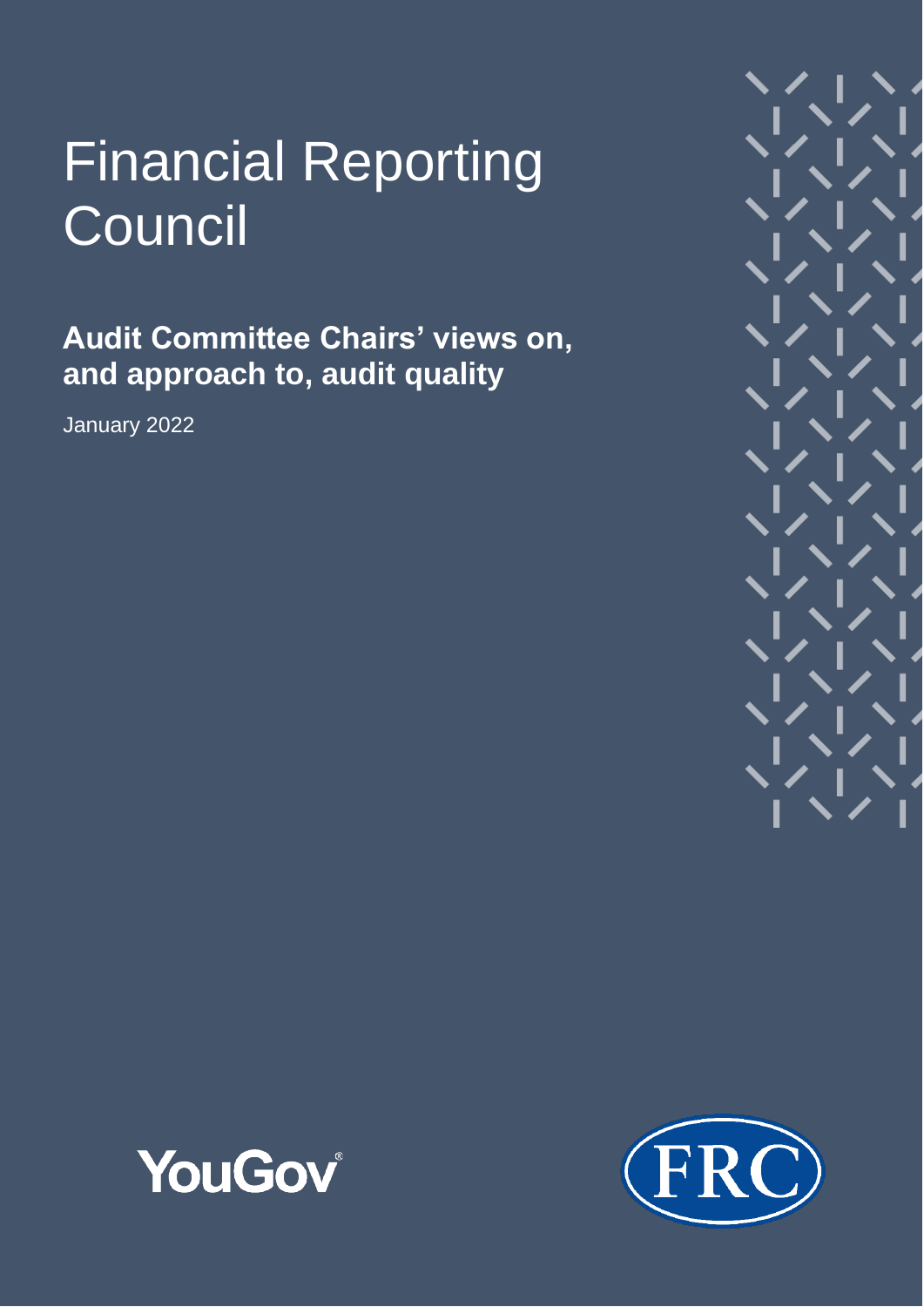

#### **Liability**

No party accepts any liability for any loss, damage or costs howsoever arising, whether directly or indirectly, whether in contract, tort or otherwise from any action or decision taken (or not taken) as a result of any person relying on or otherwise using this publication or arising from any omission from it.

YouGov plc, 50 Featherstone Street London EC1Y 8RT. Registration no. 3607311. Copyright 2021 YouGov plc. All rights reserved. **1**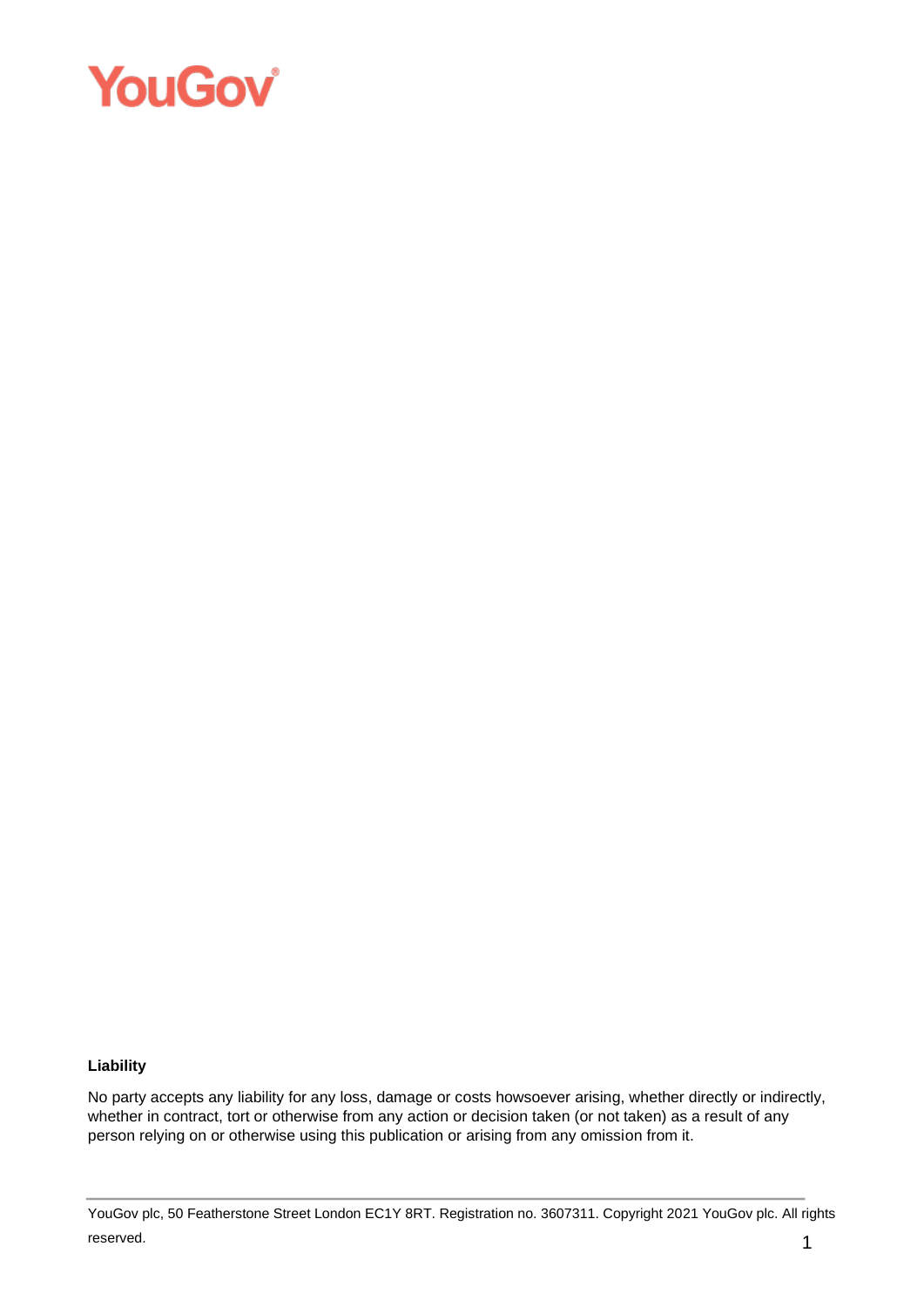

# Audit Committee Chairs' views on, and approach to, audit quality

#### **Contents**

| Differentiating between 'good service' and 'a high-quality audit' 16 |
|----------------------------------------------------------------------|
|                                                                      |
|                                                                      |
|                                                                      |
|                                                                      |
|                                                                      |
|                                                                      |
|                                                                      |
|                                                                      |
|                                                                      |
| 36                                                                   |
|                                                                      |
|                                                                      |
|                                                                      |
|                                                                      |

YouGov plc, 50 Featherstone Street London EC1Y 8RT. Registration no. 3607311. Copyright 2021 YouGov plc. All rights reserved. 2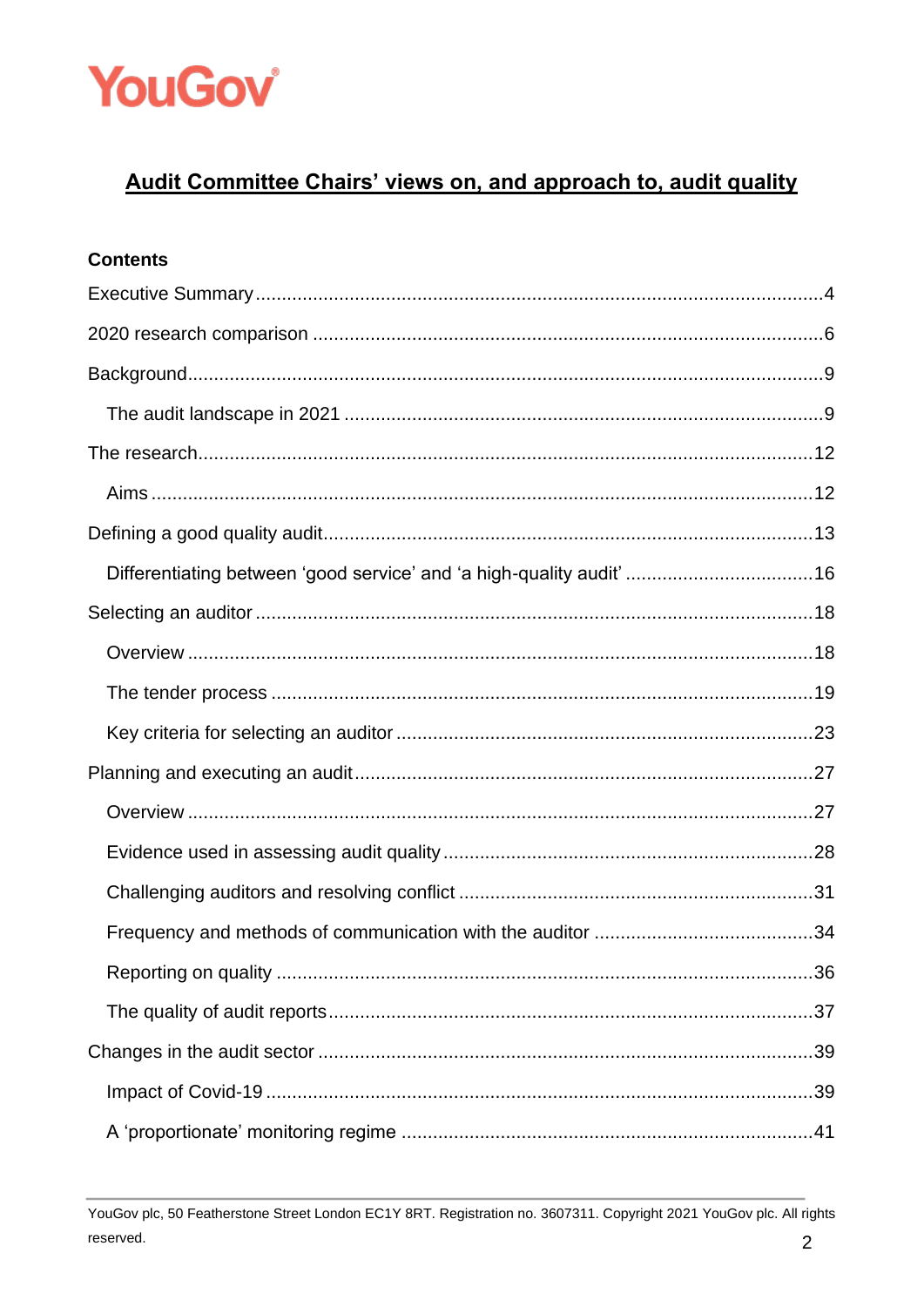# **YouGov**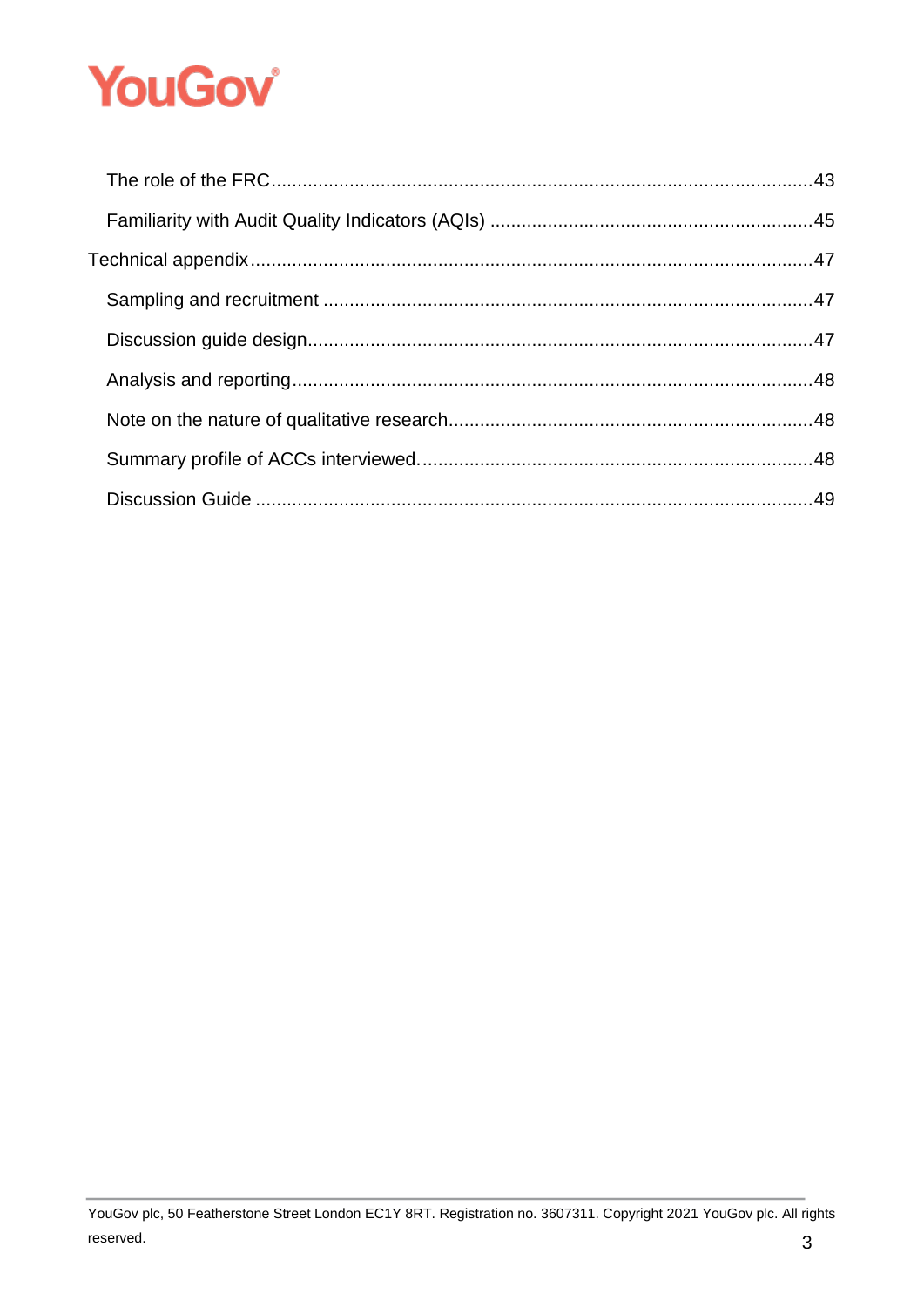

# <span id="page-4-0"></span>Executive Summary

*The following executive summary outlines the broad views of Audit Committee Chairs (ACCs) during qualitative interviews.* 

#### **Defining a good quality audit**

Audit 'quality' can be perceived to be a nebulous term. Some prefer 'robustness' or 'effectiveness', as those words better communicate the important factors in undertaking a good quality audit. ACCs were asked to define a good quality audit and identified the following as being important: proper planning – alongside knowledge of the business and the specific sector – communication, and timeliness from the audit team. The lead audit partner also has a significant impact on perceptions of audit quality. It was not always clear that ACCs distinguished between a good quality of audit and a good quality of *service* from the auditor.

#### **Selecting an auditor**

Consistent with the 2020 research, ACCs start planning the audit tender 12–18 months before it takes place. The number of firms invited to tender often depends on the size of the business, as well as whether potential auditors have any conflicts of interest. Many ACCs commented on issues regarding limited choice of auditors due to the complexity or size of their business; however, there is a negative perception of joint audits solving this problem.

Key factors when selecting an auditor included the expertise, consistency, and professionalism of the audit team. Alongside these factors, ACCs commented that auditors should also have a broad understanding of the business, along with good chemistry and communication across their team.

#### **Planning and executing an audit**

ACCs tend to assess quality before, during, and after the audit. This assessment is made up of both formal and informal interactions alongside documentation and reporting. Surveys – of the firm's senior leadership, Audit Committee, and the accounts function – are occasionally used by ACCs to gauge audit quality alongside audit reports – although the former were often felt to be too long and acted as more of a 'tick box' exercise rather than an activity of any added value.

ACCs commented on the importance of an auditor's ability to build a rapport; it is also critical that they are able to offer challenge and show a healthy level of scepticism without being confrontational. It is key that a continuous and transparent communication style is adopted to enable firms and auditors to take both a proactive and reactive approach to issues.

YouGov plc, 50 Featherstone Street London EC1Y 8RT. Registration no. 3607311. Copyright 2021 YouGov plc. All rights reserved.  $4$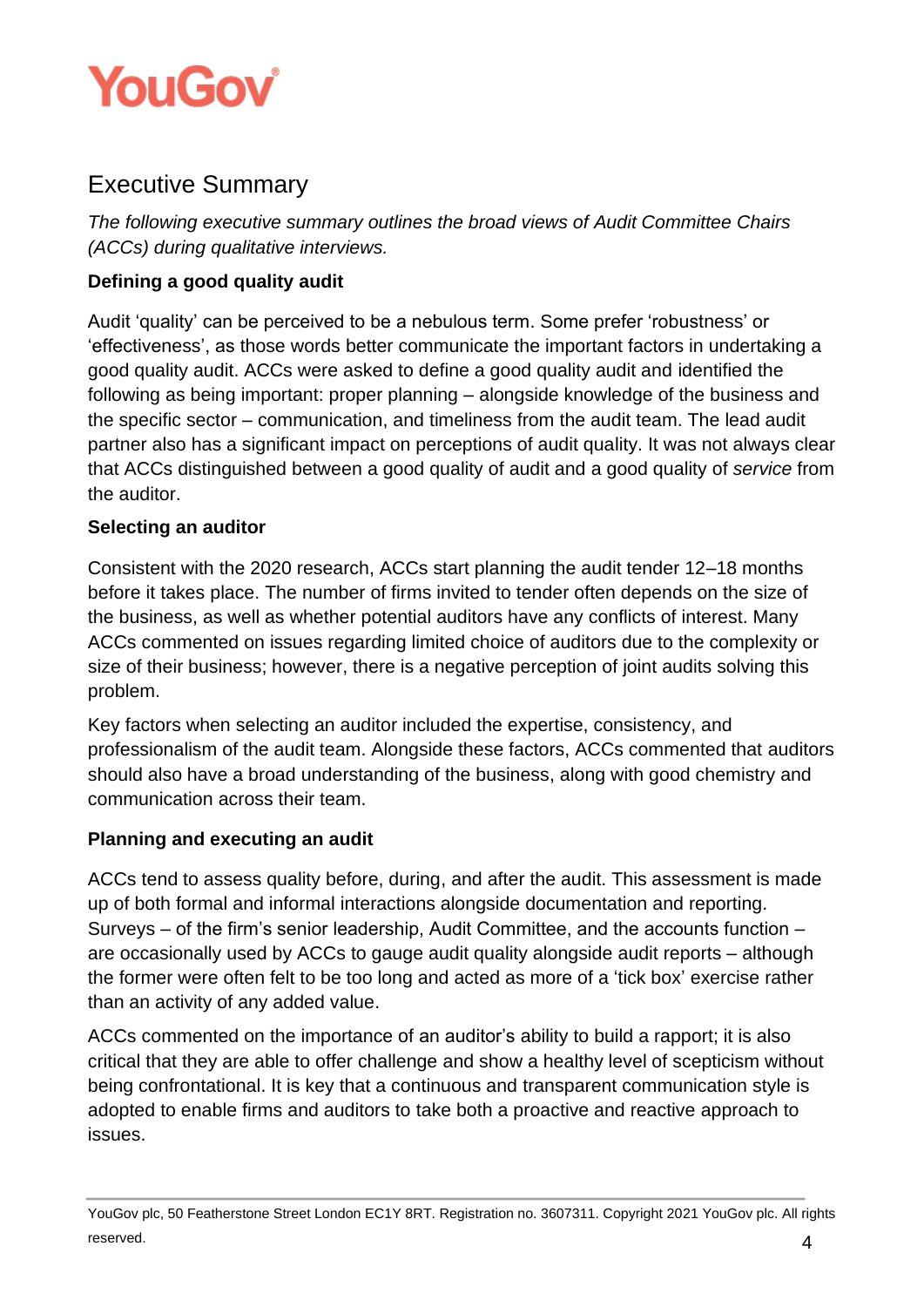

#### **Changes in the audit sector**

Although ACCs were concerned about the potential impact of the pandemic, most were pleasantly surprised by the response from auditors. Working from home has brought forward technological advancements and ACCs have seen new processes being set up promptly. However, informal interactions were missed, as face-to-face ad hoc conversations often allow for a more transparent and proactive communication style.

There was a mixture of responses around what a 'proportionate monitoring regime' looks like, with some ACCs commenting that increased rules and regulations have made audits more complex and expensive, largely serving as a tick-box exercise which fails to identify 'bad apples'.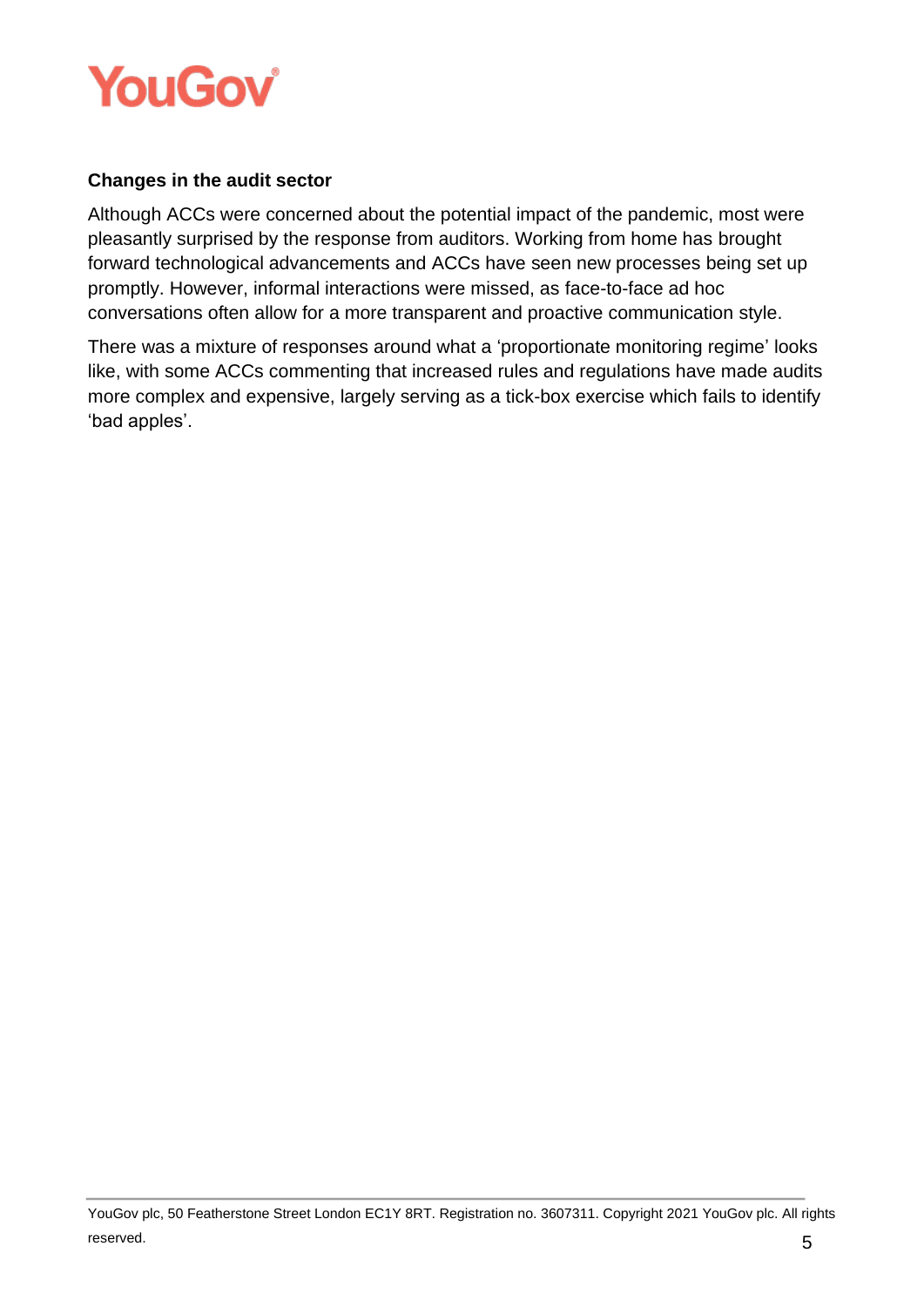

# <span id="page-6-0"></span>2020 research comparison

Among the main findings from the 2020 research, we found ACCs had different views and approaches to audit quality. The 2021 research largely supports this view again.

Other areas of consistency between the two years include the considerable emphasis that ACCs put on the audit tendering process; this came out strongly in both the 2020 and 2021 research. The experience of senior auditors, their firm and the team's history of delivering sector-relevant, quality audits again proved to be determining factors.

The 2020 research also demonstrated the importance of challenging auditors at the planning stage in order to ensure a quality audit. However, we saw less challenge in relation to both auditors' judgements, and in relation to company management during the audit process. Again, the 2021 research is consistent with those findings.

The 2021 research is also broadly consistent in terms of the key attributes that are valued in auditors. In 2020, the ACCs we spoke to indicated that audit quality centred on an audit team's ability to provide assurance of financial statements and, more specifically:

- their understanding of the business and the sector(s) in which it operates;
- their ability to identify key risk areas and appropriate mitigations throughout the audit;
- timelines for raising issues and completing work; and
- communication skills.

Regulatory standards and compliance with those regulations also played a key role. The application of these factors in auditor selection represent a significant step-up from what we might call 'mechanical audits', but in the 2021 research, the ACCs we spoke to were increasingly focused on the added value an audit firm can bring to the business over and above financial statement assurance.

Quality audits rely on a team that utilises the sector-specific knowledge garnered through previous experience to advise on leading practice for businesses, and deliver outputs which reflect these recommendations (e.g. application of benchmarking and providing input on business operations). In 2020, there were several hints toward this, with ACCs commenting that bringing an understanding of the sector's context was valuable, but the 2021 research indicated an increased emphasis on the advisory role that an audit team may fulfil. Firms that can convey their ability to add value beyond the audit itself are, in many cases, deemed more likely to be appointed than those who solely pitch their auditing credentials. It was also noted by the ACCs that this value should not come at the expense of a quality audit, nor should these additions be used solely to 'pad out' the final report, but rather be embedded at each stage of the audit process.

YouGov plc, 50 Featherstone Street London EC1Y 8RT. Registration no. 3607311. Copyright 2021 YouGov plc. All rights reserved.  $6$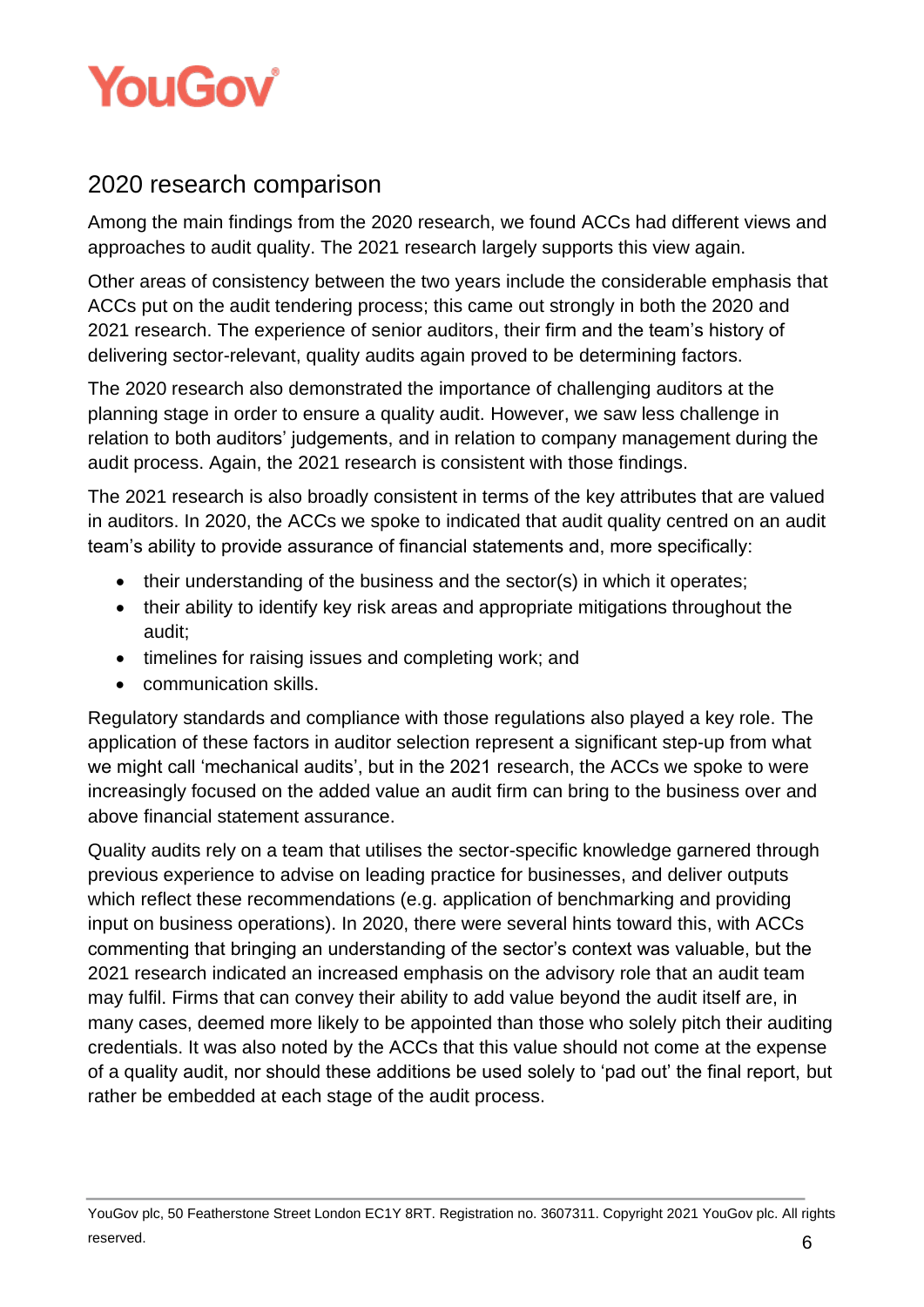

A notable difference between the findings from 2020 and 2021 centred around recent audit failures and the impact (or lack thereof) that they have had upon the tendering and appointment process. In 2020, there was significant media focus on scandals, such as Patisserie Valerie, BHS and Carillion, with these issues then playing a role in the judgement of the Audit Committee at the tender stage. While these audit failures may still give pause to ACCs, this year's research suggests that this hurdle can be overcome if the prospective audit team leaves a positive impression. If the lead audit partner has a strong track record in the sector, then the impact of (previous) high-profile failures by that audit firm is reduced – particularly if the partner is able to speak candidly about the issues experienced on problematic audits in which they, crucially, were not involved.

The research carried out in 2020 concluded that perceptions of good service from audit partners and their teams is closely linked to, and difficult to disentangle from, a high-quality audit. This sentiment was also observed in the 2021 research, but ultimately proved less of an issue as most ACCs we spoke to were able to differentiate clearly between good service (e.g. communication, sticking to timelines) and audit quality (e.g. planning, challenge).

Some opinions which have remained consistent include ACCs' preferences around timings when it comes to the tender process as planning for this exercise typically begins 12–18 months in advance of the commencement of the first audit. Though a minority of ACCs report otherwise, this is typically due to specific requirements from the business or audit firm itself, the size of the company and/or the state of the industry. The onboarding process was recognised as a time-intensive activity by a number of ACCs across the two studies. By keeping future business fluctuations in mind, and onboarding a brand new team of auditors well in advance of the first audit from an incoming firm, ACCs and management are able to build in time for the firm to get to know the business better before their work begins – which is beneficial to the wider audit process. Both studies also saw mention of how valuable the handover process can be for both the business and the audit firm if handled correctly; the incumbent firm being willing to meet with the incoming auditors often results in a far smoother transition.

How the tender process is run remains unchanged from the previous research, with the selection process beginning with businesses assessing the proposals of the firms invited against established criteria, followed by a presentation to the Audit Committee. In 2020, the presentation was deemed an opportunity for the audit firm to 'woo' the Audit Committee and demonstrate command of the elements that ACCs told us make up a good quality audit. Sometimes the top scoring audit firms would be invited to go through another round of interviews, often either with management or individuals from the finance team.

YouGov plc, 50 Featherstone Street London EC1Y 8RT. Registration no. 3607311. Copyright 2021 YouGov plc. All rights reserved.  $7$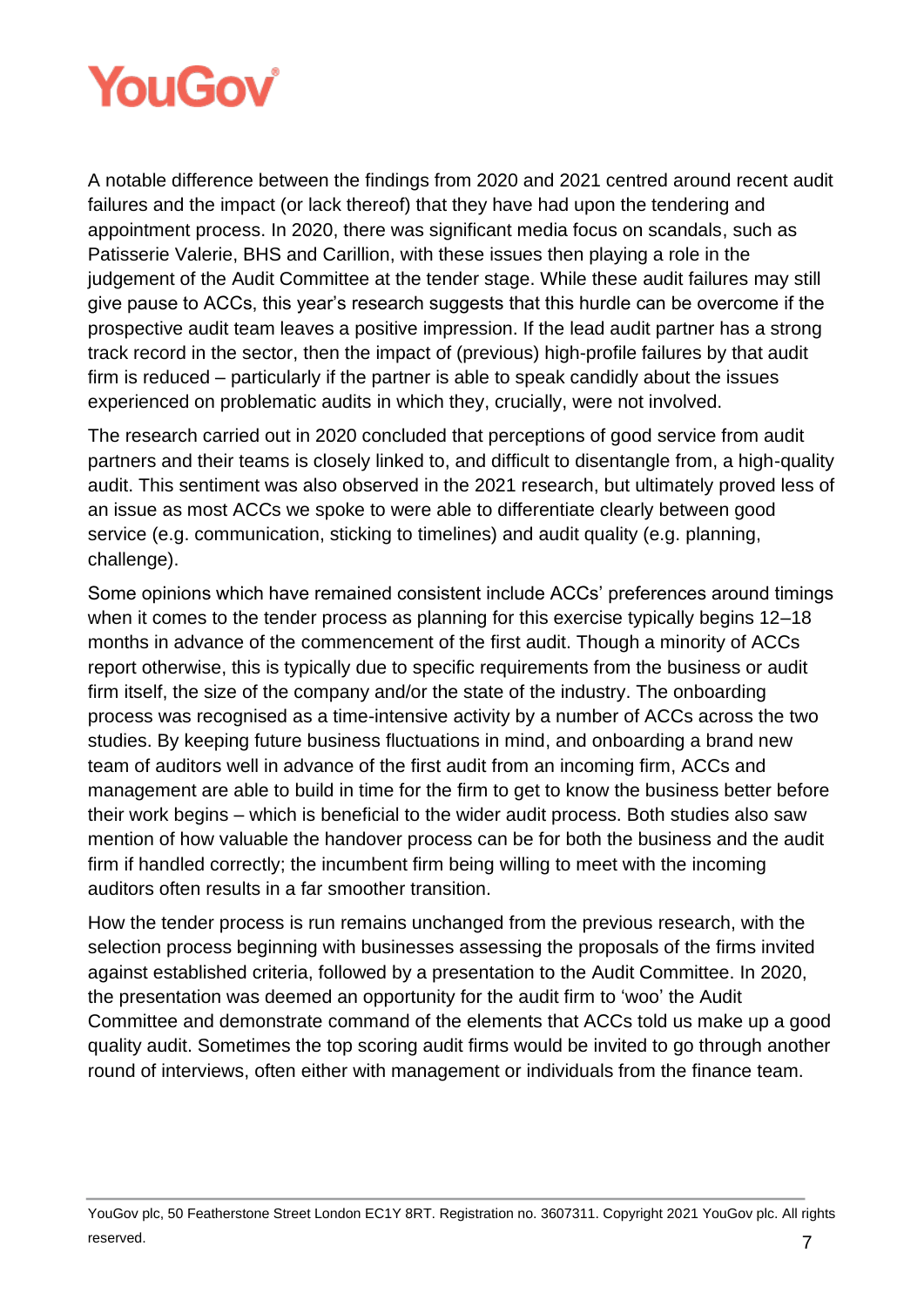

In 2021, one ACC summarised the process as '*Choose who you're going to ask to tender, receive proposals, assess the proposals, and you obviously have to define how you're going to assess them, and that usually means the list of criteria and some sort of scoring system. They normally give you a written proposal and then you invite them in to present it to the Audit Committee members. You're normally just devising a scoring system that each Audit Committee member completes.*'

Turning to the audit process itself, in 2020 it was clear that ACCs utilised both formal and informal communication channels when engaging with their auditors. Audit Committee meetings and the pre-planning meeting were the key means of formal feedback and were held via video conference platforms during the pandemic. Informal phone and video calls would take place roughly once every 4–8 weeks and were relied upon to check on progress and get an early read on concerns, with the frequency of both these formal and informal meetings increasing as the audit evolved. Across the board, timely and clear communication of issues was seen as a key indicator of audit quality. The methods of contact have carried over to the 2021 run of this research due to the ongoing pandemic, and despite many having initial worries about the lack of face-to-face contact, most have been pleasantly surprised by how effective and regular the online communication has been.

With regard to the end of the auditing process, there is a consensus across both years that audit reports are becoming overly long, and that often there is little tangible difference between the reports from the auditors and the Committee – which means that time-poor stakeholders are unlikely to take adequate time to digest them both. As audit reports have become more standardised, a few commented that they have also become generic and tick box, which can lead to meaningful and useful data being left out of the final report due to some nuances not seeming to adhere to any one category or box.

Following on from this particular topic, the 2020 research showed that the majority of ACCs had an awareness of Audit Quality Indicators (AQIs) but rarely used them unless they were relevant to the business in question. This is consistent with the 2021 findings. When asked how AQIs could be more useful, the feedback was similar across the two years; ACCs have an appetite for historical comparison and of-the-moment trends, so sector-specific AQIs would be more valuable than generic indicators.

YouGov plc, 50 Featherstone Street London EC1Y 8RT. Registration no. 3607311. Copyright 2021 YouGov plc. All rights reserved. 8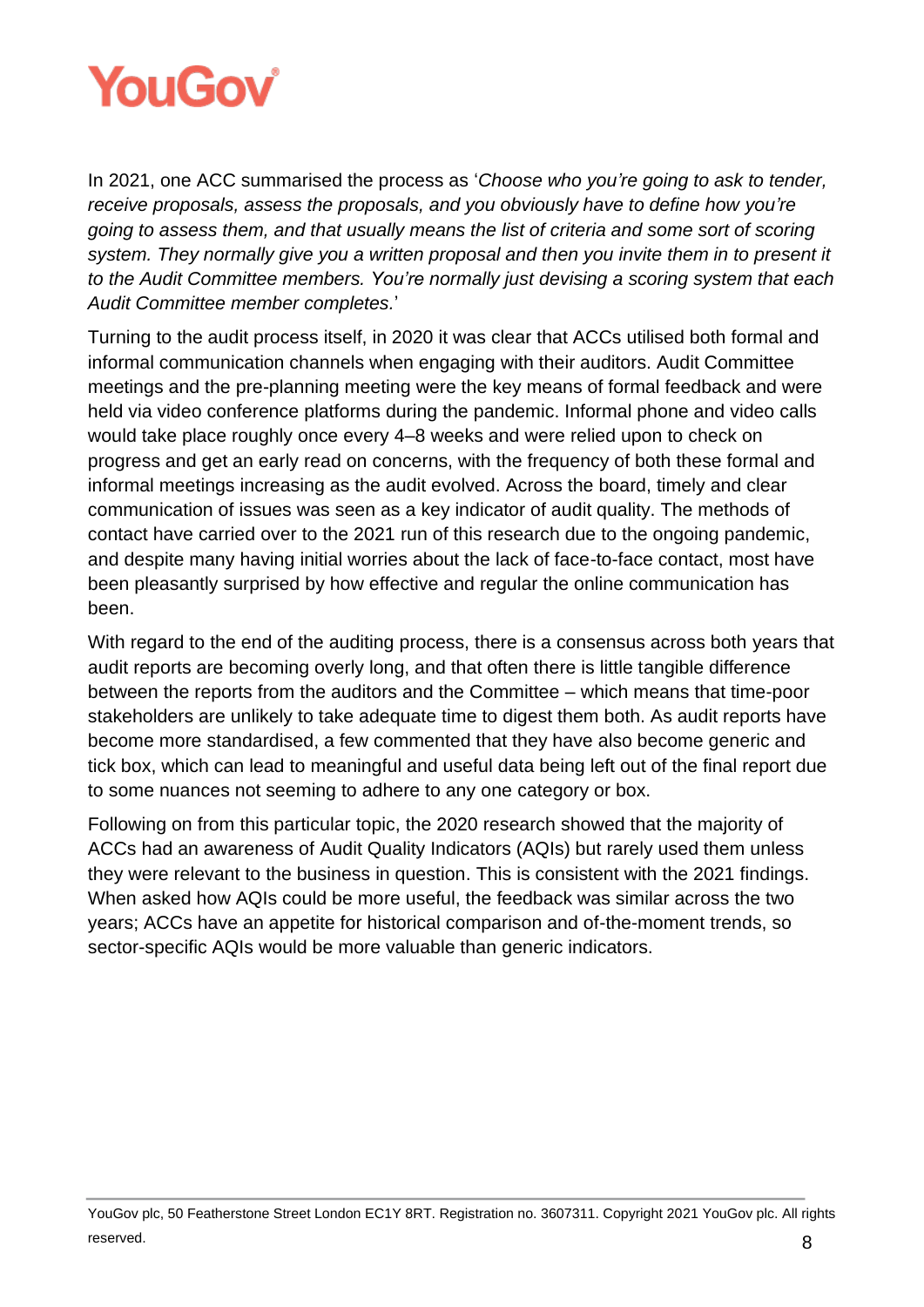

# <span id="page-9-0"></span>**Background**

The Financial Reporting Council (FRC) regulates auditors, accountants and actuaries, and sets the UK's Corporate Governance and Stewardship Codes. As the Competent Authority for audit in the UK, the FRC sets auditing and ethical standards, and monitors and enforces audit quality.

Audit Committees can play a vital role in guaranteeing audits are conducted to high-quality standards and the FRC therefore routinely engages with Audit Committee Chairs (ACCs) to inform its work. The FRC is keen to further its understanding of ACCs' views on, and approach to, audit quality, and commissioned YouGov to conduct 50 one-to-one interviews with ACCs in order to explore this subject.

The following report outlines the key findings from this year's research, comparing and contrasting with last year's findings (in which YouGov interviewed 50 other ACCs). Additionally, YouGov retained expert advisors from the audit sector to review this report and to bring context from the wider audit landscape.

# <span id="page-9-1"></span>**The audit landscape in 2021**

The FRC's Annual Audit Quality Inspection Results for 2020/21<sup>1</sup> showed that nearly one third (29%) of audits inspected by the FRC still require improvement, with 71% assessed to be of a good standard or requiring only limited improvement. Overall, 'quality across firms was mixed'.

Recent failings in audit have highlighted 'the need for a new approach' by some in the industry. For example, in this year's research, Grant Thornton's fine in connection with mismanaging the Patisserie Valerie audit was commented on by ACCs. Since 2020, the collapse of high-profile companies, such as BHS and Carillion, has also given rise to wider public and political concerns about the efficacy of audits, resulting in multiple independent reviews into the sector, concluding with a White Paper on 'Restoring trust in audit and corporate governance'.<sup>2</sup>

ACCs are acutely aware of the issues:

<sup>1</sup> <https://www.frc.org.uk/news/july-2021/frc-annual-audit-quality-inspection-results-2020-2>

<sup>2</sup> [https://www.gov.uk/government/consultations/restoring-trust-in-audit-and-corporate-governance-proposals](https://www.gov.uk/government/consultations/restoring-trust-in-audit-and-corporate-governance-proposals-on-reforms)[on-reforms](https://www.gov.uk/government/consultations/restoring-trust-in-audit-and-corporate-governance-proposals-on-reforms)

YouGov plc, 50 Featherstone Street London EC1Y 8RT. Registration no. 3607311. Copyright 2021 YouGov plc. All rights reserved. 9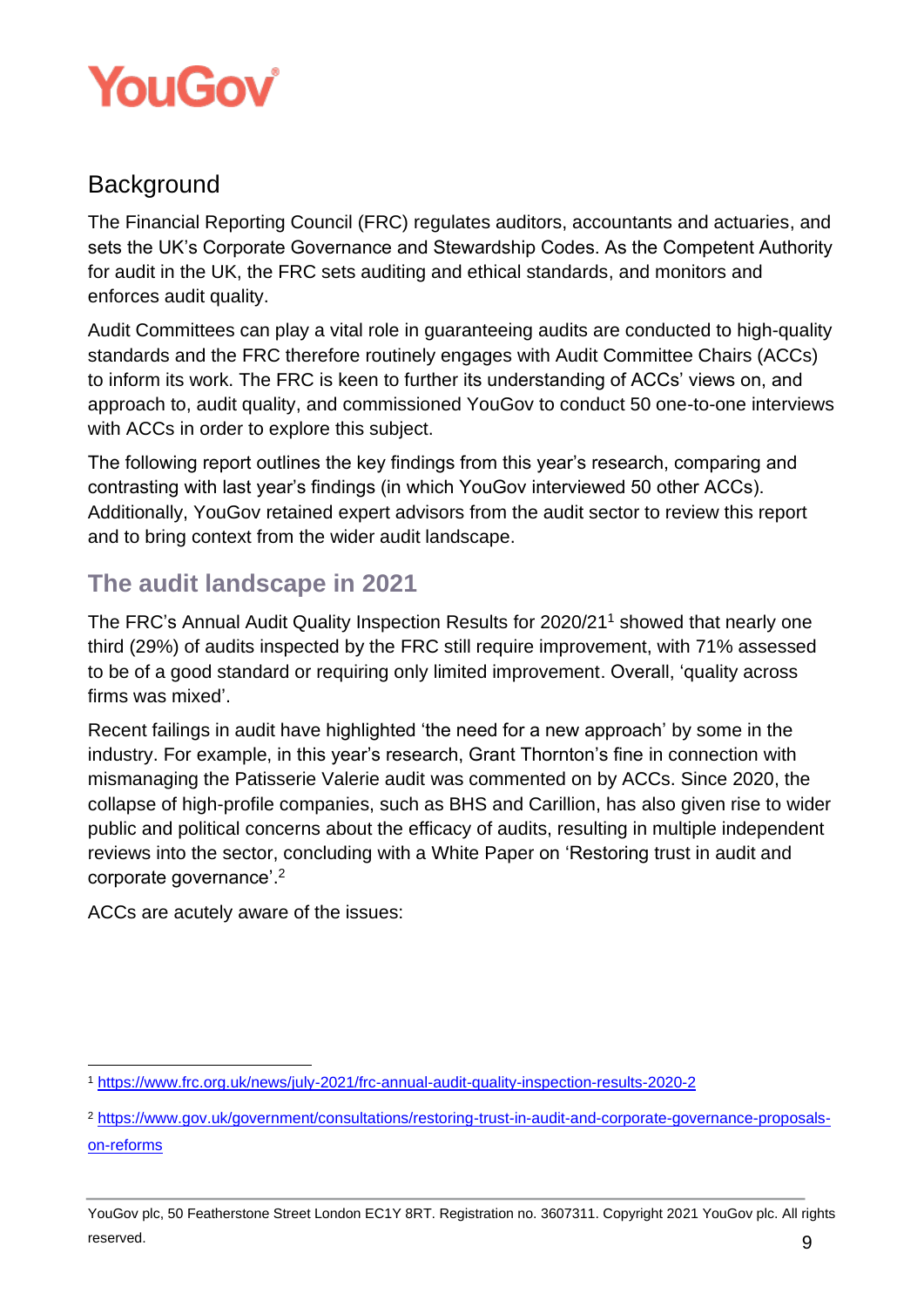

*I haven't seen enough root cause analysis. So, take Patisserie Valerie, take Carillion, take BHS. What should have happened that didn't happen? And we don't seem to be learning from our mistakes, we don't have a black box mindset of thinking. I don't see that from the regulator, and I don't see that from audit firms, and I would like to see that. That's what happens every time. Why did it crash? What must we learn? We mustn't let this happen again. When you think about all those BHS pensioners, the very least they would want is for us to learn the lessons so it doesn't happen again. – ACC, FTSE 250*

#### 'Restoring trust in audit and corporate governance' (March 2021)<sup>3</sup>

The government's White Paper was written in response to recommendations from the independent reviews listed below. The White Paper recommended that the FRC should be replaced with a new independent regulator that aims to advance innovation, anticipate audit risks and promote quality improvements.

Sir John Kingman's Independent Review of the Financial Reporting Council (December  $2018)^4$ 

Kingman's review continues to be relevant for this year's research. Sir John Kingman's review focused on the role of the regulator. The review recommended that the FRC be replaced with a new independent statutory regulator, accountable to Parliament, with a new mandate, new clarity of mission, new leadership, and new powers. The new regulator would be called the Audit, Reporting and Governance Authority (ARGA).

#### Competition and Markets Authority (CMA)'s statutory audit services market study (April 2019)<sup>5</sup>

The CMA's review focused on the audit market, identifying problems with competition, choice and resilience that were adversely affecting audit quality. The review made various recommendations to address these problems, including mandatory joint audits, an operational split between the Big Four audit firms' audit and non-audit businesses, and greater regulatory scrutiny of Audit Committees.

<sup>3</sup> [https://www.gov.uk/government/consultations/restoring-trust-in-audit-and-corporate-governance-proposals](https://www.gov.uk/government/consultations/restoring-trust-in-audit-and-corporate-governance-proposals-on-reforms)[on-reforms](https://www.gov.uk/government/consultations/restoring-trust-in-audit-and-corporate-governance-proposals-on-reforms)

<sup>4</sup> <https://www.gov.uk/government/publications/financial-reporting-council-review-2018>

<sup>5</sup> <https://www.gov.uk/cma-cases/statutory-audit-market-study#final-report>

YouGov plc, 50 Featherstone Street London EC1Y 8RT. Registration no. 3607311. Copyright 2021 YouGov plc. All rights reserved.  $10$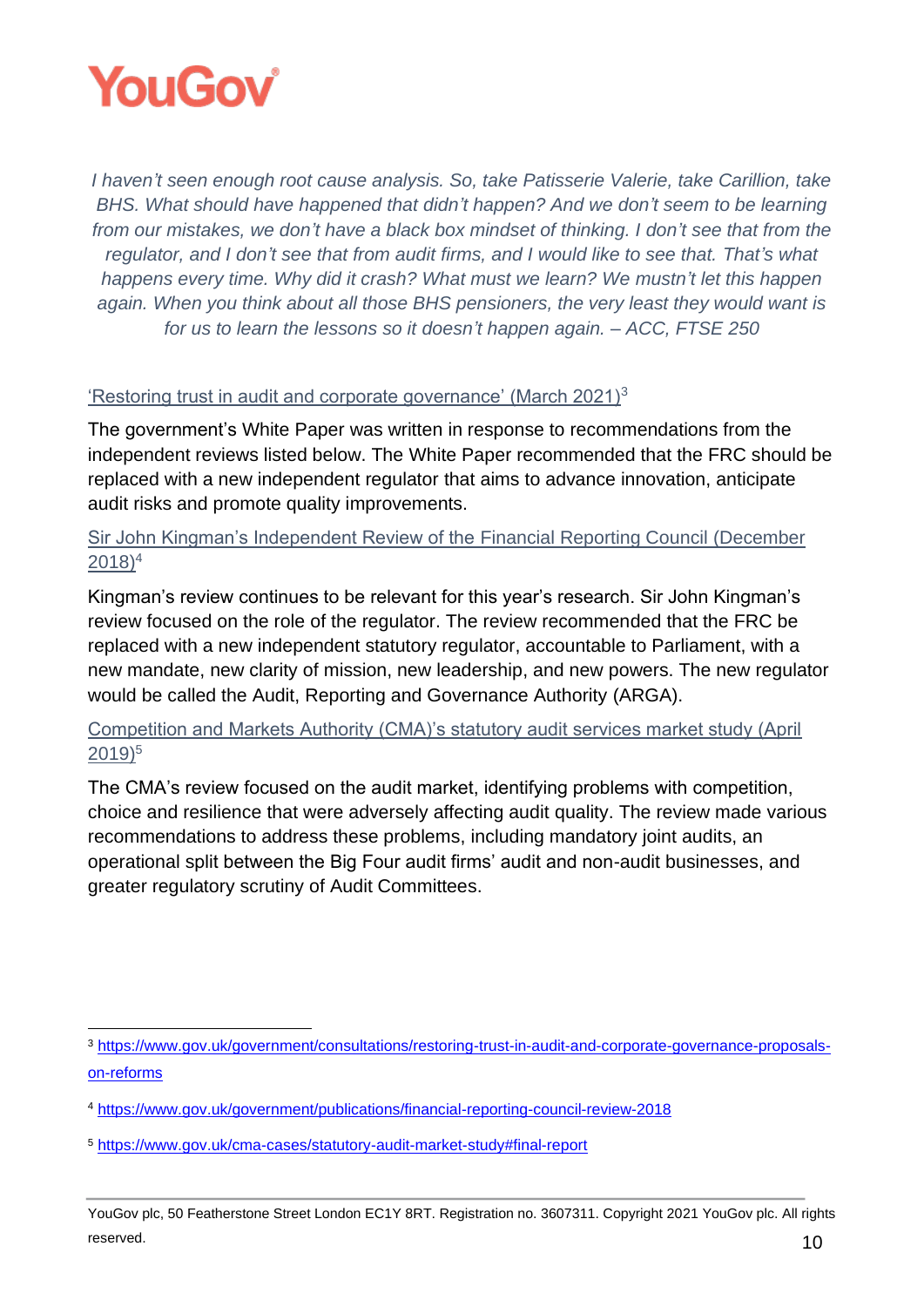

Sir Donald Brydon's independent review into quality and effectiveness of audit (December 2019)<sup>6</sup>

Sir Donald Brydon's review focused on how the audit process and product could be developed to serve the needs of users and the wider public interest more effectively. The review made various recommendations and suggestions. These included recommending that Audit Committees invite shareholders to suggest areas for the audit plan, Audit Committee Chairs (ACCs) negotiate the audit fee, and Audit Committees publish a threeyear rolling Audit and Assurance Policy as well as minutes of their meetings.

YouGov plc, 50 Featherstone Street London EC1Y 8RT. Registration no. 3607311. Copyright 2021 YouGov plc. All rights reserved. **11** 

<sup>6</sup> <https://www.gov.uk/government/publications/the-quality-and-effectiveness-of-audit-independent-review>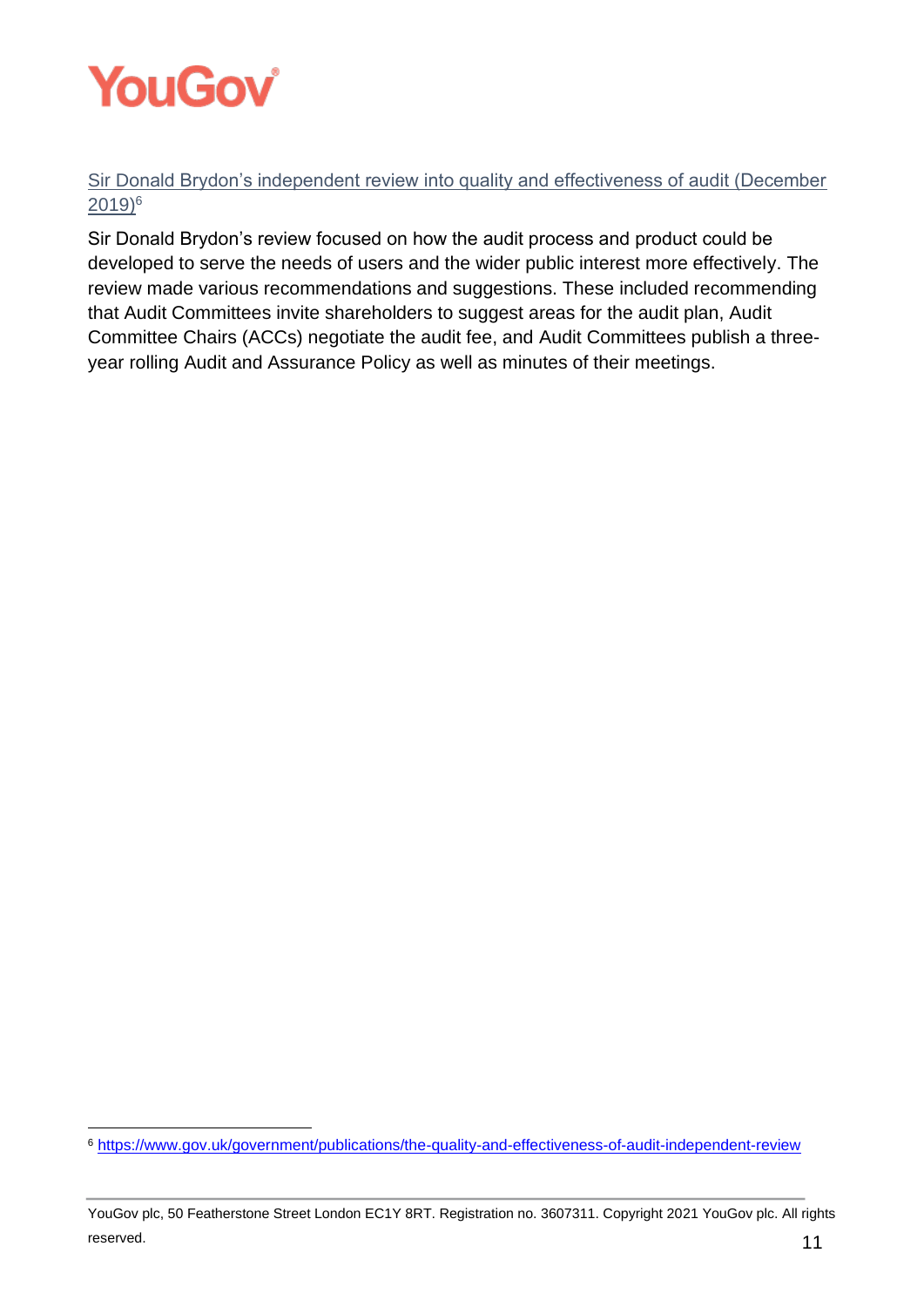

# <span id="page-12-0"></span>The research

Following previous quantitative surveys<sup>7</sup> and qualitative interviews with Audit Committee Chairs (ACCs), in 2021 the FRC commissioned YouGov to deliver 50 qualitative depth interviews with ACCs of Public Interest Entities (PIEs<sup>8</sup>) to explore ACCs' views on, and approach to, audit quality.

## <span id="page-12-1"></span>**Aims**

The overarching objective of the interviews was to provide the FRC with a rich understanding of ACCs' views on, and approach to, audit quality and to compare and contrast findings with the 2020 YouGov Research. <sup>9</sup> The interviews explored the following areas:

- Defining a good quality, and a poor quality, audit;
- Planning and executing an audit, including evidence gathering and communication with auditors;
- Reporting on audit quality;
- The audit tender process;
- Changes in the audit sector, including familiarity with AQIs;
- The future of the FRC, and as it transforms into the Audit, Reporting and Governance Authority.

The FRC intends to use the findings from this research to inform its ongoing work, including further reforms to the audit sector and its relationship with other regulators.

A full technical appendix, which outlines sampling, discussion guide, analysis and reporting, is included at the end of this research report (from page 46).

<sup>7</sup> 2013, 2016 – Confidence in Audit (Qualitative report); 2015, 2016, 2017, 2018 – Survey of Audit Committee Chairs assessing the state of audit (series of Quantitative surveys); 2016 – Reputation Study of Key Stakeholders (Quantitative survey).

<sup>&</sup>lt;sup>8</sup> The definition of a PIE is as originally set by EU audit legislation, now translated into UK law, and the subsequent UK classification of such entities is currently: UK entities with transferable securities (equity/debt) admitted to trading on a regulated market in the European Economic Area (EEA); Credit Institutions, irrespective of whether they are listed or not; and Insurance Undertakings.

<sup>9</sup> [https://www.frc.org.uk/getattachment/33a3b6e1-958a-4212-95c8-8aca6dd1b183/YouGov-ACC-](https://www.frc.org.uk/getattachment/33a3b6e1-958a-4212-95c8-8aca6dd1b183/YouGov-ACC-Research.pdf)[Research.pdf](https://www.frc.org.uk/getattachment/33a3b6e1-958a-4212-95c8-8aca6dd1b183/YouGov-ACC-Research.pdf)

YouGov plc, 50 Featherstone Street London EC1Y 8RT. Registration no. 3607311. Copyright 2021 YouGov plc. All rights reserved.  $12$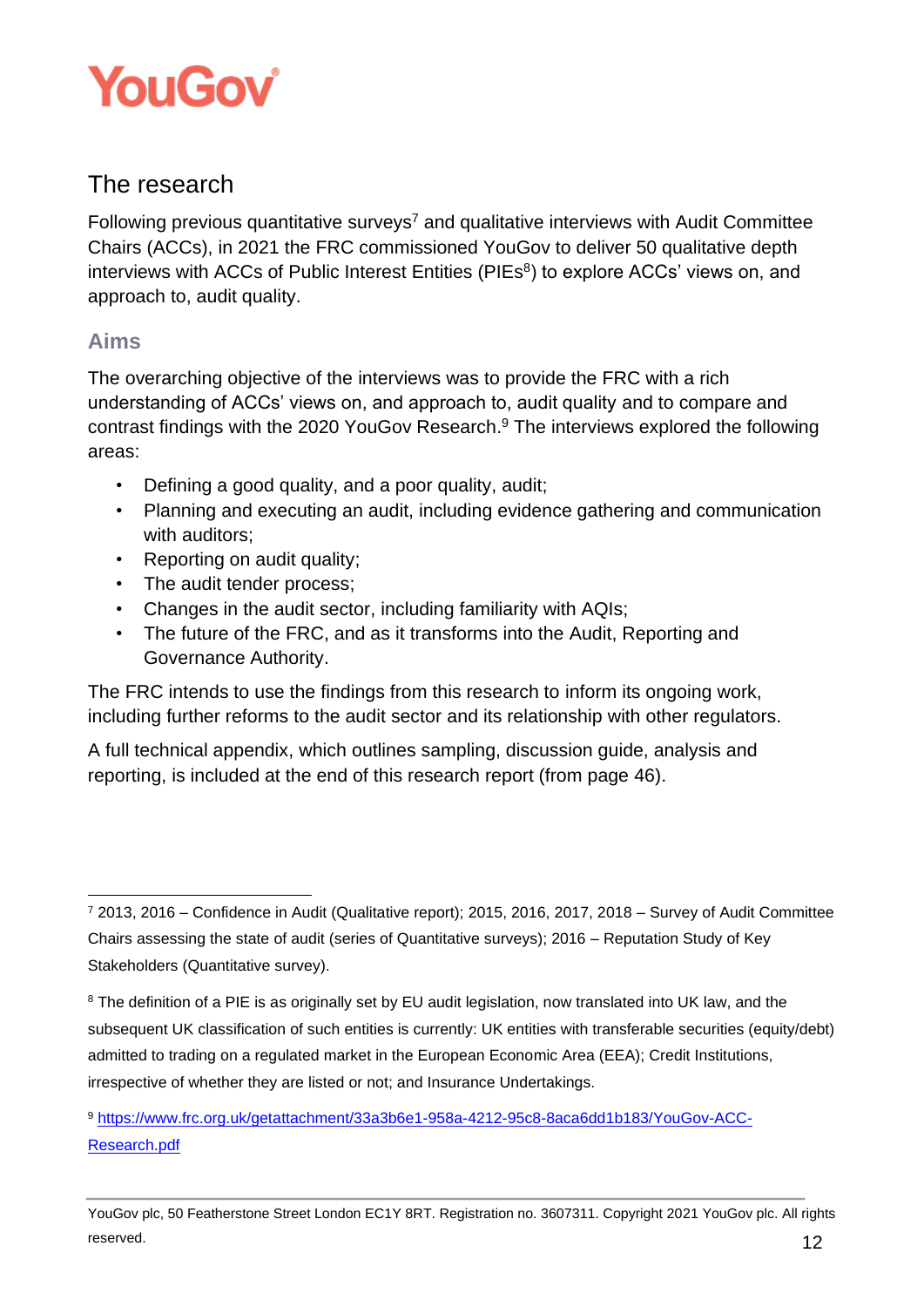

# <span id="page-13-0"></span>Defining a good quality audit

An important starting point for any discussion of audit quality is that ACCs did not always use the term 'quality'. ACCs instead referred to terms such as 'effectiveness' or 'robustness', as this aligns closer with the criteria they use to assess the auditors, such as their level of technical skills and ability to communicate clearly. The idea of 'quality' appeared to feel nebulous to some and is not always discussed explicitly in their reporting.

*We rarely use the words 'quality audit' in our day-to-day deliberations … The word 'effectiveness', I suppose, is more of a proxy for quality … We don't sit there and say, 'How was the quality of that audit?' It's just a word. You look at it, but we're using different terminology. – ACC, FTSE 250*

*If I were to summarise [quality] in a word, I would say 'robust'. – ACC, FTSE 100*

Leaving aside the issue of terminology, the key words that are top of mind for most ACCs when thinking about quality (or, effectiveness) in audit are 'independence', 'challenge', 'scepticism' and 'firm judgement'.

*You know, if you have a client who pays you five million a year in audit fees, you think very carefully about whether you want to upset that client by insisting they have to provision or disclose something … Independence of spirit and independence of analytical investigation, and the required toughness you have to have, is quite an important aspect of a good audit. – ACC, FTSE 100*

The research found that there are a number of inputs into ACCs' perceptions of audit quality. To begin with, proper planning on the part of the auditors was seen as a critical feature of good quality audits in most of the interviews we carried out. Planning allows the audit team to identify potential problems in a proactive way, rather than having to react to unforeseen issues.

*[The auditor needs to have] an understanding of the business, to start with… We need good planning of the audit and identification early on of the key areas of audit. And then good project planning, so that they project plan it all the way through to the end. – ACC, FTSE 100*

*To get the best out of it, you need the teams to be talking in advance, pre-planning it, robustly sticking to what can be provided early in the game, what can be done way in advance of the year-end, right, to help the audit operate efficiently. – ACC, Other listed equity*

YouGov plc, 50 Featherstone Street London EC1Y 8RT. Registration no. 3607311. Copyright 2021 YouGov plc. All rights reserved.  $13$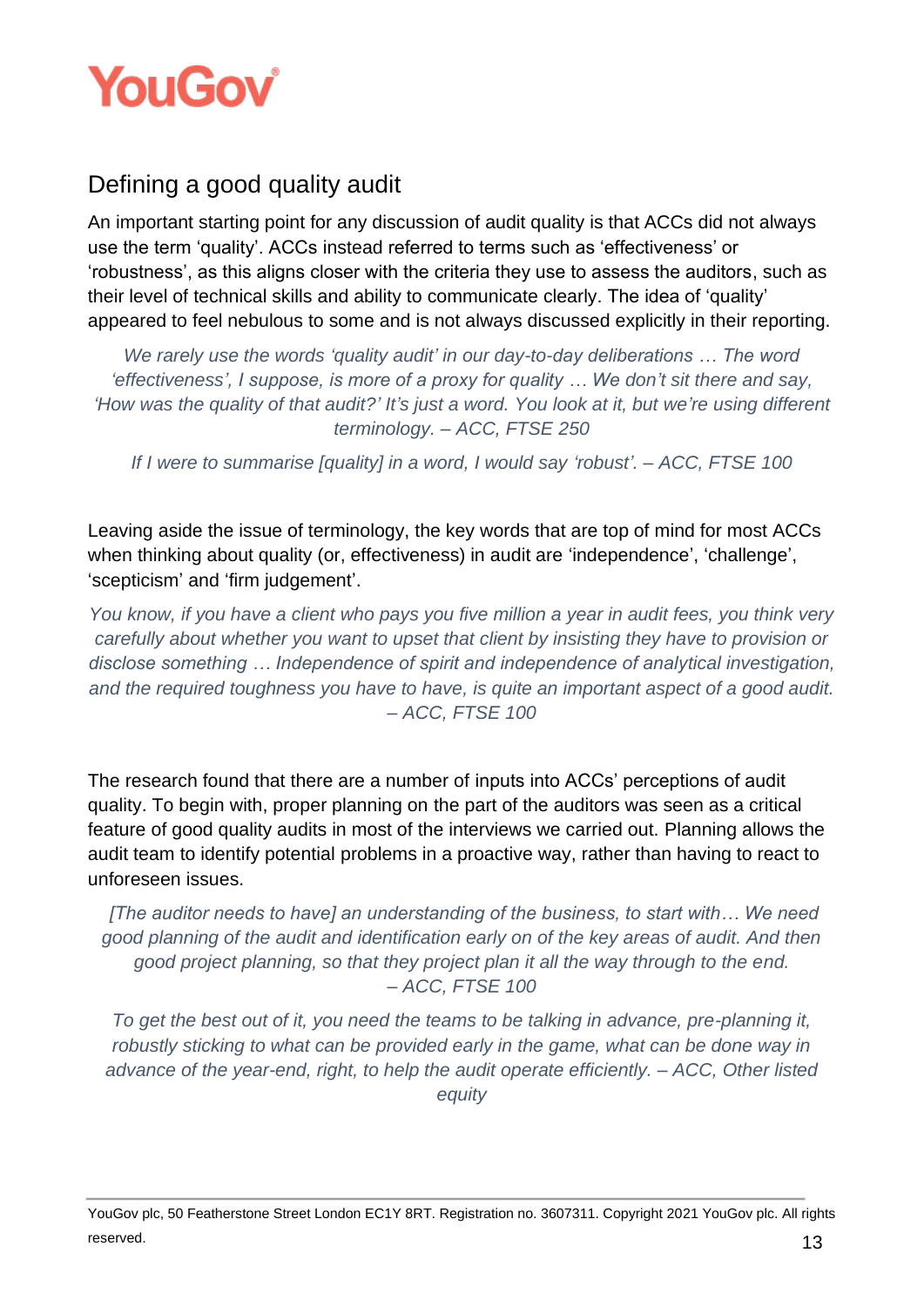

*A good quality audit is one that is properly and effectively planned, taking into account a good understanding of the business, understanding of the financial statement risks within that business. – ACC, FTSE 250*

*We need good planning of the audit and identification early on of the key areas of audit. – ACC, FTSE 250*

*I think, first of all, [a good quality audit] is one that is appropriately planned to address the needs of the entity that it's serving, that planning is being properly communicated to the Audit Committee in advance of the audit starting, updates are given between the course of the audit and the Audit Committee getting the final report. – ACC*, *Building society*

As in 2020, ACCs commented that the audit team and, in particular, the lead audit partner, tend to be the key drivers of quality, rather than their respective firm's governance or culture. Critical attributes that ACCs want in the lead audit partner include, but are not limited to:

- an in-depth understanding of the business being audited;
- an understanding of the sector with knowledge of the emerging themes and developments relevant to the sector;
- the ability to identify the key risk areas;
- timeliness in terms of raising issues and completing the audit on time;
- the ability, and necessary degree of integrity;
- the capability to communicate clearly throughout the audit.

The particular audit 'brand' is perceived as relatively unimportant in driving audit quality provided that the firm has suitable capacity, including the international network that may be needed. Global scope is, understandably, of particular importance to ACCs at the larger companies we spoke to.

*It's down to the quality of the staff involvement and the relationship that they can build with you and you with them, and that starts at the top, with the partner, and the level of trust you can build with the partner, not only as the audit chair but also the CFO with the audit partner as well … [T]hose personal relationships, I think, are exceptionally important. The audit firm needs to have spread in terms of its own skills to cover the challenges within my business, and not only within the industry that I'm working in but also within the geographic reach that I'm selling to as well as operating in. – ACC, FTSE 100*

YouGov plc, 50 Featherstone Street London EC1Y 8RT. Registration no. 3607311. Copyright 2021 YouGov plc. All rights reserved.  $14$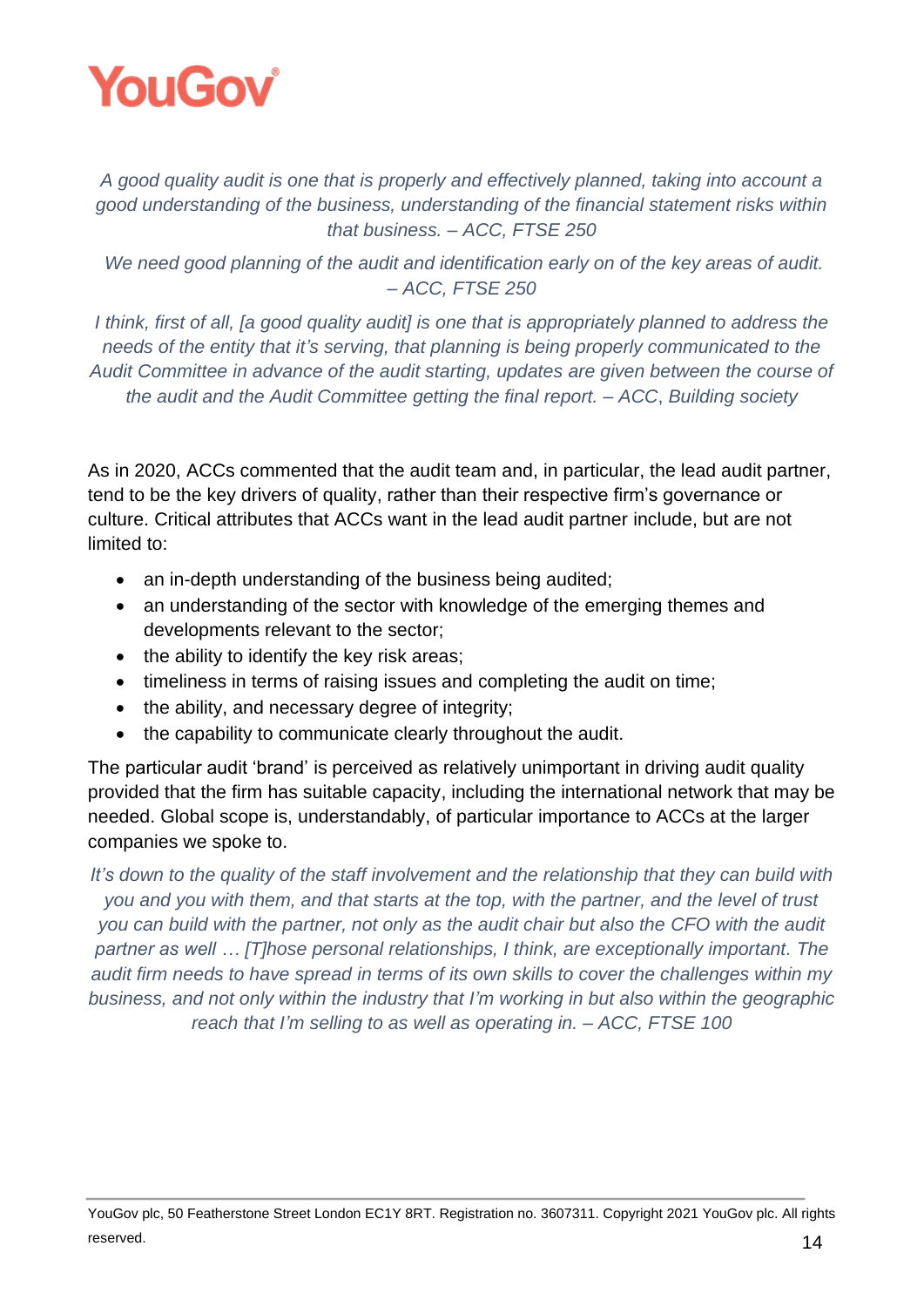

*The other thing that's important is that we feel that the people who are doing the audit are also very much keeping abreast of what's going on in the wider market … there's a lot of change coming so [we want] people that are close to that, both in terms of what's happening in the audit world but also what's happening in the insurance world or financial regulation, more generally … that sense of being current and up-to-date is important. – ACC, Insurers*

*I need a firm who have detailed, relevant knowledge of the sector, which in financial service is a bit more complicated than a number of other sectors … They have to have the resources to conduct an audit, which sometimes can be global … And then the audit partnering team need to display sound judgement. – ACC, FTSE 250*

*I want an auditor who knows that they are working for the Audit Committee as the representative of the shareholder. I also want an auditor who will never sit on the fence … I* want the auditor to talk to me about the business ... I want the auditor to ... talk to me *about what they are seeing in the business, and what is of concern to them. – ACC, FTSE 100*

The 2020 research also found that late surprises can have a considerable impact upon perceptions of audit quality, and this theme re-emerged in the 2021 research even more powerfully, with ACCs at a wide variety of companies relaying this particular issue strenuously, and often, to us. The pandemic may be the driver in making this issue more pronounced in 2021.

Overall, ACCs are not averse to hearing bad news or having their views challenged as long as it is brought up in a timely manner and allows all parties sufficient time to decide on the response.

*What you don't want is to go into the Audit Committee that's reviewing the half year or full year results and find there's a surprise … When they have to go back and get a concurring partner review or sign-off on a particular aspect of the accounts, sometimes the other partner, who's not on the job on a daily basis, … they may ask something that our team didn't anticipate and then it kind of throws everything out of kilter. Because you're planning to release your results in the next 24 hours and they're still examining a topic due to somebody asking a question that they didn't anticipate, and their audit team didn't anticipate. That's a sign of an audit that was probably poorly planned and the work was not directed well. – ACC, FTSE 250*

*I'd much rather people actually told you stuff and flagged it in advance and then helped us to manage it, rather than just have a surprise in a meeting and then it's daggers at dawn at the last minute and you've got to pick something. –* ACC, *Insurers*

YouGov plc, 50 Featherstone Street London EC1Y 8RT. Registration no. 3607311. Copyright 2021 YouGov plc. All rights reserved.  $15$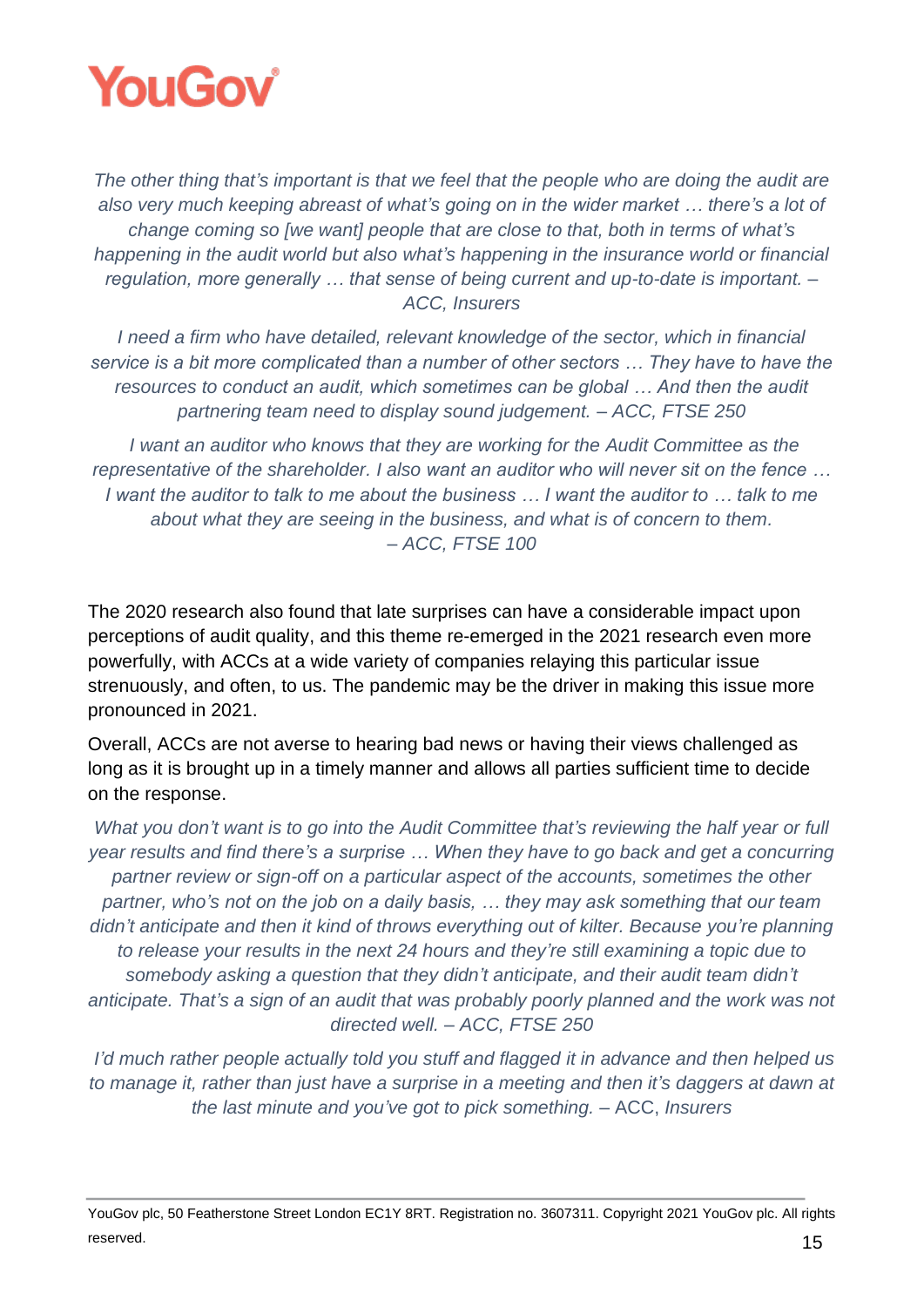

*A good quality audit is one where there are no late surprises … We need to stop finding things at the last minute. – ACC, Other listed equity*

Fundamentally, quality is often intrinsically linked to the outcomes of the audit: the audit determines that a company's financial statements provide a true and fair view of the company's performance.

*I think my definition is probably different from the FRC's … The FRC looks at evidence in audit files to say whether they've got a good audit or not. I'm interested in the outcomes … [M]y definition of audit quality is, at the end of the day, 'Are the outcomes the right outcomes?' And will somebody coming along look at this and say, 'I don't believe this is the right outcome, I would change the audit opinion?' – ACC, FTSE 250*

## <span id="page-16-0"></span>**Differentiating between 'good service' and 'a high-quality audit'**

The research carried out in 2020 found that, ultimately, good service from audit partners was closely linked to a high-quality audit for many of the ACCs. Although we found some of this sentiment again in 2021, it seemed to be less of an issue.

*I don't think there's really much difference, no. I can't see myself saying I've had a good quality audit, but the service has been rubbish. I wouldn't have had a good quality audit if the service had been rubbish, to me they're almost together. – ACC, Other listed equity*

Most ACCs we spoke to felt they were able to differentiate between good service (e.g. communication, sticking to timelines) and audit quality (e.g. planning, challenge).

*I think there is [a difference], because there are two different issues. The service is really – is the audit done in the time frame that it needs to be done? … And then, secondly, you see the quality of the audit work by the challenges and the questions that are reported back to the Audit Committee, because if they came back with no issues and no problems, and didn't report on anything, we would be worried about whether they were carrying out their job properly. – ACC, Building society*

YouGov plc, 50 Featherstone Street London EC1Y 8RT. Registration no. 3607311. Copyright 2021 YouGov plc. All rights reserved.  $16$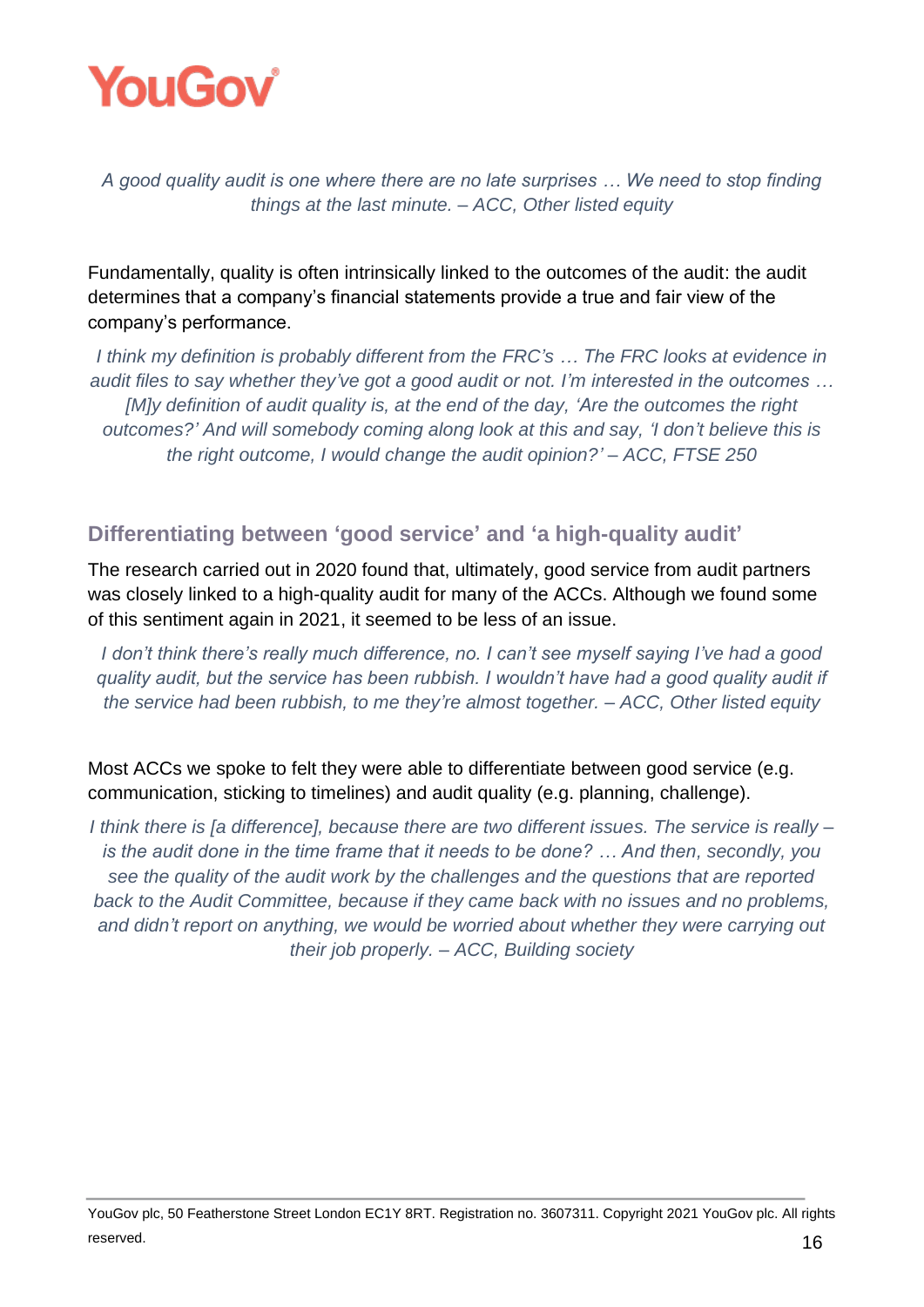

*I think they've got three or four aspects when defining a good quality. Obviously, the quality of the audit, i.e., what was the quality of the challenge, the quality of your dealings with the auditor, how did they challenge you, what evidence do they seek, etc? Did they just accept what you said at face value? Then, we look at communication, timeliness of communication and degree of pre-syndicating any issues. How were they escalated, how were they discussed? Finally, how did they record the conclusion and the timeliness of the work they've done. Then, we also ask them about the quality of the people they interact with too. Do they know what they're doing? Are they briefed on what [the company] does? And are they knowledgeable about banking audits? So, we cover a fairly wide universe. – ACC, FTSE 250*

*Yes, there is. They're linked, but the quality of audit, I think, includes those issues of looking into things in depth and making those challenging observations, and thinking about the audit plan and how it fits with your particular company. Whereas audit service, I think, includes issues like ... how good were they at managing the timetable? How good were they at organising the stock-takes, you know? How did they interface with the company? … [D]id they make good use of management time when they did so? So, I think they're linked but they're not necessarily the same thing. – ACC, FTSE 250*

YouGov plc, 50 Featherstone Street London EC1Y 8RT. Registration no. 3607311. Copyright 2021 YouGov plc. All rights reserved.  $17$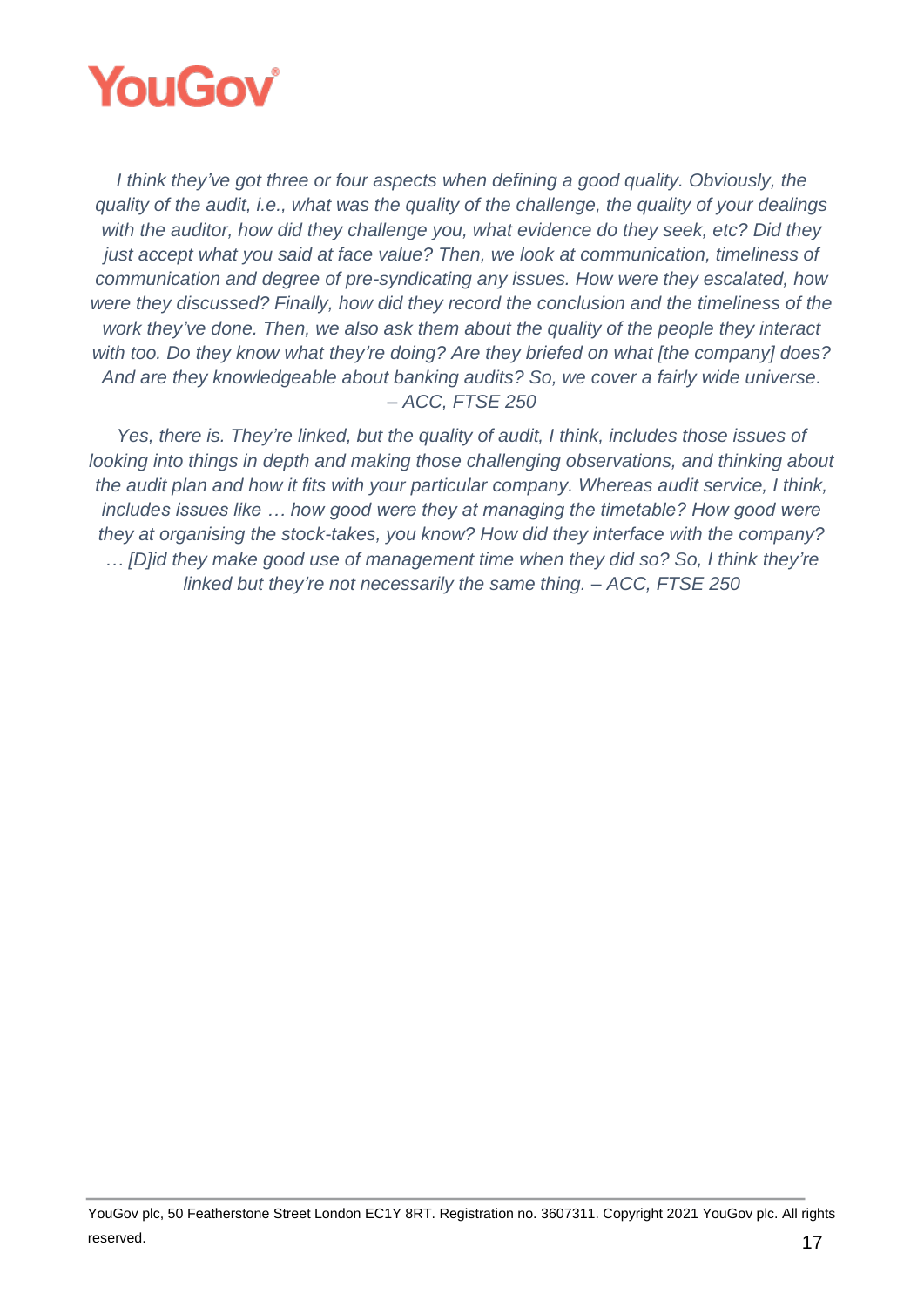

# <span id="page-18-0"></span>Selecting an auditor

## <span id="page-18-1"></span>**Overview**

ACCs spoke to us at length about their auditor selection processes and the factors that were important to them when seeking to appoint an auditor capable of delivering a highquality audit. These factors were largely consistent with the findings from 2020, with the experience of the senior auditors (partners and directors) and both the firm and the team's history of delivering sector-relevant, quality audits proving the determining factors once again.

The majority of the ACCs we spoke to had undertaken an audit tender within the last five years. The remainder had all either conducted audit tenders in the past (but more than five years ago) or were about to embark upon the process in the coming year.

The tender process is typically planned around 12–18 months in advance (or more for larger businesses); this timeline is deemed sufficient for the requisite 'cooling-off' period, and to allow time to see presentations from the range of bidding firms (the number of which is often dependent on the size of the organisation, with larger businesses receiving fewer tenders). On average, most businesses invite around three to five audit firms to bid.

Other factors influencing the pre-tender timelines include the state of the business at that time, with one ACC commenting that '*One needs to keep in mind what is the least bad time to do an audit [tender]? By that, I mean I don't know a business that's not in a state of change at the moment*', suggesting that ACCs and management often have to keep future business fluctuations in mind where possible when onboarding a new audit team. It was also noted by some that onboarding auditors in advance of the start of the audit allowed them to get to know the business better before their work began.

This was consistent across both the 2020 and 2021 iterations of this research, with the onboarding process being recognised as a time-intensive activity by a number of ACCs across the two years. On this note, there were some unprompted mentions of how valuable the handover process can be for both the business and the audit firm if handled correctly; the incumbent firm being willing to meet with the incoming auditors often results in a far smoother transition.

The process for running a tender was fairly consistent across participants; most outlined a three-stage process regardless of their company's sector or market listing:

- 1. Deciding who to invite
- 2. Selection process
- 3. Decision

YouGov plc, 50 Featherstone Street London EC1Y 8RT. Registration no. 3607311. Copyright 2021 YouGov plc. All rights reserved. **18**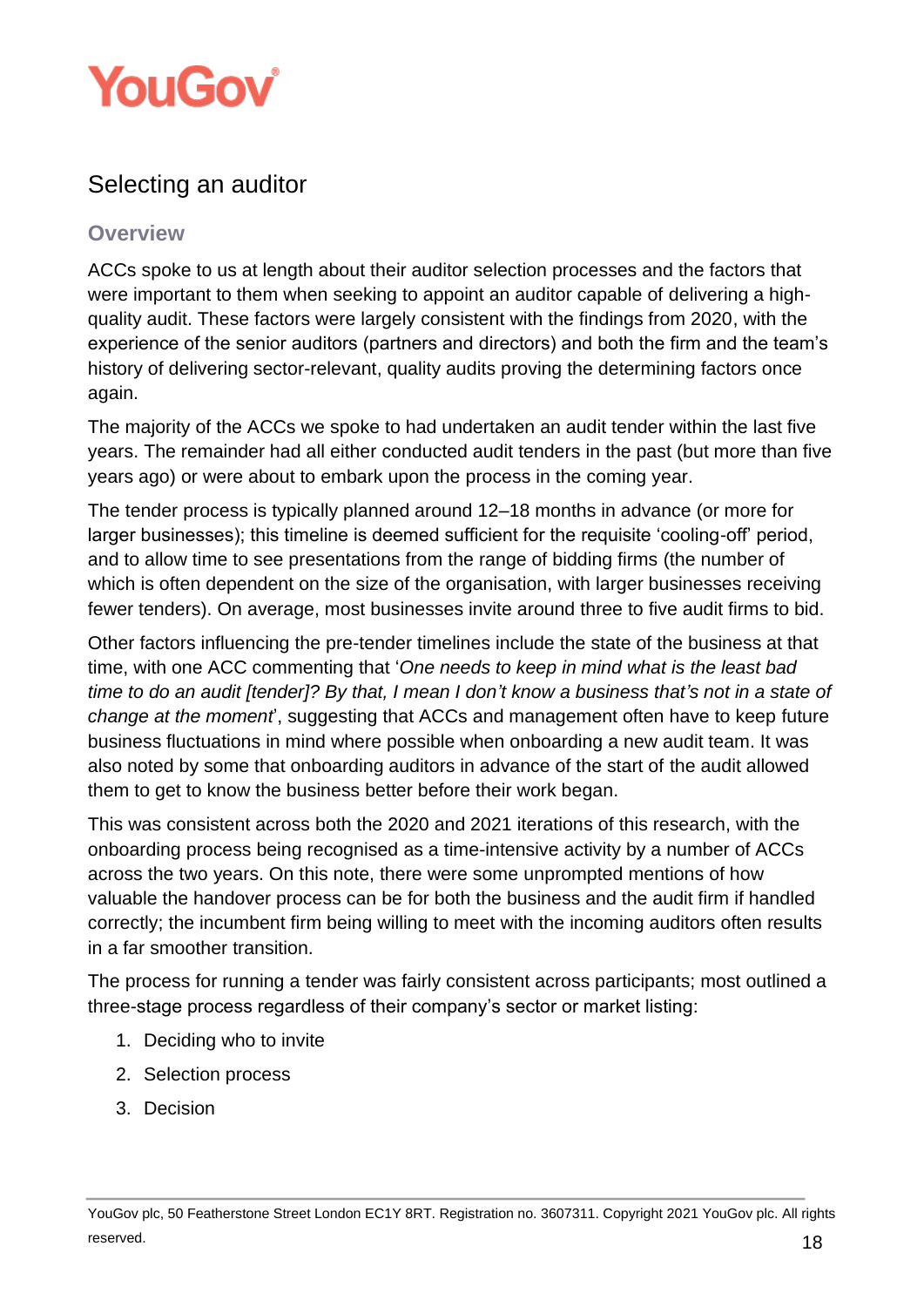

## <span id="page-19-0"></span>**The tender process**

Deciding who to invite involved developing a shortlist based on:

- whether any firms had conflicting interests;
- who the incumbent auditor was: and
- whether firms had the relevant expertise.

The selection process begins by assessing the proposals of the firms invited against established criteria, followed by a presentation to the Audit Committee.

There are various problems with the amount of choice in the tendering process. Many ACCs are limited to a small number of audit firms to select from due to the size of their company, complexity of business, and sector (e.g. banking). Though businesses highlighted their frustration at the limited choice, they felt that joint audits would be impractical for a number of reasons. First, this regulation is seen by some to strip audit firms of their autonomy, as well as their ability to exercise their own judgement and to avoid any conflicts of interest. It is also perceived to be 'highly expensive' for all parties involved and has the unfortunate side effect of actually narrowing the market, as there are now two firms who are unable to be used for wider consultancy work.

*I strongly dislike joint audits, or audits where you have to outsource part of it to somebody else because there is no idea about the quality of the audit and I do have experience of auditing in France, which has always had a requirement to have joint audits and they generally have one big firm and one pint-sized firm, and the pint-sized firm is clueless. So I don't agree with the idea of two firms of auditors or a big firm and a little firm, in these circumstances. – ACC, FTSE 250*

*I'm completely against the idea that you should force companies to have joint auditors. One of the reasons you appoint an audit firm is, 'Have they done something this big before?' Well, there are four big firms, if you don't give five, six, seven, or eight the chance to work on a big audit they'll never be able to show they've done it, right? So, if you force a firm to appoint one Big Four and one of the others, then you'll start to get the others learning how to do the big audits. Great in theory. In practice it has several constraints. – ACC, FTSE 250*

YouGov plc, 50 Featherstone Street London EC1Y 8RT. Registration no. 3607311. Copyright 2021 YouGov plc. All rights reserved. **19**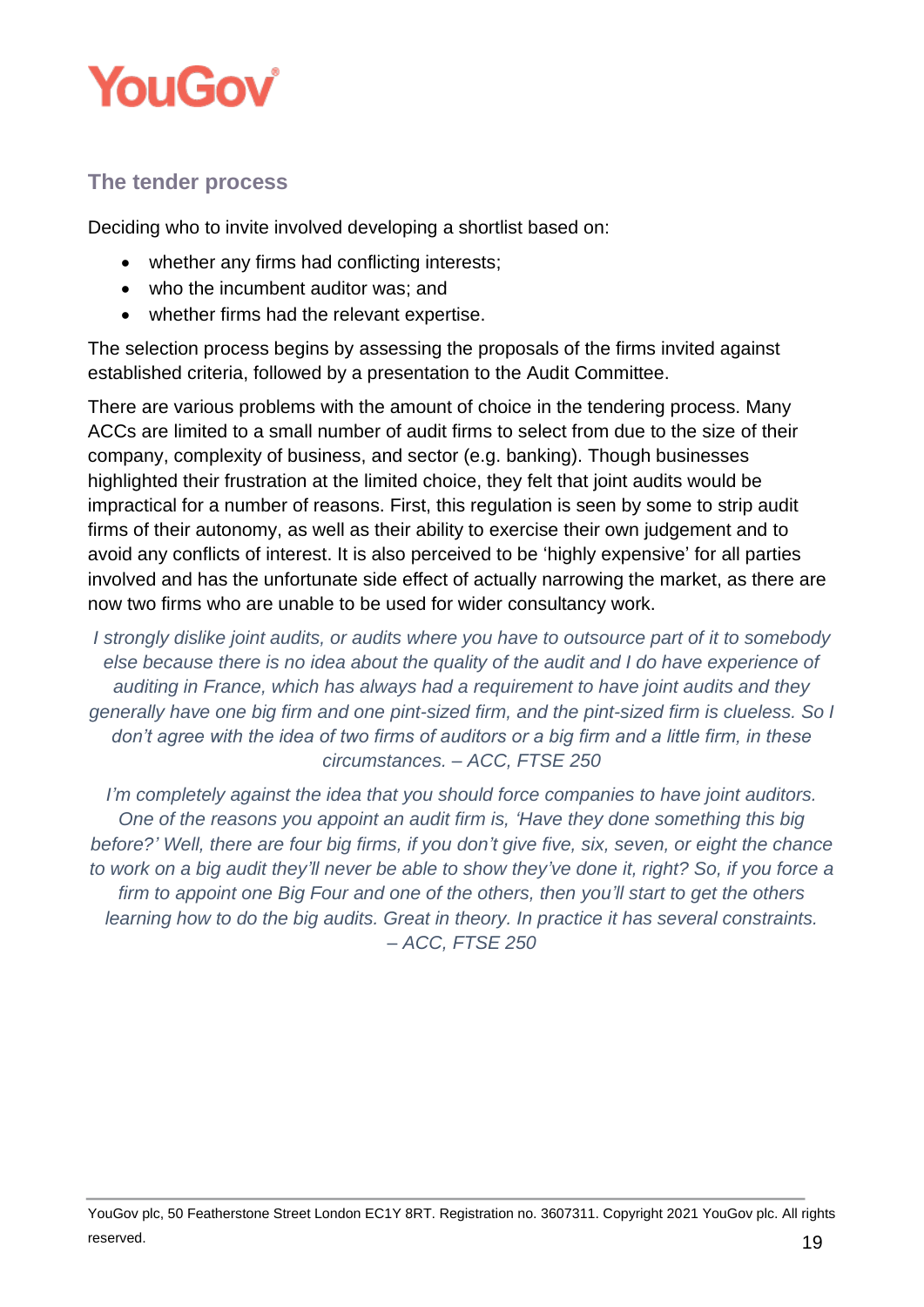

*If you've got a big IT integrator where all of the Big Four are going to want lucrative consulting IT integration work rather than an audit, then obviously that integration company is then forced to look outside the Big Four and might argue it doesn't have enough choice. I think those circumstances are pretty limited, and the Big Four were formed for the purpose of providing consistent global quality to large complex global organisations. I don't think that the proposals in the consultation paper will help these firms grow and compete, because I think that if any of those firms are doing a substantial portion of the audit, then whoever is the group auditor will want to go and meet the management and review the*  audit work papers and do some re-performance work in that significant area, particularly if *any of the significant group risks are within that area. – ACC, FTSE 250*

There is an overarching pessimism about the prospect of the landscape opening back up to include non-Big Four firms:

*To my mind, we're long since past the time we should have been talking about choice amongst the accounting firms. We should have done it when it was the Big Seven or the Big Eight. – ACC, FTSE 250*

*Now we've got this Big Four, who are really the only firms capable of certain types of audits, and I don't really think that's easy to change. – ACC, FTSE 100*

*We've tried, on a number of occasions, to try and involve others outside of the Big Four in the audit tender process. But unfortunately, when we've come to look at what the key things that they need to be able to do, they just haven't had the coverage that we need. And whether that is global coverage, whether that is experience in, for example, US bond markets. Therefore we've struggled to involve them in tenders. – ACC, FTSE 250*

ACCs at large businesses often felt that they were limited to only inviting the Big Four due to the firms' capability to manage large-scale audits, in terms of both their international reach and internal capacity. Capability, in the form of resources and capacity, proves an issue for smaller firms, particularly as the FRC has put in place more rules and regulations, making tenders and audits more time-consuming and expensive. This is further exacerbated by the issue of global coverage, with international businesses requiring firms with a similar reach. This 'oligopolisation' of the Big Four has therefore meant that smaller firms often decline to tender for the audit of larger businesses, despite a minority of ACCs reporting that they have 'been told' to invite a second-tier firm.

YouGov plc, 50 Featherstone Street London EC1Y 8RT. Registration no. 3607311. Copyright 2021 YouGov plc. All rights reserved.  $20$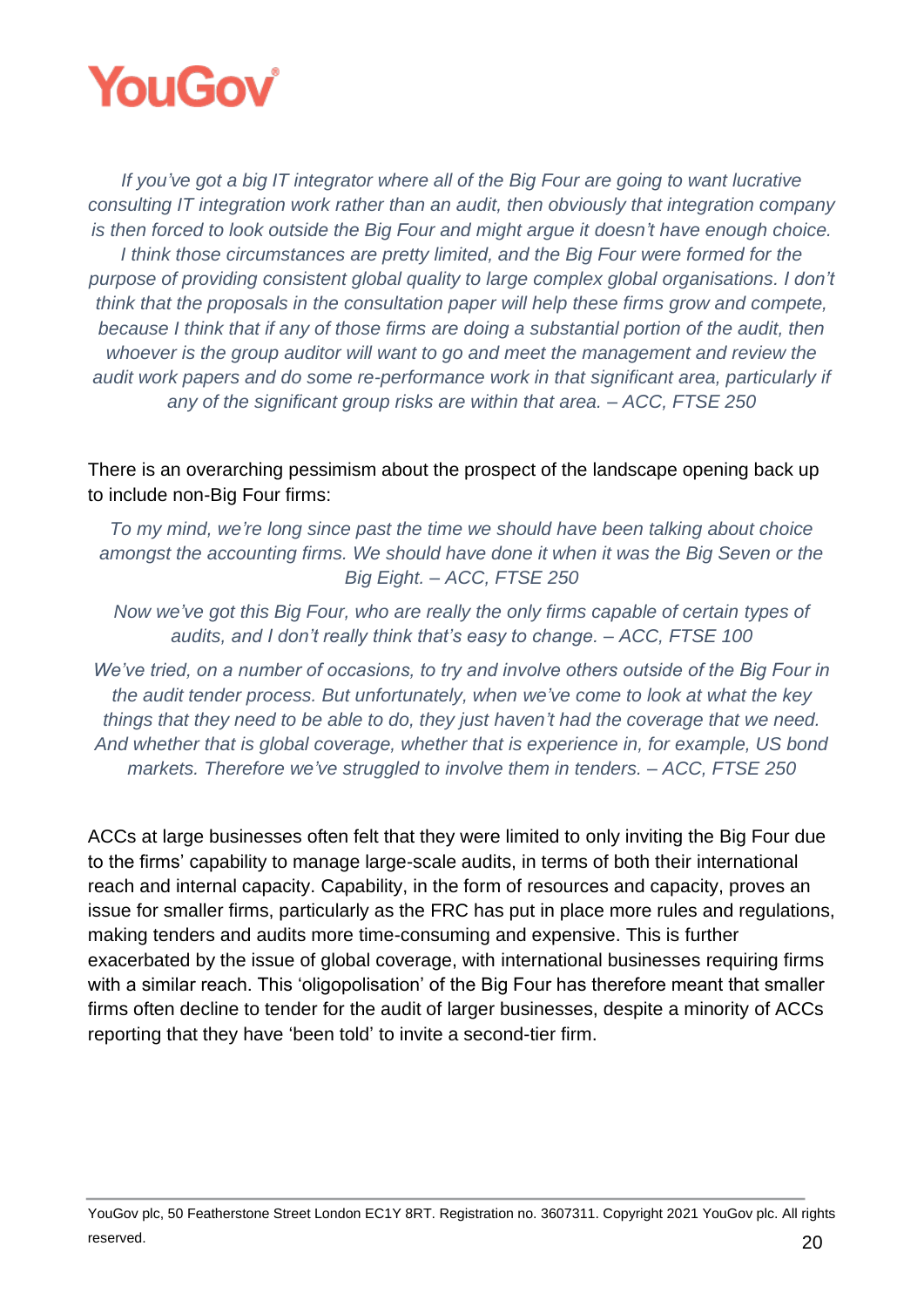

*First of all, you have to do your own due diligence on whether or not you feel that firm could provide you with the services that you need, and I've already mentioned one key factor, which is international spread, and so there are quite a few firms that immediately you would not invite to tender because it's just a waste of their time and a waste of your time: they can't provide the services that you need. – ACC, FTSE 100*

*Outside the Big Four, in my experience, the firms don't have the same ability to maintain quality across as many countries as the Big Four can. – ACC, FTSE 250*

However, these larger firms have themselves been known to turn down invitations due to lack of capacity or capability – and some ACCs felt that this has been further worsened by the Covid-19 pandemic. Larger businesses also face the issue of some Big Four firms preferring to take up consulting work or provide remuneration advice, deemed 'more lucrative and interesting' by some of the ACCs interviewed. Competition is cut down in this regard, with firms seeing consultancy services as a kind of commercial imperative, which favours not involving themselves in external audits, particularly if they are already embedded within a business, and may have to go toe-to-toe with other Big Four firms for the audit contract.

Though some ACCs suggested they could do little in response to this trend, a handful have implemented a 'soft rule' of sorts, which allows only firms who tender for audit to be considered for consulting work. This serves as an incentive for firms to put themselves forward and avoids ACCs of larger businesses being left with just one or two of the Big Four to choose from.

*So, just say, you've got PwC performing the audit, you've got KPMG performing internal audit, you've got Deloitte doing your remuneration advice, okay? Any of those other firms that you want to come to the tender are going to have to give up their contract to do nonaudit work before the result with the tender, unless you hold the tender at least a year in advance. That seems to me, it's just the way the rules make it work, but if you went out to the firms that are doing the non-audit work and said to them, 'How do you feel about giving up your non-audit work and taking a one-in-four chance of winning the audit?', most of them would probably say, 'No, thank you', and meanwhile, what does the company do to get that non-audit work performed? – ACC, FTSE 250*

Some ACCs believe there is a moderate amount of concern held by firms around the risks of taking on audits for larger (or more volatile) businesses, especially in light of some of the recent audit failures – and this extends to both the Big Four and non-Big Four firms. Despite these issues, however, the Big Four largely enjoy a strong reputation amongst this audience, with one ACC describing them as 'really a proxy for quality', with others echoing this sentiment.

YouGov plc, 50 Featherstone Street London EC1Y 8RT. Registration no. 3607311. Copyright 2021 YouGov plc. All rights reserved. 21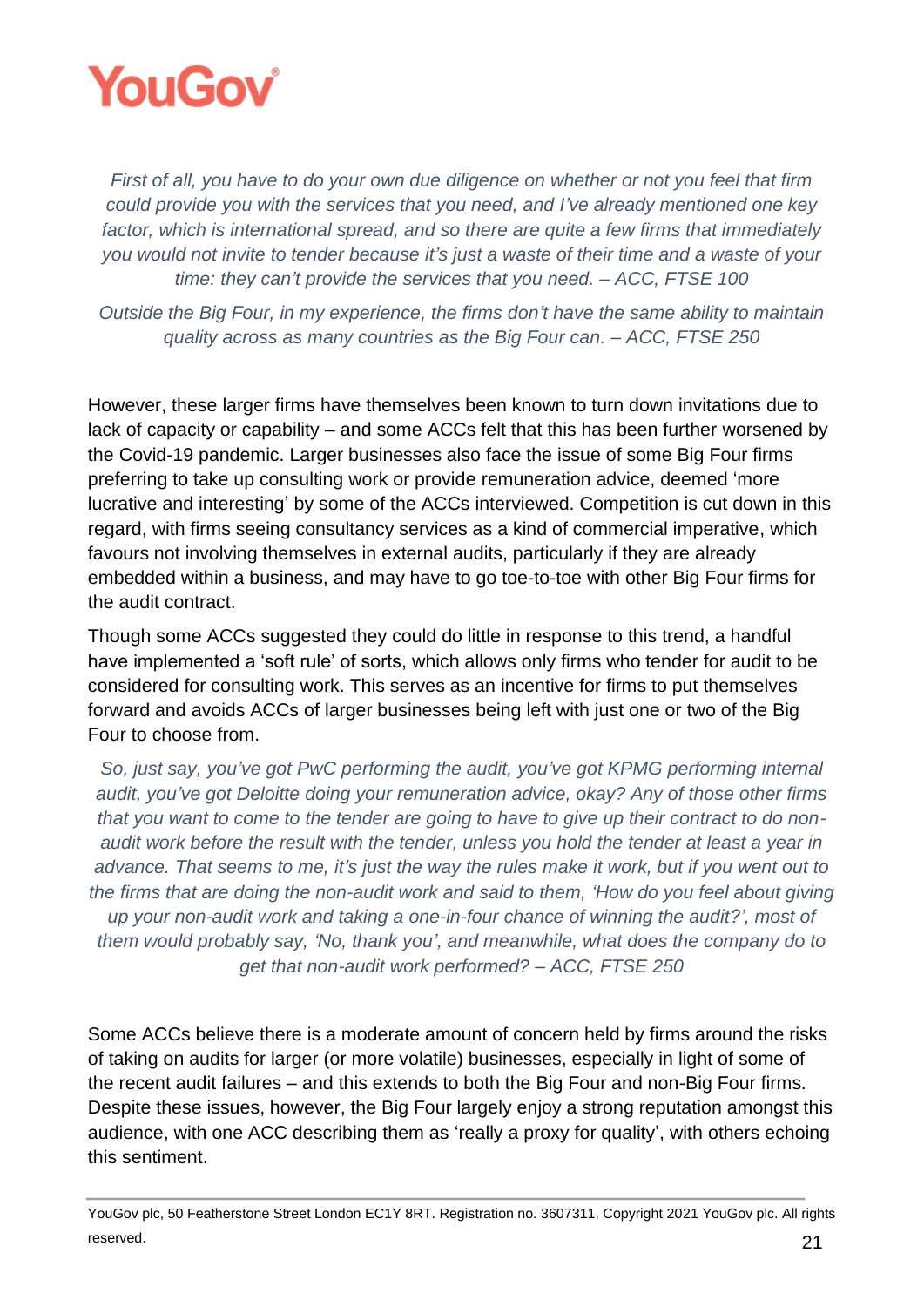

*I am absolutely confident that the quality in the Big Four is absolutely sufficient. Now we've tried, on a number of occasions, to try and involve others outside of the Big Four in the audit tender process. But unfortunately, when we've come to look at what the key things that they need to be able to do, they just haven't had the coverage that we need. And whether that is global coverage, whether that is experience in, for example, US bond markets, certain M&A experience, they've not had that. – ACC, FTSE 100*

*You know, the FRC do their annual quality reviews, we review those. And obviously if one of the audits of the company concerned is subject to those reviews then we'll look at that as well. But as a general point, yes, we do look at the annual results of the FRC's annual audit quality reviews. Well, I think, I mean, there's an awful lot of change going on in that space right now in terms of the governance of the audit firms and how that's all being set up. I suppose my starting point on that would be that I think it's almost inconceivable, particularly with any of the Big Four firms, that their governance is going to be set up in a way that is not compliant with the FRC governance code. So I take it as read that they are compliant. – ACC, FTSE 100*

There seems to be a step-change taking place where ACCs and management are seeking 'fresh blood' when inviting firms to tender, and are taking the forced rotations as an opportunity to work with new firms to innovate systems and adhere to/adopt best practice. Many ACCs stressed that audits should not be just about providing a true and fair view of the company's finances, but also using knowledge of the sector to advise on how the business might improve itself – for example, an audit team with strong tech sector experience advising on best practice for the company they are currently auditing, based on previous learnings. Firms which can convey their ability to add value beyond the audit itself (i.e. through benchmarking and input on business operations) are deemed more likely to be appointed than those who solely pitch their auditing credentials, but, crucially, this must not come at the expense of a quality audit, which is the determining factor for the vast majority.

*We would draft a brief for the tender in terms of what we were looking for, and as well as timing and administration and that stuff, what are the qualities we are looking for? Whether it is team size, nature of team diversity, whether it is numbers of people, how we wanted the audit to be organised if we had a view, and what the key issues are that we wanted them to focus on or to talk to us about, and any process questions we had, such as around the use of IT or data analytics etc. We would then invite the firms to go through a period of reviewing data from us, whether through a data room or provided to them through a period of interviews and meetings with various members of management ... We would assess them on that, and along the way … we would have our mind on audit quality. – ACC,* 

*FTSE 100*

YouGov plc, 50 Featherstone Street London EC1Y 8RT. Registration no. 3607311. Copyright 2021 YouGov plc. All rights reserved. 22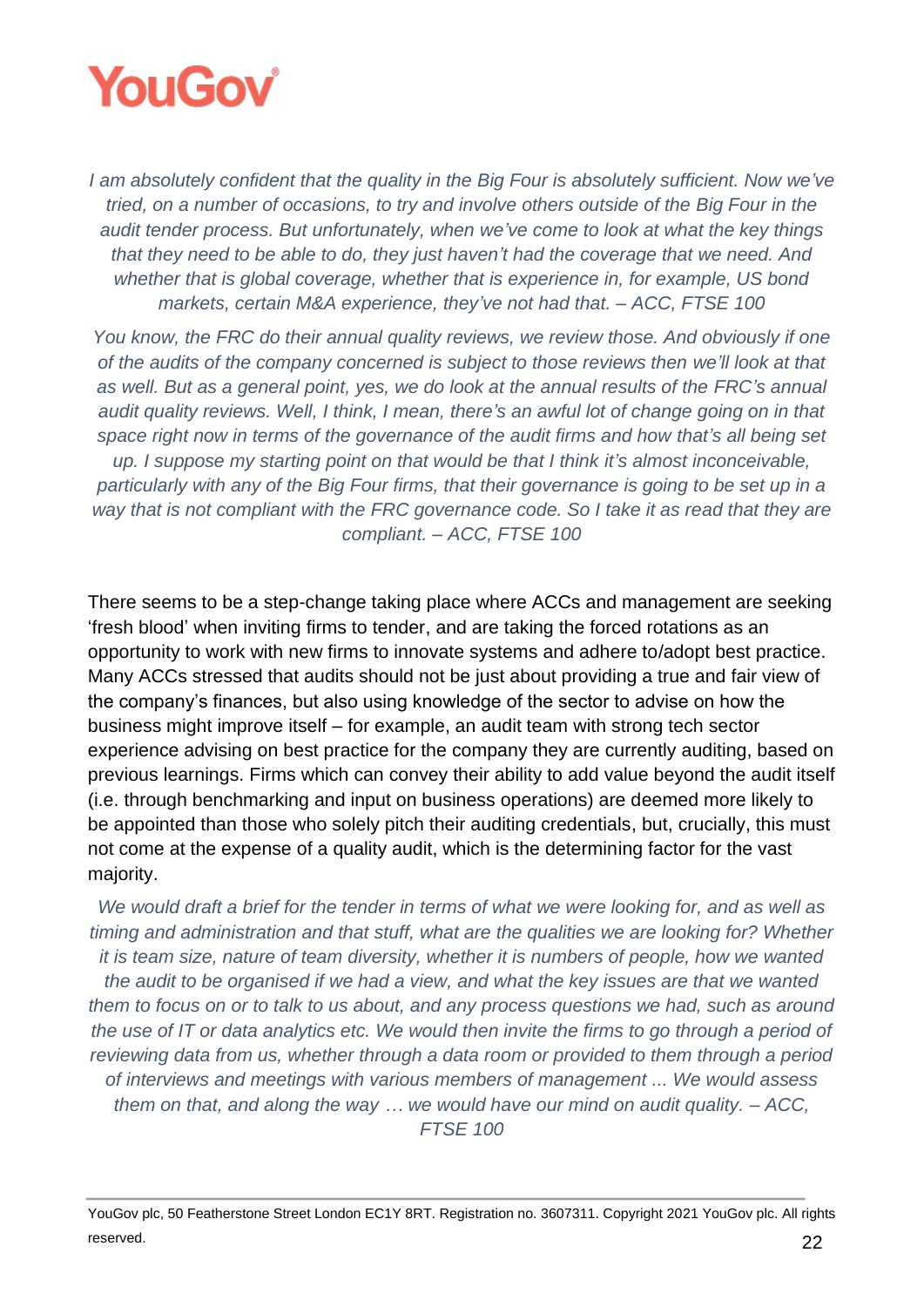

*If people have had issues, usually we are well onto it, to addressing those, and we're actually looking at what fresh approach they are bringing to the audit, because the point of tendering is to bring some fresh views and fresh blood into it, and a different level of understanding and challenge. So we like to see what the different approaches are, and that's what we're contrasting. I still believe that the audit isn't just about assurance. It should also be a business improvement opportunity, and the observations that the auditors make, we can learn from best practice in other organisations. As an audit chair, I want to hear what the company could do better. Not just on financial control and reporting matters,*  but business operations. I mean if they spot something wrong with the way we're operating *our supply chain, I'd rather hear about that. If they've done audits of other tech companies and they're seeing things that other tech companies do which we don't, they should go, 'Why aren't you doing that, which is common practice in these three companies?' And so I want to hear that as well. So we also look for whether the auditor has got good knowledge and good experience of either other competitors, or other similar industries to us. So we like to see what the different approaches are, and that's what we're contrasting. Obviously, we look at, 'Is the audit partner who is going to be the lead on it knowledgeable about the sector?' – ACC, FTSE 100*

*Choose who you're going to ask to tender, receive proposals, assess the proposals, and you obviously have to define how you're going to assess them, and that usually means the list of criteria and some sort of scoring system. They normally give you a written proposal and then you invite them in to present it to the Audit Committee members. You're normally just devising a scoring system that each Audit Committee member completes. – ACC, Other listed equity*

### <span id="page-23-0"></span>**Key criteria for selecting an auditor**

As in other areas of the audit process, there is a role for structured criteria, but ACCs often rely on the 'look and feel' of the presentation delivered by the prospective audit teams, rather than placing emphasis on a structured assessment of attributes. This was prevalent among the ACCs who had previously been employed by or were a partner at an audit firm, rather than those taking up the role after a prolonged stint as CFO, for instance. Some recurring phrases used by ACCs when describing the audit team (including senior managers) revolved around strong and relevant sector expertise, consistency, and professionalism.

*So, it's not just the glossy brochures or the presentations. I think the presentation and, again, it's that meeting the partner, the key people, all comes into play. – ACC, FTSE 250*

YouGov plc, 50 Featherstone Street London EC1Y 8RT. Registration no. 3607311. Copyright 2021 YouGov plc. All rights reserved.  $23$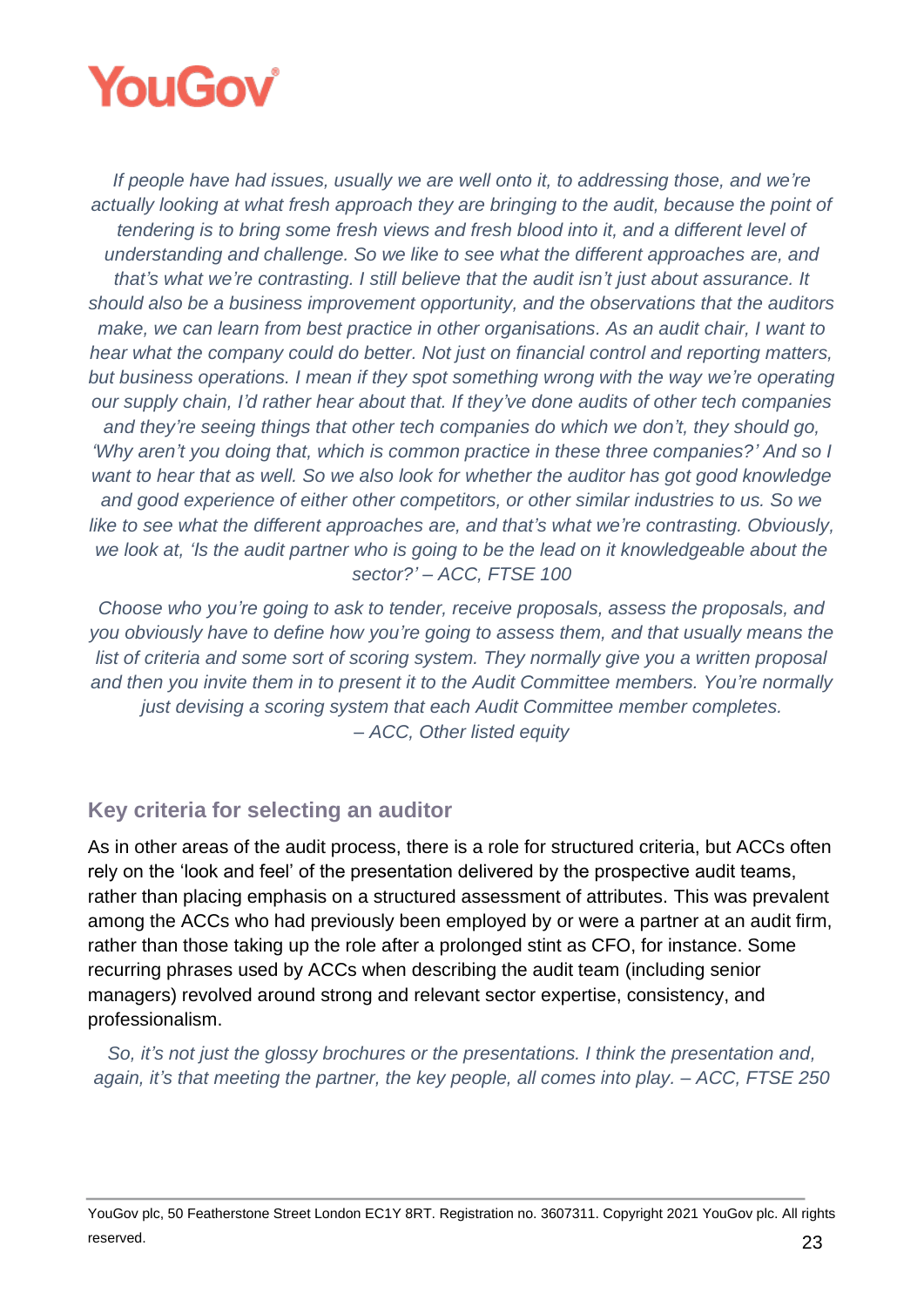

Most ACCs cited the lead partner as the key criterion when selecting an audit firm. A few ACCs mentioned their desire to know whether the lead partner would be conducting the actual audit, or whether their name was on the bid just for the 'pull' (as was noted in 2020). Indeed, if the lead partner was not deemed appropriate for the job, some ACCs had no qualms about asking for a change in personnel that had been proposed by a prospective audit firm or dismissing a bid outright. The dynamic with the lead audit partner is also key; since the outbreak of the pandemic and the move to remote working, the relationship between the ACC and the lead audit partner has (in some cases) seen a shift from a fairly informal one, wherein the two individuals could discuss challenges over coffee, to something slightly more structured.

*It's partnership. It's, you know, we're working for the common cause. So, you know, it's got to be professional; I'm not a fan of auditors and chairs of Audit Committees socialising at highly expensive things, and things like that. I think there's a line to be drawn, especially when you're a listed company, but I am a fan of audit chairs and senior partners, and lower levels throughout the company, getting to know their counterparts. – ACC, Other listed equity*

Another important criterion was the wider audit team. Some ACCs talked about the importance of seeing 'chemistry' within the audit team and between the audit team and company management. There were unprompted mentions of the need for junior auditors to be highly enthusiastic about both the audit itself and the sector within which the business operates, which ties into the requirement for members of the team to have direct experience auditing within the company's sector. A majority of ACCs also mentioned the fact that a bidding firm was more likely to be successful in winning the audit if, at the proposal stage, they confirmed that the appointed team would perform the audit year-onyear. An audit team that is seen to be restructuring each year is looked upon unfavourably, as this prohibits strong relationships from being formed between the parties involved.

When assessing a prospective audit team, ACCs will look at the track record of the individuals in front of them, what internal quality control assurance processes are in place within the firms, as well as the direct experience of the partners/director-level staff. Teams are routinely and specifically questioned on how they ensure a high-quality audit, and how they ensure resolution of differences of opinions. The tender process also relies on having the bidding auditors explain how they might go about challenging management, and how issues may be escalated to those charged with governance. Responses to these questions are partially scored against the aforementioned criteria, but the attitude of the auditors plays a key role in convincing the committee.

YouGov plc, 50 Featherstone Street London EC1Y 8RT. Registration no. 3607311. Copyright 2021 YouGov plc. All rights reserved.  $24$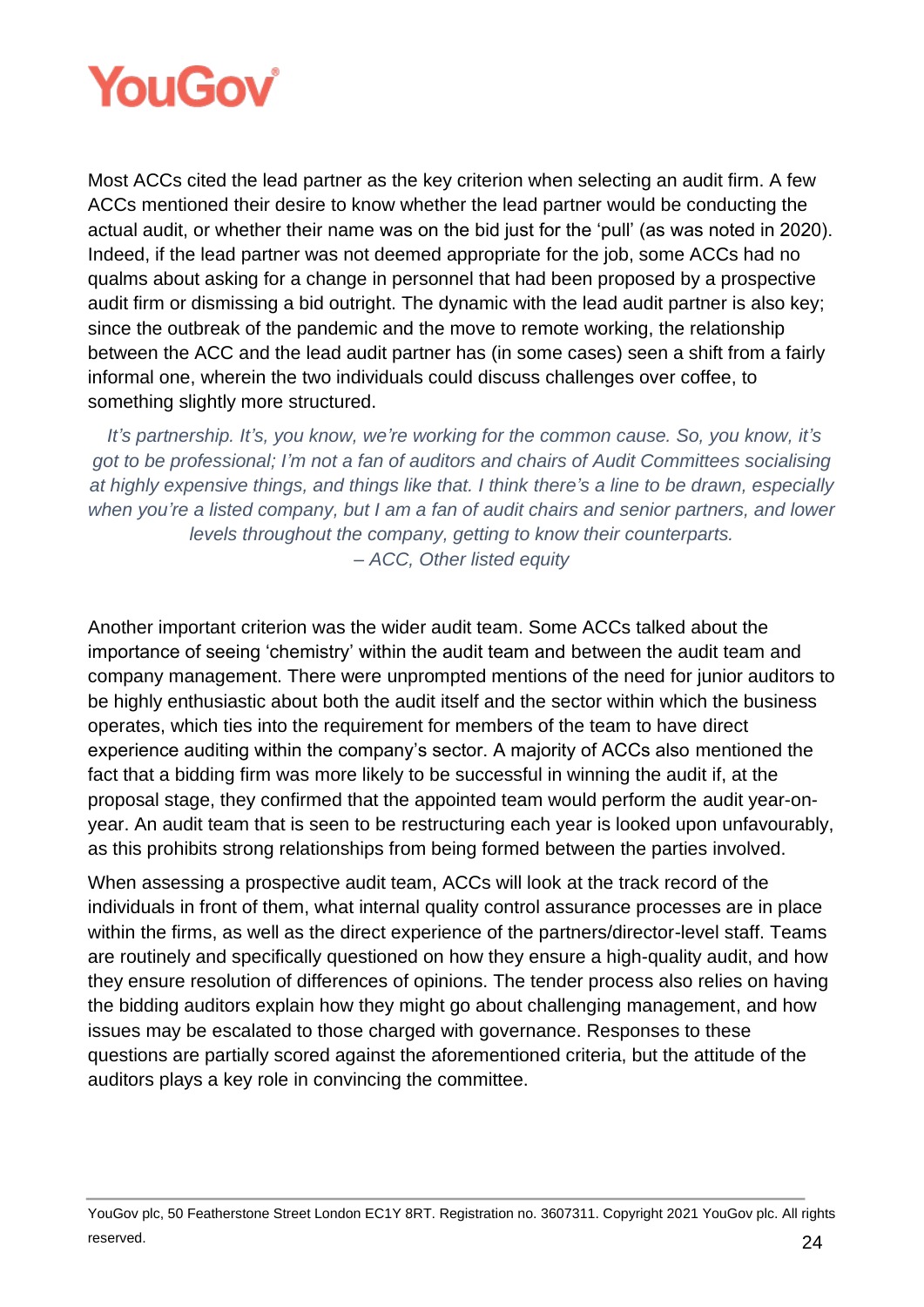

Some ACCs mentioned the audit fees as a potential factor in their decision, but generally it appears they were not a primary determinant in the final decision for many (if any). Ultimately, the price of an audit was often seen as a necessary expense, although a minority of ACCs mentioned that audits were getting more expensive.

Technology was mentioned sporadically in the interviews. While clearly seen as an important factor by some ACCs when selecting an auditor, it was not always a deciding factor. The Big Four were lauded for the impressive array of technology and tools they employed compared to the second-tier firms, though some ACCs have begun to see this almost as 'housekeeping' for firms of their size/calibre.

In talking us through their tender process, many ACCs stressed their independence from company management – even if management was involved at some stages in the process – and the scrutiny the ACCs undertook of the prospective audit firms. Some ACCs were keen to point out just how much due diligence went into their selection process in an effort to avoid any conflicts of interest. There appeared to be a detectable element of selfregulation at play in the selection process on the part of some ACCs. This issue of independence was also emphasised by the ACCs who had previously worked as audit partners, with some refusing to personally assess proposals from their legacy firms, and instead leaving the decision to other members of the committee. For those to whom this did not apply, they stressed the importance of leaving aside any bias towards the firm(s) they previously worked for – though positive track records of lead audit partners could prove a persuasive factor in making the decision.

Whilst recent audit failures can give pause to ACCs when looking to appoint a new auditor, this is a factor that can be overcome if the prospective audit team leaves a positive impression. If the lead auditor partner has a strong track record in the industry, the significance of scandals or difficulties is often easy to downplay – particularly if the partner is able to explain previous issues and how they were resolved. On a similar note, Audit Quality Reviews (AQRs) and transparency reports were not used by more than a small proportion of the sample group, unless the review was relevant to the business in question. This audience reported having access to a great deal of paperwork associated with audit and this, along with the reported changes in regulation, has resulted in a reluctance to have more information to read/absorb.

*All it's going to do is create tons and tons and tons of documentation, and at the end of the day it's still not going to stop the two rotten apples in the barrel that cause a problem. So, better to focus on how do you improve people's behaviour than trying to come up with reams of documentation on risks. – ACC, FTSE 250*

*Not proactively, no. Well, we don't look at those reports unless there's something very close to home, but we certainly expect the firm to have its own governance, absolutely. – ACC, FTSE 100*

YouGov plc, 50 Featherstone Street London EC1Y 8RT. Registration no. 3607311. Copyright 2021 YouGov plc. All rights reserved.  $25$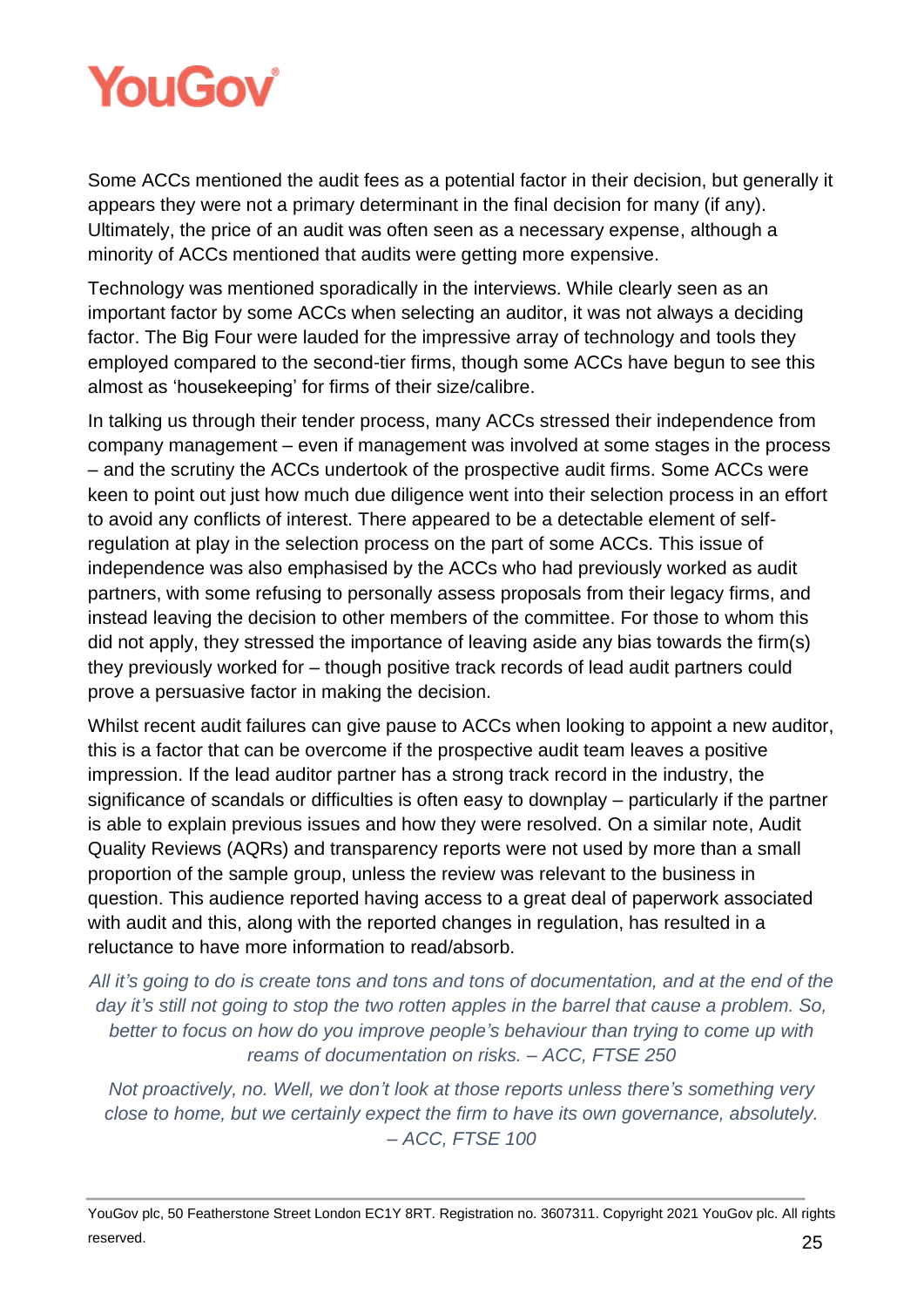

A handful of ACCs were actually part of the pilot scheme currently running to update the key AQIs to measure audit quality. The ACCs who were part of this pilot scheme were unsurprisingly more familiar with the existing commentary/documentation on audit quality than some of their counterparts, though there were exceptions to this. The use of AQIs will be outlined in more detail in a later section of this report.

*So we've actually been looking quite hard as an Audit Committee on, what are the key AQIs that help us to measure audit quality? And we're just, literally, kicking it off because we're doing it for this current year. But that's been quite an interesting conversation about what are the measures out there. So we've had a talk amongst ourselves about how do we think we measure as an Audit Committee? What are the things that help us to measure quality? – ACC, FTSE 100*

YouGov plc, 50 Featherstone Street London EC1Y 8RT. Registration no. 3607311. Copyright 2021 YouGov plc. All rights reserved.  $26$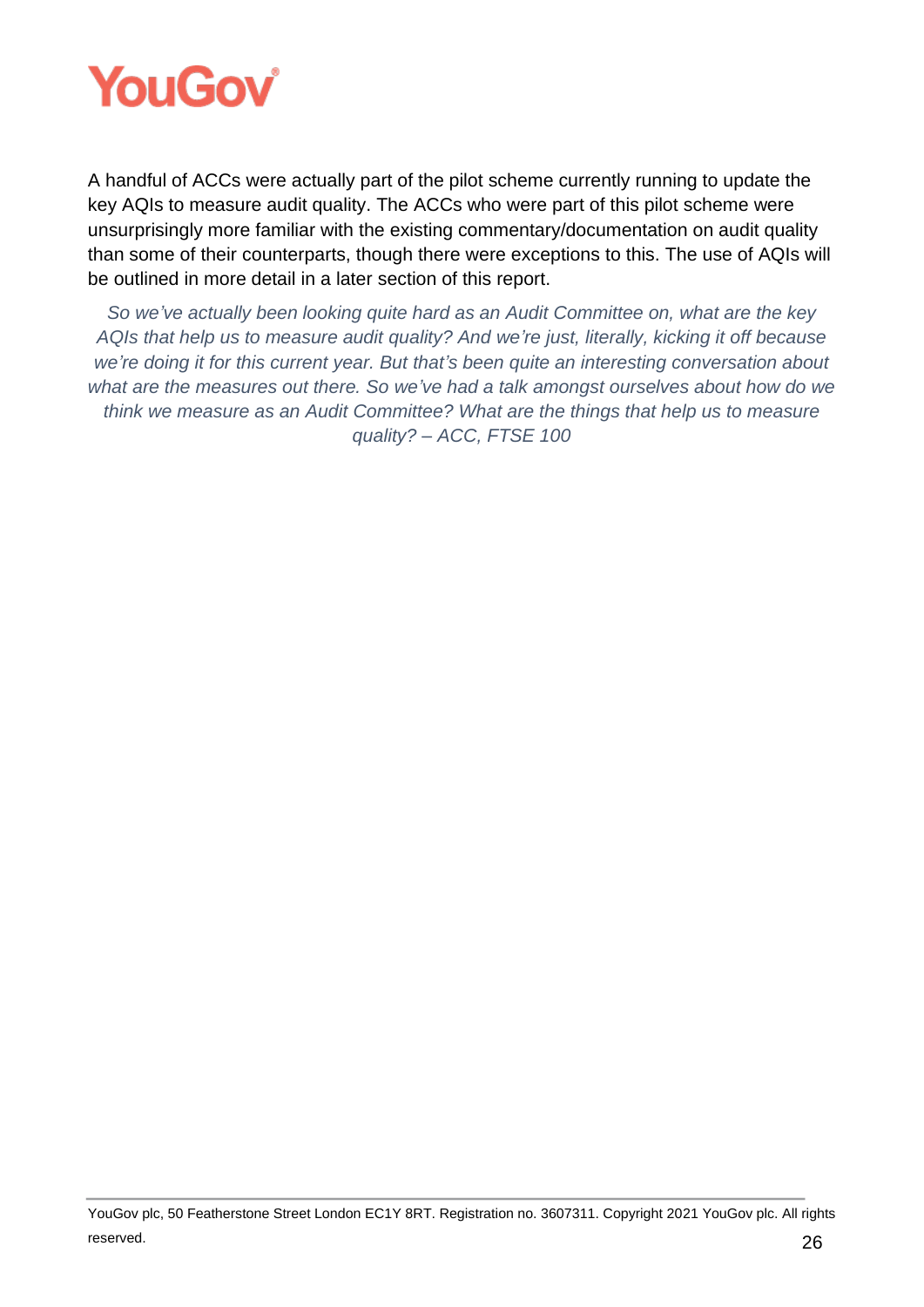

# <span id="page-27-0"></span>Planning and executing an audit

### <span id="page-27-1"></span>**Overview**

Once an audit firm has been selected, ACCs claim that they assess quality before, during and after the audit process. This starts with the planning document, which outlines the methods auditors will use. Formal reporting is relied upon alongside informal interactions with the auditor.

During the planning and executing phase, communication was one of the key factors when assessing quality. As well as having transparent communication, it is also important for firms to be both proactive and reactive if issues arise during the process. ACCs emphasised that how auditors react to problems is an important factor – auditors highlighting a problem or issue late in the audit process is a particular problem indicated by some ACCs, and that being open and timely in the face of issues is critical. These delays can then have a knock-on effect on their own work.

Though there is limited formal interaction between the ACC and the auditor, some businesses produce a questionnaire, which they feel allows them to discover and give feedback on issues following on from the audit. ACCs highlighted that these questionnaires could focus on quality more explicitly. ACCs also have informal chats with the auditors to discuss issues, which was more straightforward pre-Covid.

During the audit process, auditors are expected to build a rapport but also challenge findings, without creating excessive conflict. It is important that the relationship is 'not too comfortable' as auditors often need to ask 'awkward' questions. Challenges arise primarily in the planning phase around scoping the audit and in the evaluation phases, particularly when the auditor reaches a different judgement than management.

ACCs generally felt that there was sufficient guidance and standards around assessing the audit; however, some felt that there are excessive rules and regulations, which often feel like a tick box exercise and does not necessarily indicate bad practices within the audit process.

### *A good quality audit is that response to the environment of the auditee, rather than some standard formula. – ACC, FTSE 250*

*I think what's as important as the issues themselves is how the firms then respond to those issues and improve their practices and learnings. It's about how the business responds, learns and improves … I think that's as much as what I would look for as the underlying issue itself. – ACC, FTSE 100*

YouGov plc, 50 Featherstone Street London EC1Y 8RT. Registration no. 3607311. Copyright 2021 YouGov plc. All rights reserved.  $27$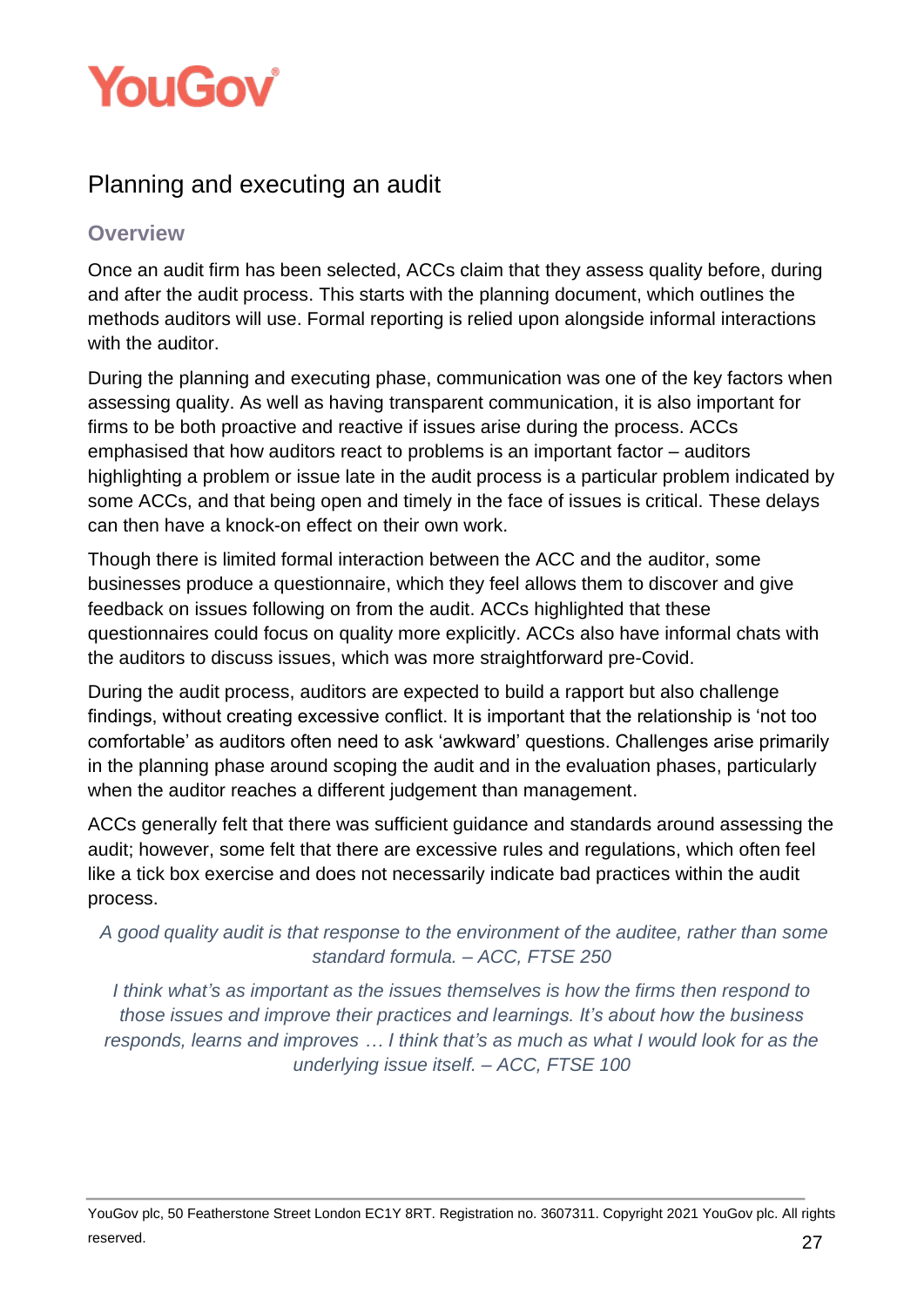

## <span id="page-28-0"></span>**Evidence used in assessing audit quality**

According to one ACC, '*A good quality audit is determined by the quality of the questions and the persistence of the questions, and the digging into the items which are under review*' (ACC, FTSE 100). Those persistent questions – and, therefore, the focus on quality in audit – run through the whole audit process, from the planning stage through to signing off the accounts.

*We invite our auditors to every Audit Committee meeting. And they are asked to update us, first of all to present their plan, and we discuss their plan with them, but then to update us at each meeting on the issues that are arising as they arise. We also ask them to participate and invite them to participate, and they do participate in our internal audit meetings. So they are a part, and they see that process and what our internal auditors are doing. – ACC, Other listed equity*

Nearly every ACC we spoke to emphasised the critical importance of ongoing communication between themselves and the auditors (or, more specifically, the lead audit partner). Most ACCs invite their auditors to each of their committee meetings, as doing so helps to ensure openness and transparency, and alleviate, or at least minimise, the issue of last-minute surprises.

*A board's role is episodic. You know, our job is when we're meeting. So, I would not expect a blow-by-blow of the audit. What I do expect, is there to be good planning and good, periodic, and timely reporting back. – ACC, FTSE 250*

*Compared to even a few years ago, we have pretty regular dialogue now, with the auditors … very open and transparent about what's going on. And I think that also is part of, ultimately, assessing is this audit doing what it should do? Is it giving us, therefore the shareholders, comfort? – ACC, Insurance*

*At every Audit Committee we get an update, so the audit partner joins the meeting, in fact he joins the whole meeting, so he sits in on the whole agenda. And has a slot to give an update. And I think we'll continue that. It's been invaluable for the first-year audit. – ACC, Building society-listed debt*

ACCs are looking to have regular interaction with auditors to ensure there is transparency in the process. Evidence of transparency can be revealed through both formal meetings and informal interactions.

*You take your opportunity to spend time with the auditor without executive management present, and so ask very direct questions as to whether the management have been helpful and whether the auditors feel in any way that management have been trying to keep them out of any whatever, pull the wool over their eyes, or whatever. So, there are different tools at your disposal. – ACC, FTSE 250*

YouGov plc, 50 Featherstone Street London EC1Y 8RT. Registration no. 3607311. Copyright 2021 YouGov plc. All rights reserved. 28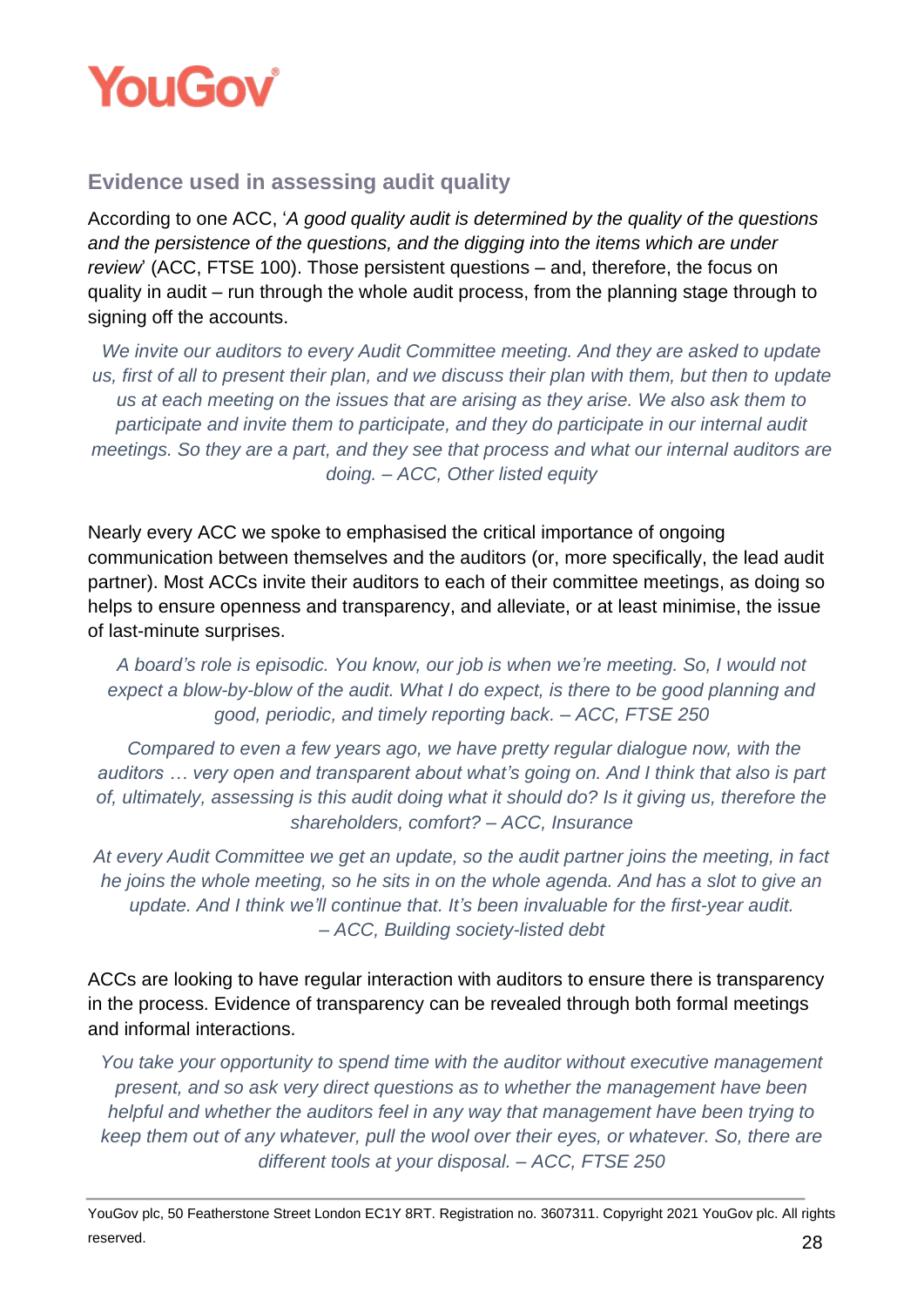

*There's all the subjective things that you can't write down but you get a feeling for and that's the strength and depth of the team that run the audit so, when we have our formal meetings with them, and indeed our informal meetings, if we ask questions of the team, do we get an answer there and then? Do they know it? Or do they have to say, 'Oh, well, we need to come back to you on that one.' And the more they are on top of it and give answers that feel right and that the management, if they're in the room, are confident of as well, then that gives a lot of comfort that they actually do know what they're doing and they're on top of it. – ACC, Insurers*

Aside from the Audit Committee meetings, some ACCs told us that they also look for evidence of senior involvement from the lead audit partner throughout the course of the audit. This report has already commented on the importance of the lead audit partner in ACCs' perceptions of quality, and knowing that the most senior member of the audit team is fully engaged in the process offers considerable comfort.

*You're looking also at the range of interaction between the senior team, to what extent do they stay involved, and to what extent they delegate everything down to relatively junior staff. – ACC, FTSE 250*

*I would say the audit manager and partner speaks with a tremendous amount of authority and gravity, and they are a very highly thought of individual. So, that does help us have a lot of confidence. – ACC, Building society*

In addition to the communication and interaction with the auditors, ACCs are also liaising with internal teams to assess audit quality and to ensure that the auditors are asking the right questions.

*We rely a lot on our own accounts team. We debate the key accounting judgements at some length, and then we check the reasoning. You know, do we think what [the auditor] might have told us was reasonable? Do we think they went deep enough? Did they do enough sample testing? Is their materiality an acceptable one for us? So, you know, we have a number of questions in our head before we start the process. – ACC, Other listed equity*

*How do we assess the quality? [We use] feedback from the finance director and the finance team of how the audit is progressing from their point of view. There is feedback from the head of internal audit of how he feels the audit is going because there's liaison between the internal audit and the external auditor, and the quality of the report. – ACC, Building society*

*We have discussions on the softer side as well around the extent of challenge and pushback that we feel the auditors are exercising as they go through their audit.*

YouGov plc, 50 Featherstone Street London EC1Y 8RT. Registration no. 3607311. Copyright 2021 YouGov plc. All rights reserved. 29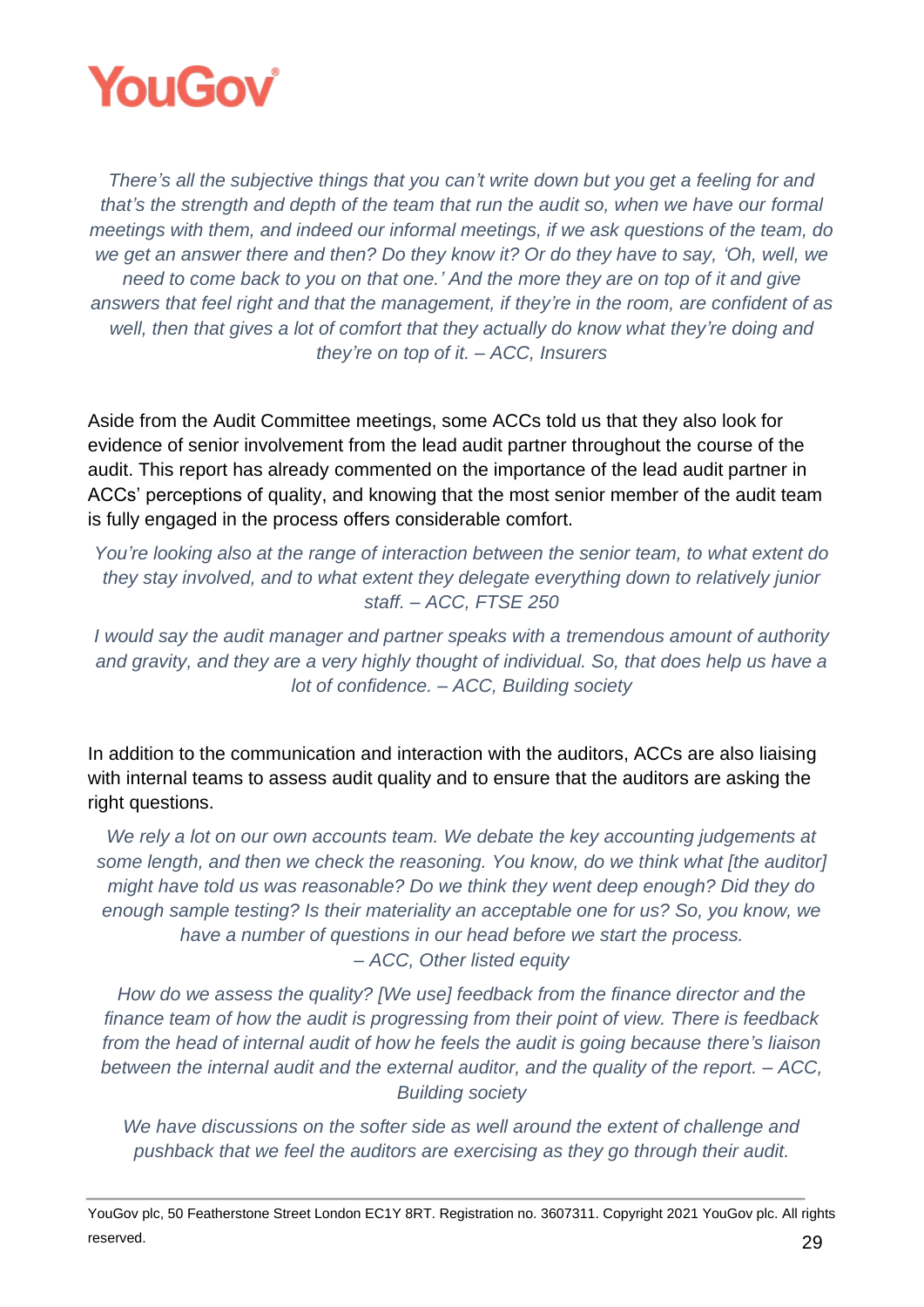

#### *– ACC, FTSE 100*

They are also looking at the quality of the auditors' interaction with management as a gauge of audit quality.

*I look at the quality of their interaction with the management, so the management feedback, and say, 'Yes, have they done a good job? Have they taken the time to go and familiarise themselves with the business? Have they met a lot of the staff and the management? How much time have they invested in getting to know the business?' – ACC, FTSE 250*

*You'll get feedback from management as to how effective that interface between management and auditor has been, in terms of finding and resolving issues. – ACC, FTSE 250*

*It may be a bit flippant to say, but sometimes based on how much my CFO is moaning, because that means that they are really questioning him on his decisions, on his presentations, and if everything gets too smoothed and everybody seems to be incredibly happy, then I'm starting to question whether this audit is going right. Because in the end, the thing is that if the auditor is instantly happy with the answers the CFO gives, then that makes me nervous because they have a role to, you know, assess the quality of our finance department. – ACC, FTSE 100*

In addition to the various forms of personal communication and interaction, ACCs also look to hard evidence – typically in the form of reports from the auditor – as a guide to audit quality.

*You're looking at the actual quality of the reports which come back, which typically is a summary report, and a much fuller report of the full year, which also includes something called a management letter, where they comment on control points. And so you're looking at the quality of the reports to you, and saying, 'Well, how comprehensive do they feel?' – ACC, FTSE 250*

*There's usually an interim report, which tells you about their progress and how they're getting on and any issues which they've highlighted and then give you a chance to, again, interact with the external auditors. And thirdly, their final report, where they give a report of the final audit work that they've done. And through that, you get an impression of quality. – ACC, FTSE 250*

*On the objective side, you can see clearly the quality of the reports and information that come from [the auditors], and the extent to which things are thought through, in terms of the inputs they give to the material. – ACC, Insurers*

YouGov plc, 50 Featherstone Street London EC1Y 8RT. Registration no. 3607311. Copyright 2021 YouGov plc. All rights reserved.  $30$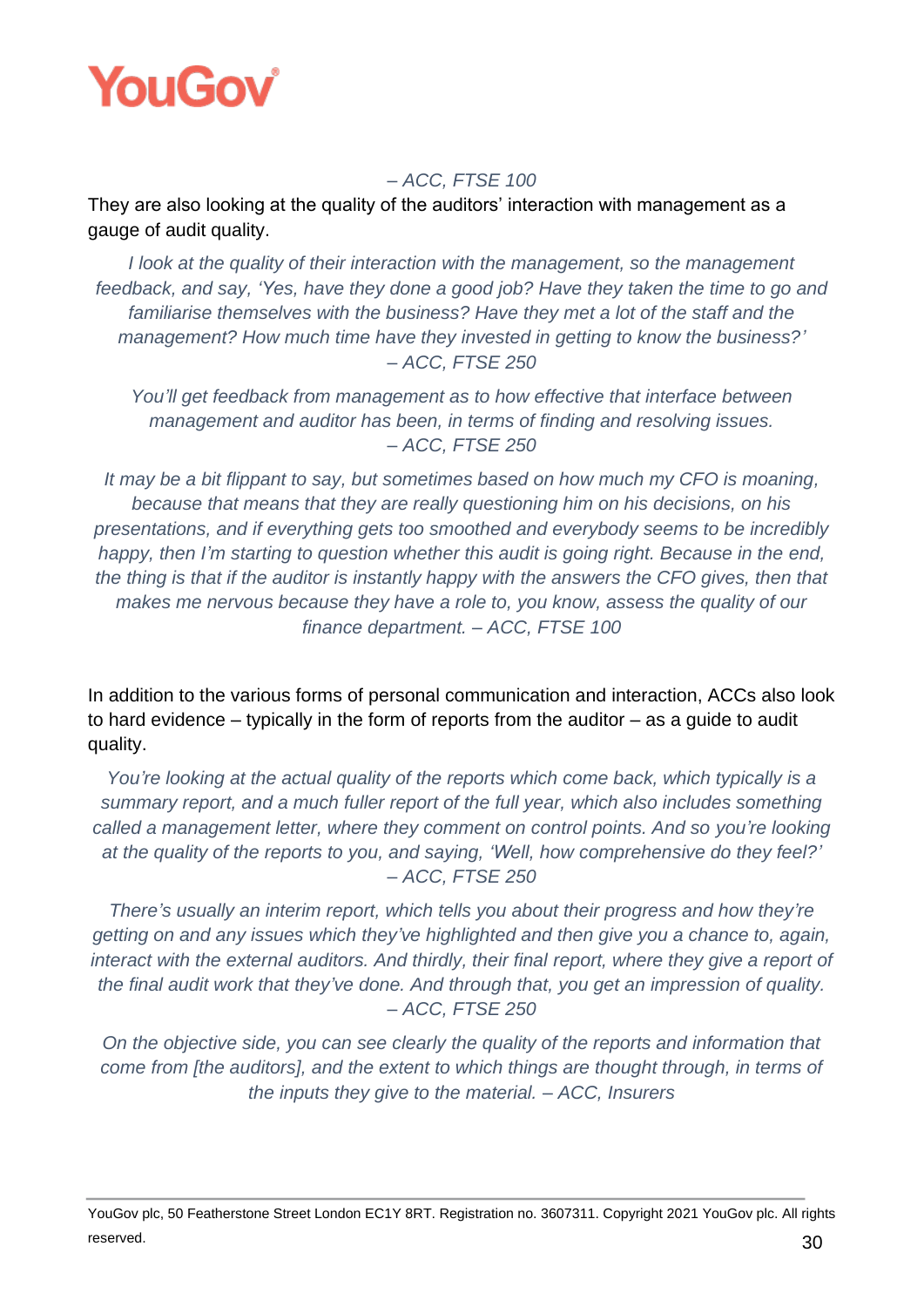

*You can't write a good quality report to the Audit Committee if you haven't done the good underlying work and have properly, you know, got on top of the issues and then thought hard about what to raise and how to raise it. – ACC, FTSE 100*

Surveys represent another form of hard evidence that ACCs use to gauge audit quality. Typically, these surveys are carried out among the firm's senior leadership, Audit Committee, and the accounts function within the business. Surveys were not mentioned by all ACCs, but for those who do use them there is clear anecdotal evidence to suggest they are a useful tool in the ACC's arsenal to assess audit quality.

*The other thing we have at [this company], and I think most firms do, we do actually have a formal questionnaire. We introduced it last year, to get the Audit Committee to answer some specific questions … to say whether we're satisfied with the audit every year, as part of the code. And we do have a questionnaire which we've used now to get the Audit Committee members and the management, the executive managers, to fill in as well about how the auditors have carried out their work; were we satisfied with the way they raise issues. – ACC, FTSE 250*

We will also conduct our own process, both the company internally and the Audit *Committee, to assess the quality of the audit, both from management's point of view and from the Audit Committee's point of view. And that involves filling in – the various teams within [the company] are asked to complete a questionnaire answering questions on different aspects of the quality of the audit. Those are then collated all together for the management point of view. – ACC, FTSE 100*

*We do a survey again down through the divisional finance directors. And that's useful, and sometimes it can point to parts of audit teams that aren't as strong as they might be, which you wouldn't know from the top … [W]hat we're trying to get at are the points that I mentioned before. I mean, did the auditor focus on the key issues? Did he understand the key issues? Was he both robust and flexible? – ACC, FTSE 250*

# <span id="page-31-0"></span>**Challenging auditors and resolving conflict**

During the process, ACCs are expected to build rapport with the auditors but also challenge judgements and findings, without creating excessive conflict. It is important that the relationship is not too comfortable and that both auditors and ACCs are sceptical when needed and ask the hard questions. As well as challenging judgements, they oversee the entire audit process to ensure it is effective and robust.

YouGov plc, 50 Featherstone Street London EC1Y 8RT. Registration no. 3607311. Copyright 2021 YouGov plc. All rights reserved. 31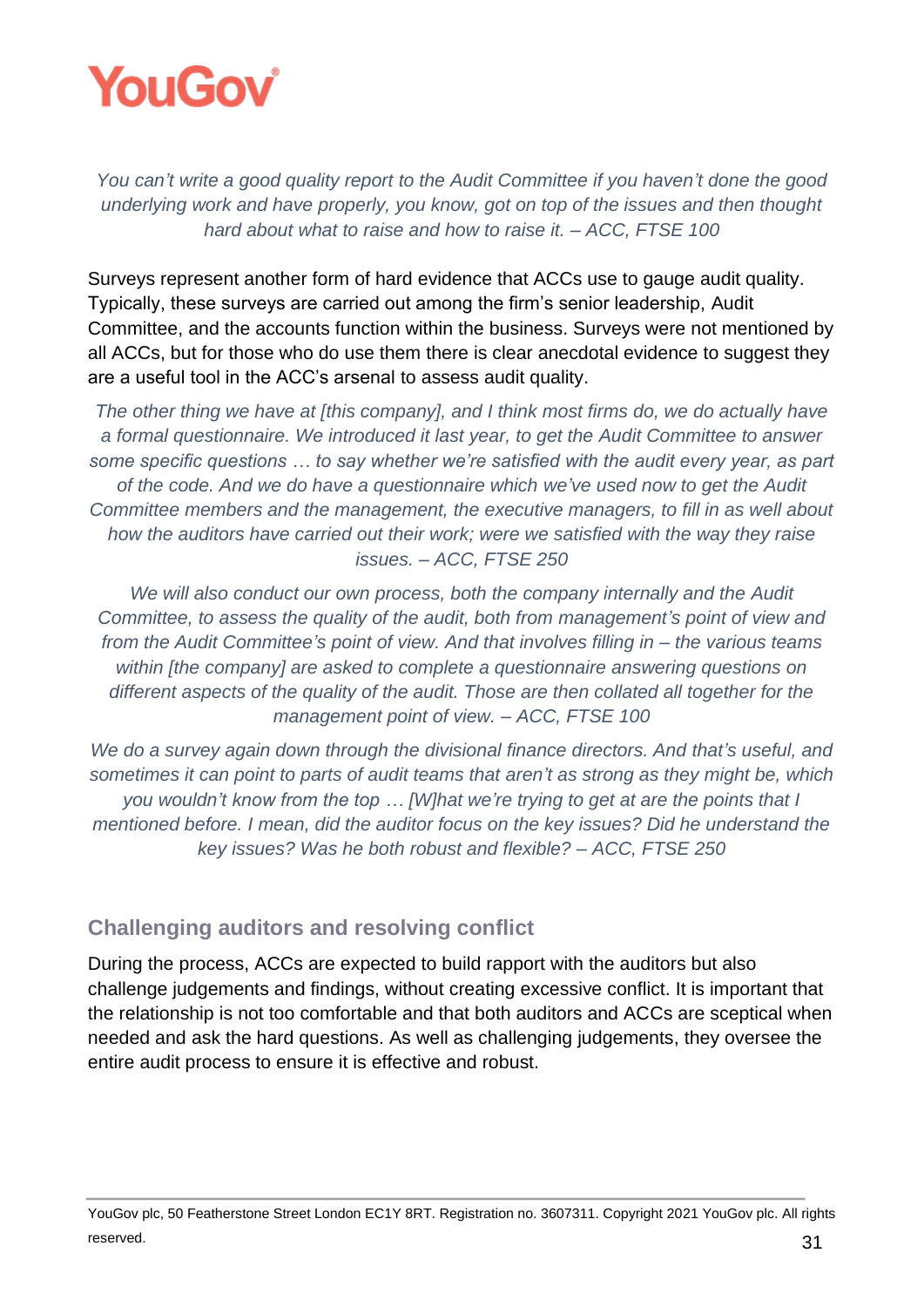

*They have to be sceptical; they have to challenge; they have to ask questions. And in my view as an Audit Committee chair, if the relationship with the auditors and the management is too comfortable then it's not going to work. There has to be a bit of friction. And more importantly, the word that is often used is 'independence'. – ACC, FTSE 250*

*I'm always challenging, I'm always asking the questions. I think that is your role as audit chair and anybody on the Audit Committee ... So, yes, challenge with a small 'c'. Continually challenge, continually ask those questions, make sure people think that you really are watching them, because we are, and we should be. – ACC, FTSE 100*

*Getting that balance is hard … [Y]ou want to build a working relationship but never crossing the line in terms of that balance of challenge and independence and questioning. – ACC, FTSE 100*

*I think 'challenge their judgement' might be the wrong description, but, as a result of the audit, they will come out with a report that says, 'Here are some areas, maybe errors, that need to be adjusted', or, 'Here are some areas where, in our judgement, you're not technically complying with the spirit, or the actual way this accounting standard has been written.' … So, the challenge would be to really understand, 'Why are you saying that?' And, 'How did you come up with that answer?'. – ACC, Building society-listed debt*

A small of number of ACCs preferred to refer to 'challenge' as a healthy friction, a negotiation, or a debate; they found the word 'challenge' to be inaccurate or confrontational instead of positive, valuable and crucial to obtaining a quality audit.

*Usually, with decent firms, you're talking about opinion and, 'Wouldn't it be better to do it this way?', particularly, when you're talking about disclosures. You will debate those and, you know, you can challenge them. In the end, they've got their job to do, which is to provide an independent opinion and they will do that in their audit report, and they've got a right to stick anything they like in the audit report. So, they've got a nuclear option if we challenge, they don't agree and we don't change the accounts, then they can report it in their audit report. So, there tends to be something of a negotiation, where you then come to what's, hopefully, a sensible outcome. – ACC, FTSE 250*

YouGov plc, 50 Featherstone Street London EC1Y 8RT. Registration no. 3607311. Copyright 2021 YouGov plc. All rights reserved.  $32$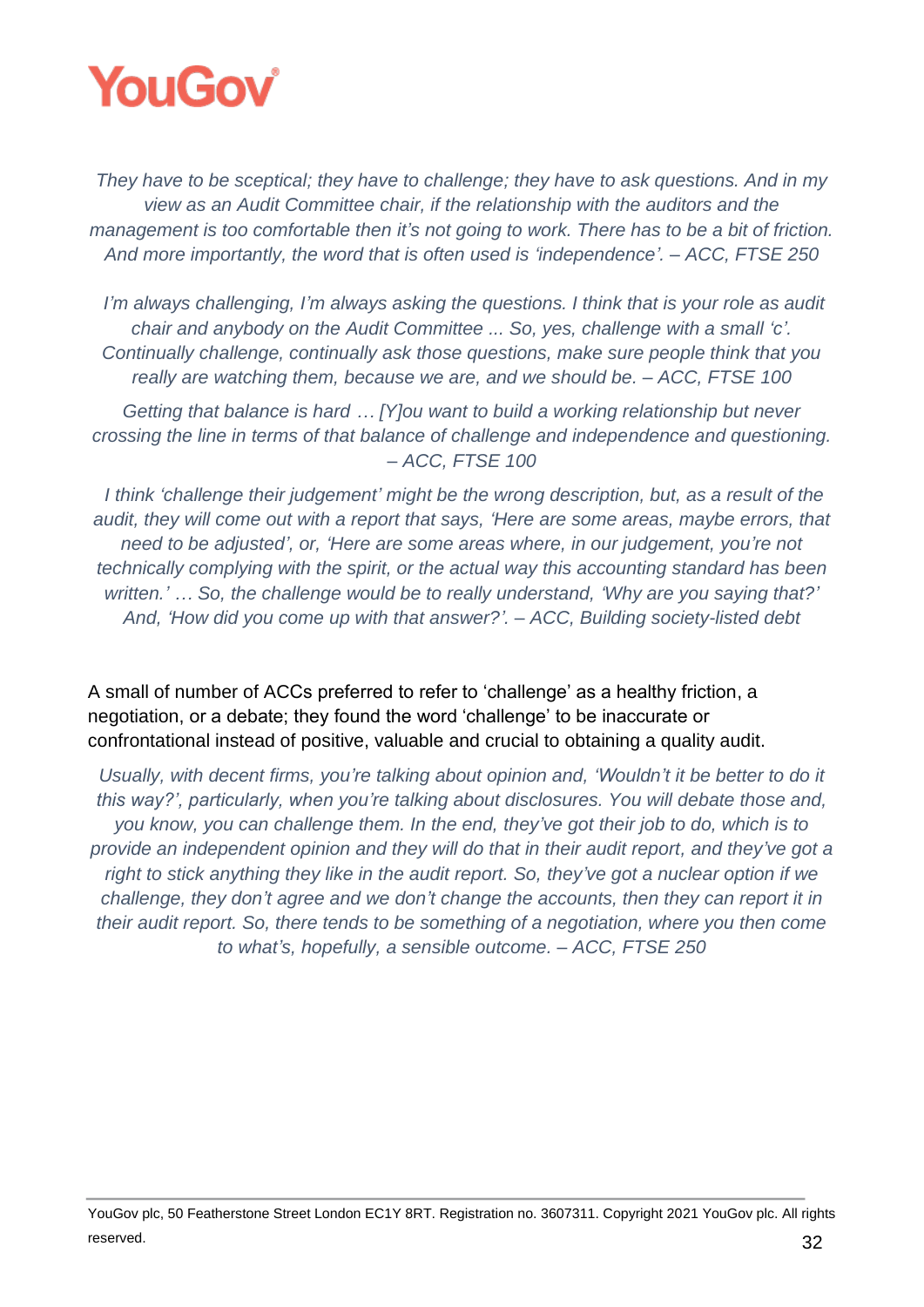

'Challenge' most frequently occurred during the planning stage when discussing the audit scope, as well as during the first half of the audit, with the aim of there being less of a need, if at all, to challenge in the second half of the audit, in order to ensure a timely audit reporting process. Some ACCs spoke of drawing on their own expertise, including sector experience and business knowledge, as well as any previous experience of audits, to challenge the audit team, especially if they were a new team or firm. This experience helped ACCs measure the effectiveness and robustness of the audit.

*We debate the key accounting judgements at some length, and then we check the reasoning. Do we think what [the auditors] might have told us was reasonable? Do we think they went deep enough? Did they do enough sample testing? Is their materiality an acceptable one for us? – ACC, Other listed equity*

*In the planning stage, I would want to see the plan to make sure that the plan covers everything I can envisage. Then what I like to do is I like to go with the auditors to the site visit because then I can see how diligent they are in looking at the site. I can hear them asking questions. – ACC, FTSE 100*

ACCs reported challenging auditors with management present but also when they were not. By meeting without management present, some ACCs reported that audit teams felt more comfortable to raise concerns and confusions. Many ACCs spoke of wanting to prevent, predict and resolve issues before Audit Committee Meetings.

*I normally try and have the conversation first with the audit partner outside of the Audit Committee and try and unpick it and give him a chance to explain where he or she is coming from, and then challenge it within the Audit Committee and seek the views of others within the Audit Committee, and then indeed within the main board. – ACC, Building society*

*I would then have a debrief call or a meeting at the end of the site visit once they've had their first results and we would discuss the high-risk areas, the areas where we're going to anticipate dispute with the management because the management sees it differently. – ACC, FTSE 100*

*We would have a chat, before every Audit Committee, to find out whether there are any issues that worry him, or whether there are things where he's not getting the cooperation that he should, or the firm isn't getting the cooperation that they should. – ACC, FTSE 250*

*The complicated conflicts are where it's a judgement, and then my role is mainly to be that of a mediator so that both come away with a result which they can live with. So, when it gets emotional, you try to take the emotion out. You try to go back to basics, but it's basically what you do as mediator and if everything fails, then we'll put it in front of the Audit Committee and discuss it in the Audit Committee and see whether we can find a solution, but most of the time it's solvable. – ACC, FTSE 100*

YouGov plc, 50 Featherstone Street London EC1Y 8RT. Registration no. 3607311. Copyright 2021 YouGov plc. All rights reserved. 23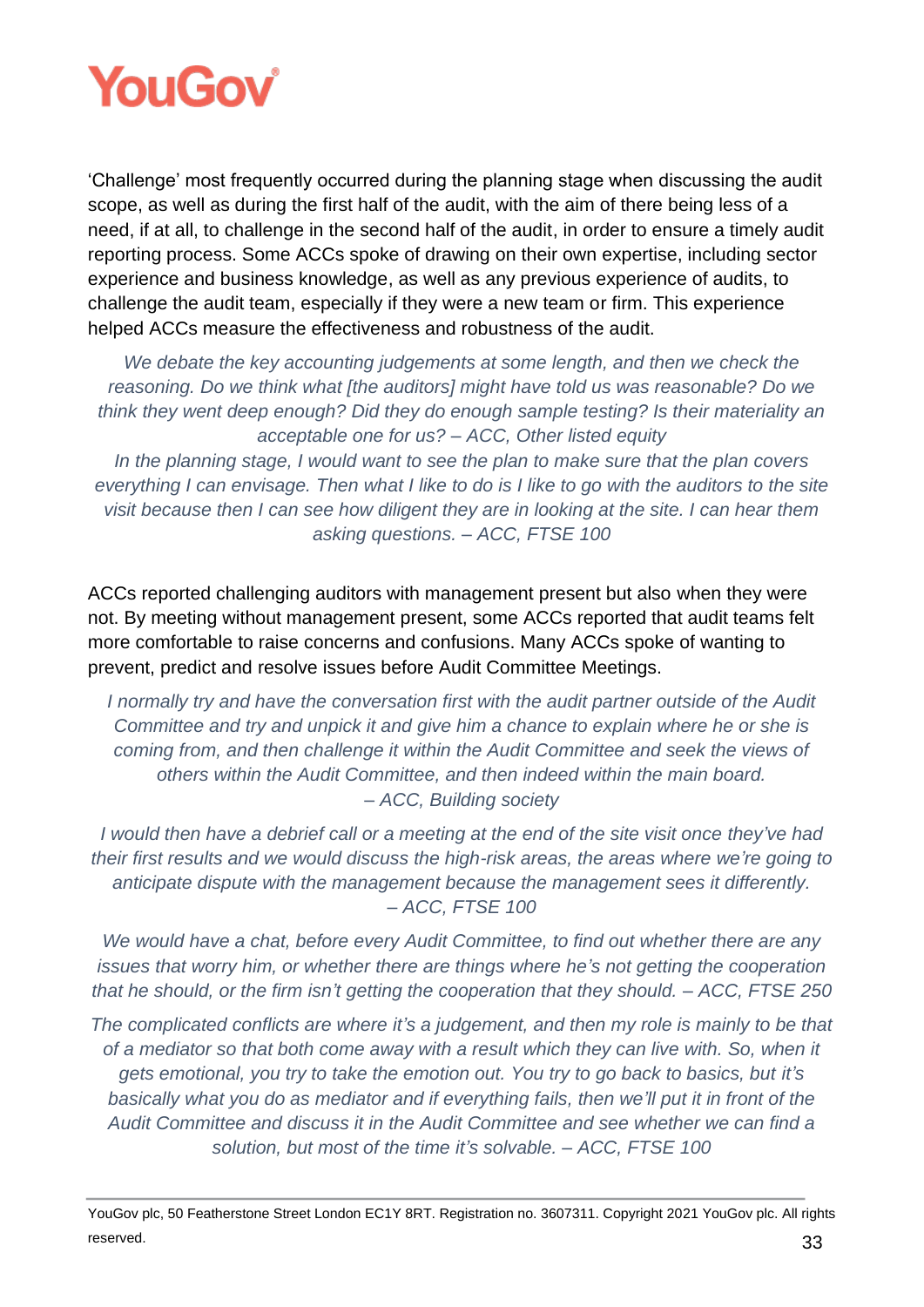

Many ACCs said they do have a role to play when there are disputes and conflict between company management and the auditors, but hoped it would be solved without them needing to step in, in advance of the reporting stage to avoid delays in sign off.

*There are certainly instances where we as a committee have taken a view that's different from the one that the auditor took. In doing that, we firstly have evaluated the consequences of that, because it generally impacts on adjusted differences. Made sure that we were comfortable we understood why we were doing it and made sure the minutes reflected the debate and the auditor's view, because the auditor should be protected in that case. – ACC, FTSE 250*

*I had a couple of meetings over the year end with both the audit partner and with management on a particular issue … [N]ormally I would have expected the CFO and the audit department to resolve most of that and come to a conclusion, but because it was quite contentious and because it was a reversal of an existing opinion that we'd been given, it became quite a challenging environment, so I needed to get involved. Obviously, the quality of the external audit is my responsibility, so I need to make sure we're making the right accounting decisions. – ACC, FTSE 250*

*If my CFO cannot reach agreement with the auditor, my first act would probably be to fire the CFO and then the second would probably be to change the audit partner for not being able to persuade the management that that's the correct treatment … I think you have to respect the auditor, that their business is putting that signature on a bit of paper.*

*– ACC, FTSE 100*

## <span id="page-34-0"></span>**Frequency and methods of communication with the auditor**

ACCs utilised both formal and informal feedback channels when engaging with their auditors. Audit Committee meetings and the pre-planning meeting were the key means of formal feedback and were held via video conference software during the pandemic. Additionally, many ACCs scheduled regular (*c.*4–8 weeks) informal phone and video calls to check on the progress and to get an early read on any concerns, with the frequency of both formal and informal meetings increasing as the audit evolved. Overall, ACCs expected communication to be ongoing across the audit cycle, with timely and clear communication of issues seen as a key indicator of audit quality.

*I think we have six regular Audit Committees, so I would have six regular meetings around that, but I'd probably talk to the audit partner certainly every month, and then during the half years, particularly at the year end, more frequently than that. – ACC, FTSE 250*

YouGov plc, 50 Featherstone Street London EC1Y 8RT. Registration no. 3607311. Copyright 2021 YouGov plc. All rights reserved.  $34$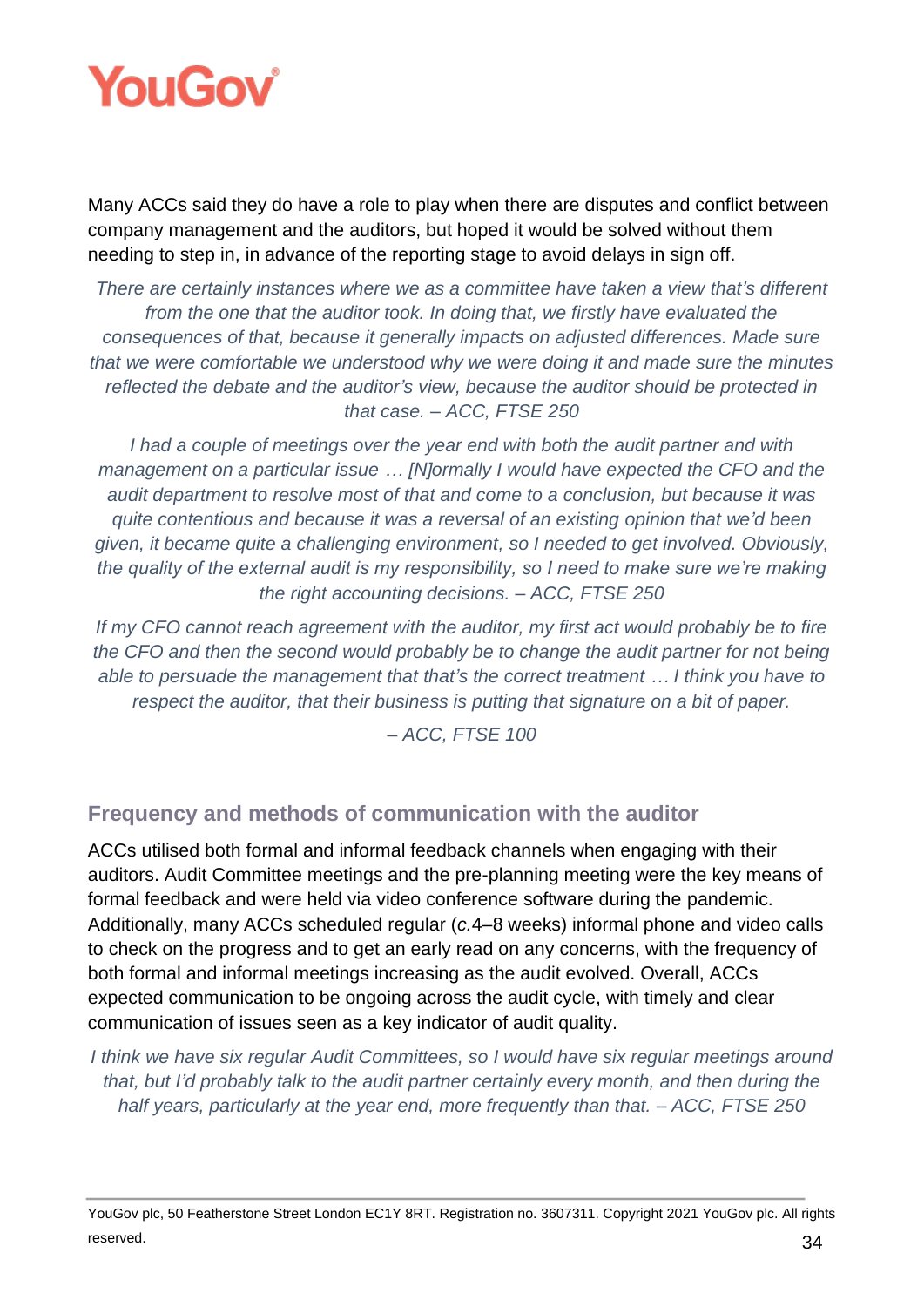

*I'd normally meet an audit partner every couple of months, face to face, for coffee, which will be a general catch-up; it might just coincide with a delivery of something, but sometimes it will just be meeting up. – ACC, FTSE 100*

*We have five Audit Committee meetings a year. They always used to be physical, so we would have not just the time on the phone, we would also have time to meet, and socialise, and get to know each other better. – ACC, Other listed equity*

*During the course of an audit, I could quite expect that the audit partner might get in touch and say, 'Can we have a chat, just two or three things.' So, there's a reasonable amount of contact, dialogue, and it's a mixture of formal and informal between set [times] and ad hoc. – ACC, FTSE 100*

Nearly all of the ACCs stated that regular and open communication with the audit firm was critical; issues need to be raised in a timely manner as delays could have a significant impact in terms of signing off company accounts. Surprises late in the day were viewed to show a lack of a quality audit or service.

*Identifying issues and raising them early enough, I think, it's critical because whilst you want them to challenge something, you don't want them to only mention it to you only four days before the results are due to be announced because it could give you a problem. – ACC, FTSE 100*

*The Audit Committee and the Audit Committee chairman are not day-to-day in touch with the audit as it progresses. You're only in touch with the auditor if there are significant findings that are being discussed with you on a timely basis, and you would hope there aren't any. – ACC, FTSE 250*

*The auditors will never be able to do their job unless they … are discussing any findings or matters arising on a timely basis … If they're of sufficient importance [there should be] an open channel through to the chair of the Audit Committee, and the whole Audit Committee if necessary, to ensure that things are properly understood and resolved on a timely basis to help the company achieve its corporate timetable, and where performance issues are openly discussed and debated, so the audit can continue to proceed as smoothly as possible. – ACC, FTSE 250*

*I* expect to be told relatively promptly if there's an issue which has been highlighted during *the audit … The routine is there's usually a planning presentation, which gives you the opportunity to highlight areas that they're focusing on, what we think should be focused on. – ACC, FTSE 250*

YouGov plc, 50 Featherstone Street London EC1Y 8RT. Registration no. 3607311. Copyright 2021 YouGov plc. All rights reserved. 25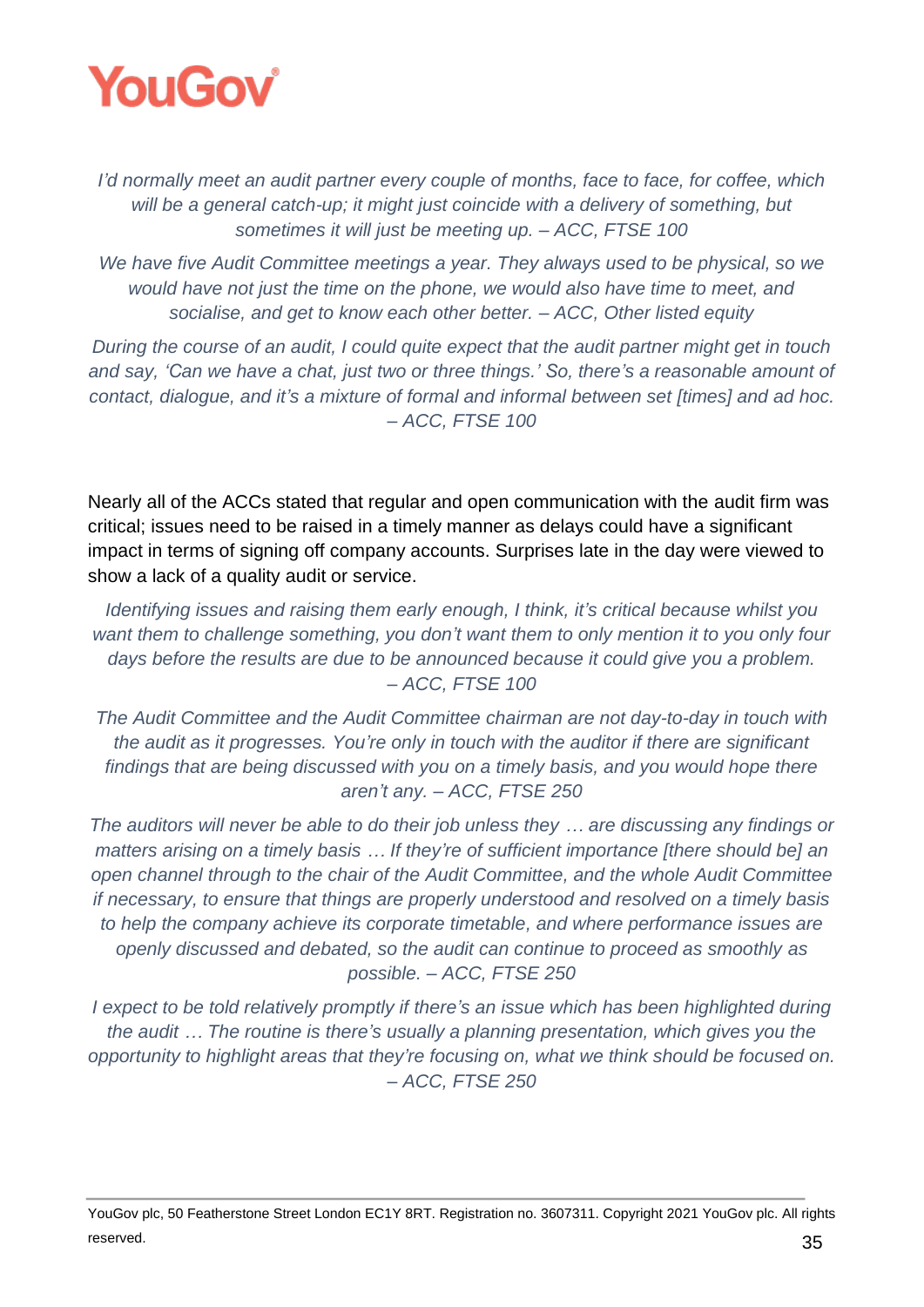

Most ACCs believed that face-to-face meetings, especially when management and auditors are present and when planning an audit or discussing issues, was the preferred method of communication. However, in 2020–21, contact had predominately been via email and video or telephone conferences due to the Covid-19 pandemic. Despite many having initial worries about the lack of face-to-face contact, most had been pleasantly surprised by how effective and regular the online communication had been. The majority did not think it had caused any negative impacts. However, a few ACCs said communication had been less ad hoc and informal, as they had not 'passed by auditors' in the workplace to say hello, observe and quickly answer questions.

*[Pre-Covid] you just listen and observe and that's where you soak up a little bit of the cultural things, you know, the nuance of the debate. If you're sitting in someone's office and hearing some of the conversations or the way people talk to each other … So, I think we've probably lost a little bit of that. – ACC, Other listed equity The quality of debate has been impaired significantly. Boards are getting through agendas and having discussions but they're not having engaged debate, which is incredibly difficult over Zoom. – ACC, FTSE 100*

*We have found a way to work and they've set up all these secure portals to pass information across and there've been Zoom calls or Teams. In a way they're more structured because you can't just, you know, slope up to someone's desk to ask questions during the day. You've actually got to put it in a diary … that brings a lot more discipline for*  both parties, which has been helpful and unexpected because I would have thought it *would be quite difficult to do an audit remotely. But, actually, some of it has worked better. – ACC, Insurers*

## <span id="page-36-0"></span>**Reporting on quality**

There was a sense that Audit Committees' work on quality is difficult to articulate in a report as it is often intangible and subjective. A few ACCs described their approach to reporting on quality as 'boilerplate', limited and brief. There was little evidence of committee reports including a dedicated section on quality; it is instead referenced, often implicitly, in the section on the committee's activities and any issues they dealt with. A small number would review data from their internal survey, which included questions on the performance of the auditors, such as timing of their communication, quality of audit and their challenge of management. A couple spoke of wanting to be neutral in their write-ups to avoid 'public shaming' of the auditors, especially if it was linked to a poor-quality service rather than a poor-quality audit; however, they would give feedback verbally to the audit firm.

YouGov plc, 50 Featherstone Street London EC1Y 8RT. Registration no. 3607311. Copyright 2021 YouGov plc. All rights reserved. 36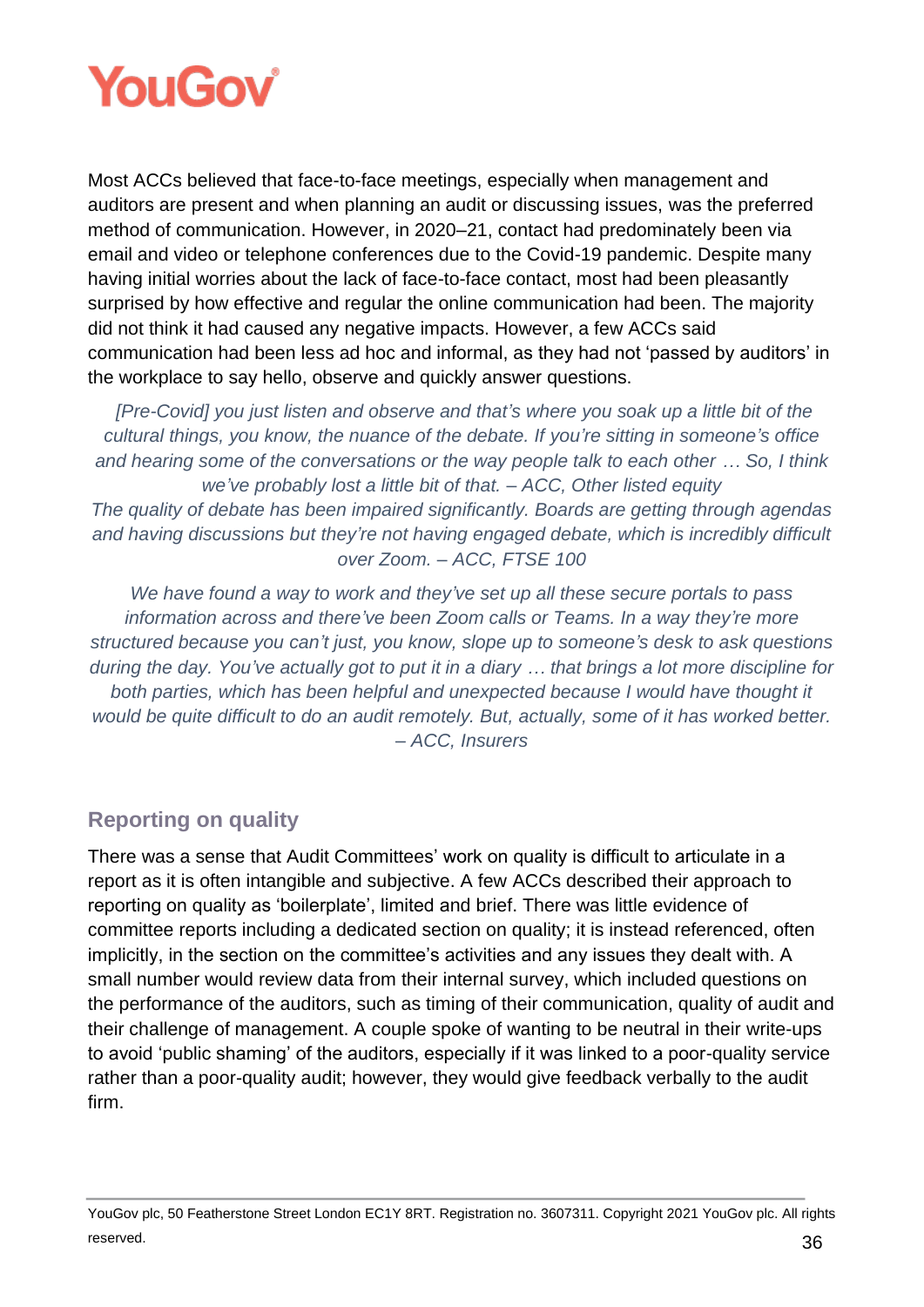

*I'm not sure my annual report to shareholders has a section where I report specifically on quality of the external audit. I report on what the committee's activities have been and the issues the committee has dealt with, so I'm not sure I actually sit and report on our assessment of quality. Quality would be only one of a number of different attributes that you would consider when you do your annual review of [the] auditor. – ACC, FTSE 250*

*I don't think we actually display how we evaluate. I think we have evaluated quality but didn't actually report on it. You've got me thinking now. I think it's a difficult thing. – ACC, FTSE 250*

*[Reporting on quality] – I don't think it's my primary focus. It's more holistic than just pulling out quality. I guess if we had any doubts about the quality then maybe it would come to the fore, but it's almost a given, because the procedures that we go through ensure that we have quality on it … I think we really refer to effectiveness more than quality. – ACC, FTSE 250*

A few reflected that they would like more guidance on how to measure and report on quality.

*In terms of the external reporting of what we've been doing, I think it's probably quite limited. I think that's one that everybody struggles with. We tend to put in some, sort of, somewhat boilerplate words around what we're doing. When we talk about surveys and questionnaires – I think we struggle with it, because I think we struggle to articulate it, because it's quite hard to describe … I don't feel there's a lot of useful guidance for Audit Committee chairs on how to assess quality. I think it's an idea of what 'good' looks like, but then it's not about reporting, it's about what you do. – ACC, Building society*

*I think it would be useful if there was some sort of written [guidance], perhaps on how we should be measuring audit quality; that might be useful, but I haven't seen one. – ACC, Insurers*

# <span id="page-37-0"></span>**The quality of audit reports**

Like as in 2020, some Chairs think audit reports have become too long and that the Committee's report can feel like a duplication of the auditor's opinion; both of which put people off from reading and learning from them. As audit reports have become more standardised, a few commented that they have also become generic and tick box, which can lead to a loss of meaningful data.

*I feel the biggest challenge of the auditor's opinion and the Audit Committee report, is they basically duplicate each other … You have to say what the Audit Committee covered, and the same stuff is then in the auditor's report. – ACC, FTSE 250*

YouGov plc, 50 Featherstone Street London EC1Y 8RT. Registration no. 3607311. Copyright 2021 YouGov plc. All rights reserved.  $37$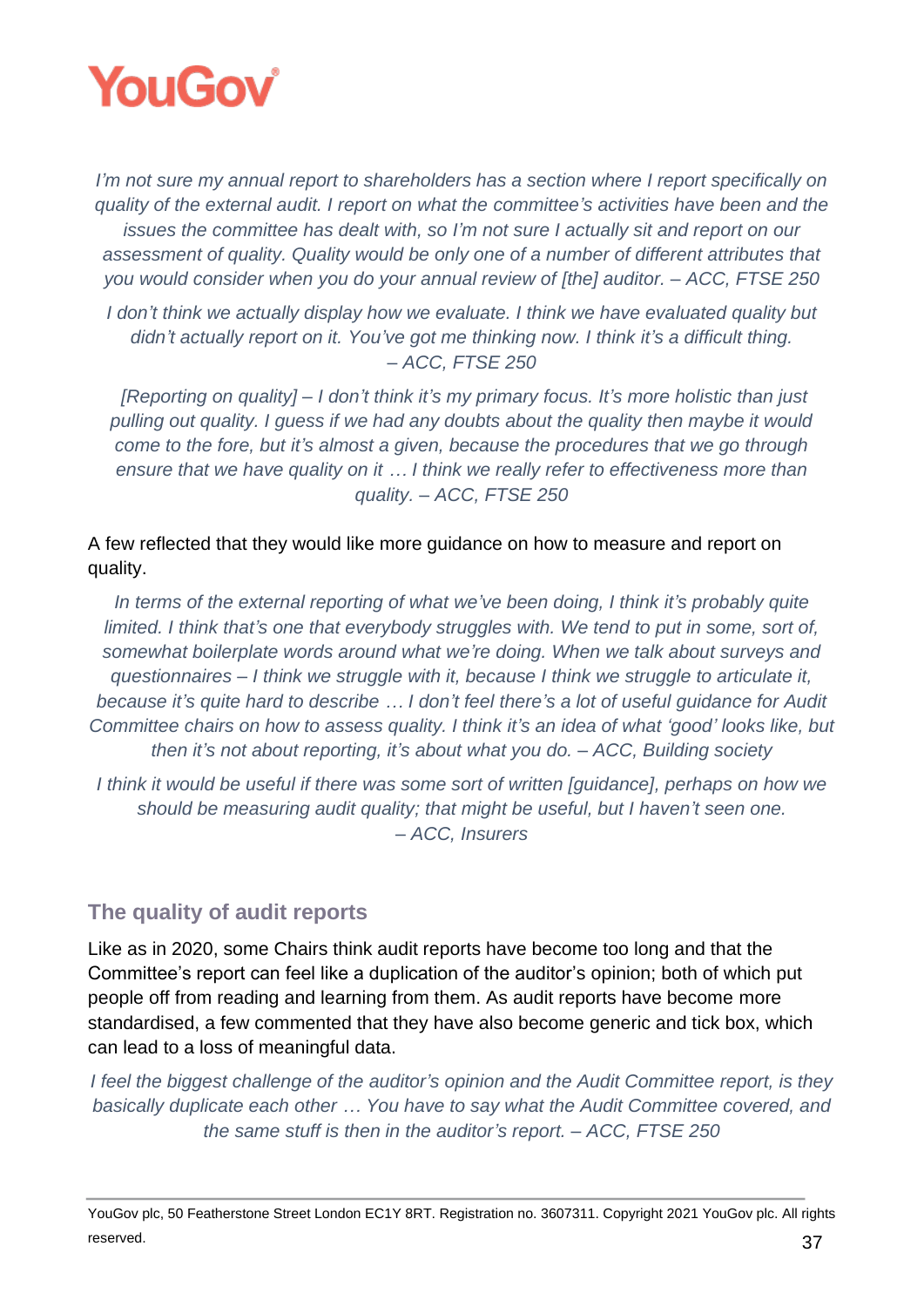

*I worry a little bit that it's become too boilerplate and there's too much in it now, and you can't see the wood from the trees. I think they're becoming too long … The reality is a few small shareholders will read them before, but the vast majority of people making decisions about buying companies do not read the annual report. They will not read the whole annual report, they'll read sections of it, and the Audit Committee section, I think probably will be the least likely one to read. They would read parts of the audit report where they think there are areas of contention. – ACC, FTSE 250*

*I think everything's getting longer but is it getting more meaningful? I do worry that nobody will read it because they'll just look at it and go blah blah blah blah blah … Our directors are saying this to our executives all the time, 'Tell me what's really happening, tell me, you know, the high-level executive summary' … And unfortunately, I think there's very little of this in audit reports and other reports, and there's tons in the middle which is just, 'Okay, did I learn anything from that? Not really.' – ACC, FTSE 100*

*Well, nobody ever reads the Audit Committee report. Investors have zero interest in the Audit Committee. We've offered countless meetings and they've said, 'We've got no interest and we don't have the resource to be able to engage with Audit Committees' … We talk about audit quality and how we get comfortable but it's frustrating because nobody's got any interest in it. – ACC, FTSE 100*

ACCs proposed that a high-quality audit report would be:

- on time;
- compliant with the FRC's guidance;
- succinct:
- avoid too much detail on immaterial items and disclosure points;
- focus on the areas of risk that will impact the future of the business the most;
- ensure the key learnings and messages stand out;
- include sector benchmark performance data where possible.

*Our current auditors do a lot for us in terms of benchmarking and that's very valuable to us. They do provide quite a lot of informal benchmarking in terms of comparing things that we're doing with what they're seeing elsewhere … and that's useful as well, and probably more importantly, rounding out or giving us pointers as to what others are doing differently that we might do differently. So, we can either think about whether we should adopt it, or why we're not. – ACC, FTSE 100*

It's about the issues and the points which they raise, and whether they are really focusing *on the big major areas, and whether they have done sufficient work to assure themselves on those areas, have communicated well to me and the committee that they're across those areas, and having a good dialogue. That's what I think is a quality audit. – ACC, FTSE 100*

YouGov plc, 50 Featherstone Street London EC1Y 8RT. Registration no. 3607311. Copyright 2021 YouGov plc. All rights reserved. **38**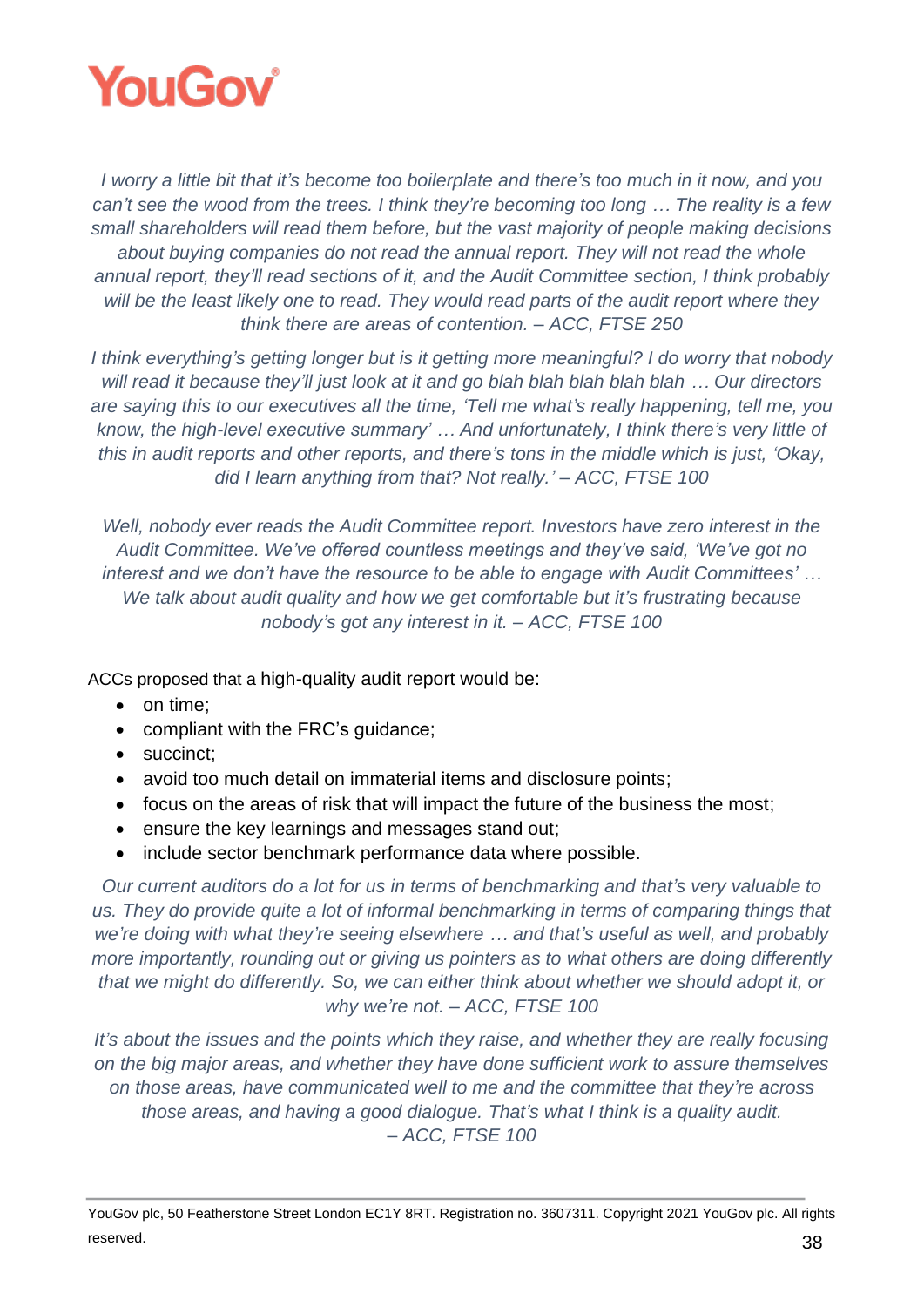

# <span id="page-39-0"></span>Changes in the audit sector

## <span id="page-39-1"></span>**Impact of Covid-19**

In 2020, ACCs had been extremely concerned about how the pandemic would impact the effectiveness of the audit as well as the ability to meet deadlines, but in 2021 ACCs tended to be pleasantly surprised by the outcome.

The pandemic has accelerated technological advancements when it comes to the audit process, making it more efficient, and timely, particularly with the use of data analytics. New processes were set up promptly and have been effective and will continue to be used in the future.

*Clearly [the pandemic] was very daunting but in reality, it's gone extremely well … Communication is more challenging when people are not at their desks and you don't know whether they're working or not working and things, but we got through it. We probably ended up a few days behind where we would have ideally wanted to be … We've* 

*put in a lot of effort to make sure that where we've had to change our processes that internal controls are being maintained, and testing those controls. – ACC, Building society*

*There have been a lot of positives actually, forced remote working and remote working on Zoom or Teams has actually required much more discipline around about daily contact. Interestingly, to some extent, the necessary cooperation and teamwork between client and auditor has probably improved because with the difficulties of remote working people have had to find their way round about it. So, that's been a positive. I think there has been some really interesting innovation. – ACC, FTSE 250*

*My view was that [the audit] actually went really well, considering that I think generally remote auditing actually worked to a better degree than any of us thought. So technology has definitely worked for the benefit of the audit process. – ACC, FTSE 250*

*I think it's made the audit team do things remotely, so we're not physically in the premises, and I think that's a challenging area, but I think with the use of technology, as long as the audit is planned properly as a project and managed properly as a project, it can be as seamless as it would have been previously. It's made life slightly more difficult: you can't just be in a room and walk round the corner to meet the finance team, and you have to arrange appropriate contact points. – ACC, Building society*

However, the pandemic has made informal interactions impossible, which are valued highly by ACCs. Face-to-face interactions and ad hoc conversations as soon as an issue arises are important to building strong and open relationships. This rapport also increases transparency between the auditor and the ACC. Some also commented that proposed timelines have been delayed, but not dramatically.

YouGov plc, 50 Featherstone Street London EC1Y 8RT. Registration no. 3607311. Copyright 2021 YouGov plc. All rights reserved. 29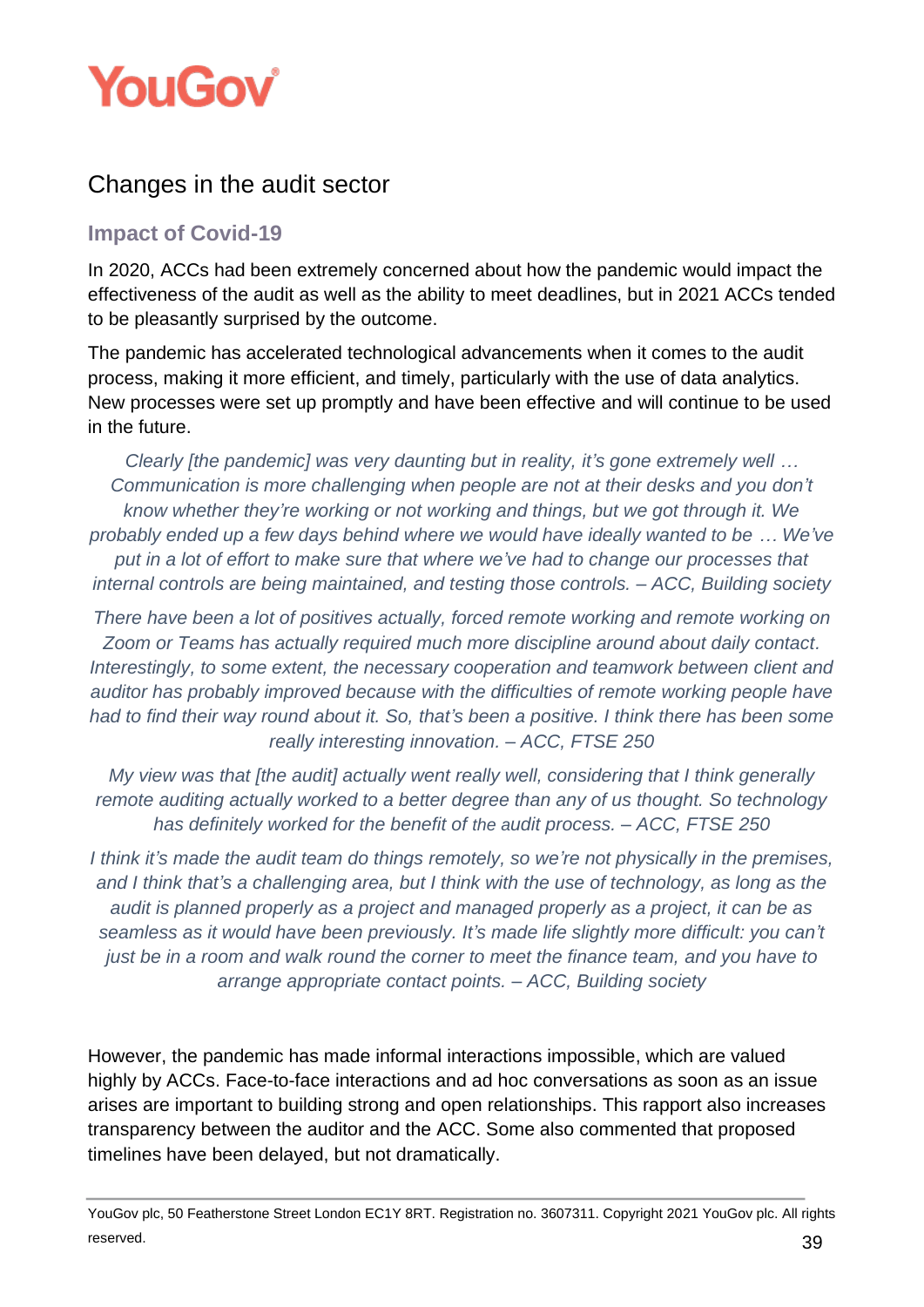

*It obviously means that one of the ways in which auditors carry out their job, you know, the informal side of it, is that they go and meet people on site, they walk around offices, and they get a little bit more close to the business and a sense of what's actually going on,*  right? Now, in a remote audit, they can do all the technical stuff very well, but, increasingly, *they can't do the informal. – ACC, FTSE 250*

*It has enhanced my understanding of each of the businesses I'm associated with, because we started having weekly catch-ups about the business, about the issues, about the employees, obviously the process that each business was following and how they were impacted by the pandemic. But just the fact that we had a touch-point more frequently. But I don't feel like the quality can have suffered much. Because they now document so much electronically. So we can just send them the different files they need. I know it's not as good as seeing the whites of the eyes and, you know, seeing body language when you ask someone a question. – ACC, FTSE 250*

The pandemic disproportionately impacted certain businesses and individuals; industries which were more impacted by lockdowns, e.g. hospitality, were more likely to be managing different internal issues alongside running their audit. Impact on businesses also depended on the date of their year end falling just before or during the pandemic.

ACCs were concerned that younger auditors were disproportionately impacted by the pandemic; there was added pressure and strain when working from home, leading to mental health issues. This concerned some ACCs, as it makes audit a less attractive profession to remain in.

*It went surprisingly better than I'd feared but, that said, it prolonged the process, simply because neither our staff nor the audit staff were on-site. We all had to learn new ways of working and providing audit evidence, putting in place systems, protocols to share confidential data, etc. It invariably meant there were some delays. But I think, both in terms of our own people and the auditors … it has meant that people have had to work differently … So, I think I'm more worried about the mental health of people who are working. – ACC, FTSE 250*

*Audits tend to be conducted by relatively junior people in the firm with the least experience, and in a normal year they're working in teams, they can learn from other people. This year, they've been working on their own from home, and I'm sure that's been difficult and more stressful for everybody. But the other side of it is I think audit firms have been losing people at the newly qualified level. So, that's the life of somebody on an audit team, in the last twelve months, I think that has been really difficult. The attractions, the appeal of the profession probably doesn't look very appealing because you have got the FRC saying, 'We want you to do more, and more, and more.' – ACC, FTSE 250*

YouGov plc, 50 Featherstone Street London EC1Y 8RT. Registration no. 3607311. Copyright 2021 YouGov plc. All rights reserved.  $40$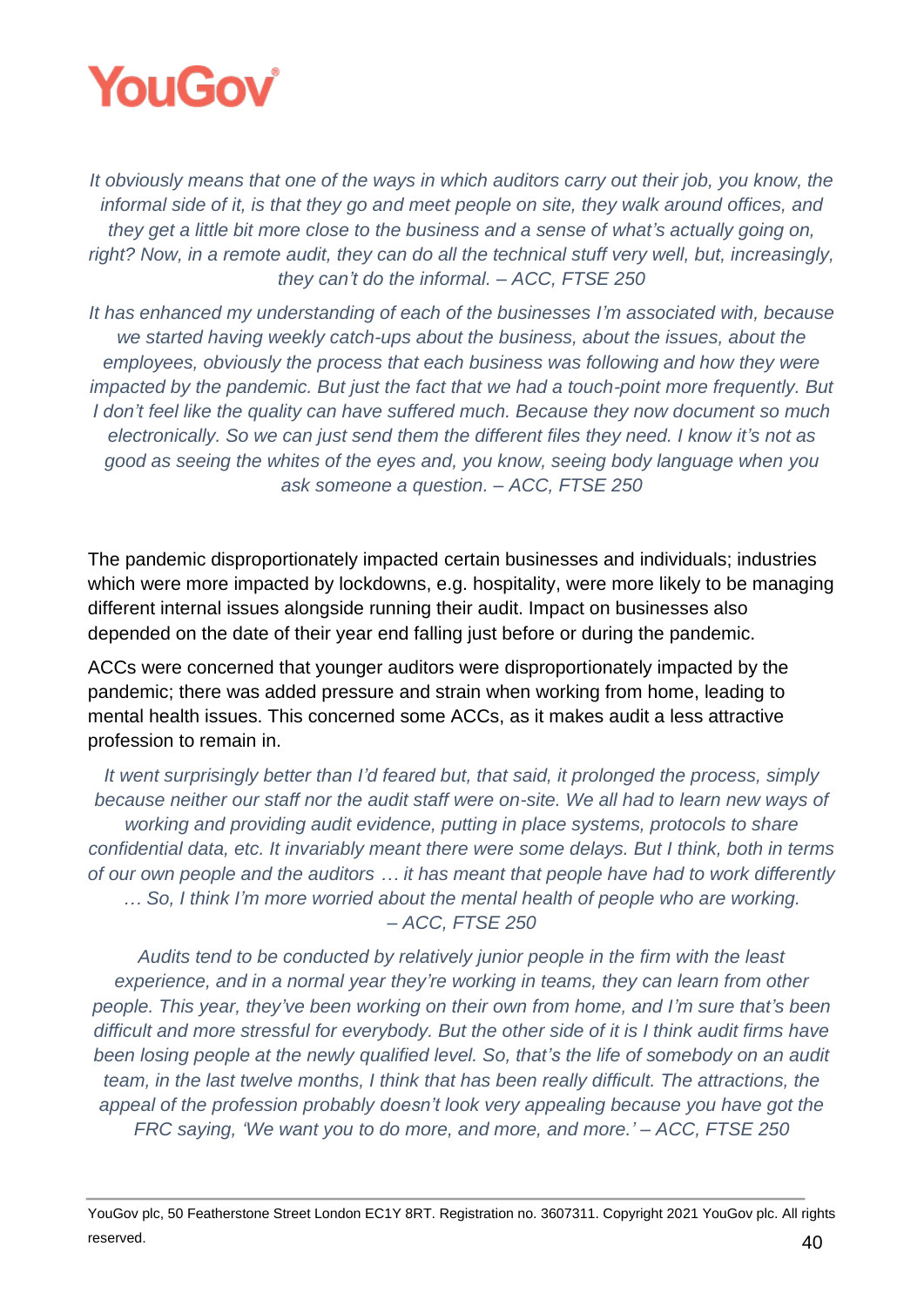

*Did it ultimately impact on the audit? Well, yes, but it impacted on us because we had a large acquisition during the year, which had to be done with at the year end, and that was the first time. There was a new audit, all that was going on. Did our timetable change? Ultimately, no. Did the quality of the work change? Ultimately, it was different, but no, I don't think it did, but I would say there was a lot of planning and a lot of working around to make it happen. – ACC, FTSE 100*

# <span id="page-41-0"></span>**A 'proportionate' monitoring regime**

ACCs discussed their views on regulator powers and what a proportionate monitoring regime should look like. The majority felt that increased regulation adds pressure for auditors, leading them to focus more on process than judgement.

*The more and more bureaucracy we get in this country, the more anti-competition we have and it's just that we're getting that we can't actually do anything nowadays without somebody having to look over our shoulder. – ACC, FTSE 100* 

*I* wish they would stop trying to enhance, because it's a moving target. I do think what *we've got in place is adequate. It is just how you exercise the judgement, as the Audit Committee. It almost feels like they don't trust us to do that. – ACC, FTSE 250*

From an ACC perspective, the increase in rules and regulations have made audits more complex, expensive, and more about ticking boxes without necessarily picking out the 'bad apples'. Furthermore, auditors can become consumed with the technical aspects of the audit without seeing the 'bigger picture'.

ACCs highlighted that current systems do not allow space for innovation and that regulations can be too restrictive; if procedures and standards are too prescriptive this can prove limiting. Overall, the audit process is felt to need a degree of subjectivity, flexibility and judgement.

*I have experience of individual firms that have come under regulatory pressure, where their behaviour has changed very significantly, and from a client perspective, not for the better. I think it's a very difficult area. Being a regulator is not always easy and it's hard to regulate something unless you can see the evidence that something has been done. So, inevitably, the regulator looks for more and more evidence of how things have been done, not only what's been done, but how decisions were made. That forces the firms into documenting things more, but the more you document, the more, to some extent, you open yourself up for challenge. So, the more documentation is done, the more carefully it needs to be reviewed. So, you find yourself in a route that means there's more to do, more hours to expend, if you like, to keep the regulator happy. – ACC, Other listed equity*

YouGov plc, 50 Featherstone Street London EC1Y 8RT. Registration no. 3607311. Copyright 2021 YouGov plc. All rights reserved.  $41$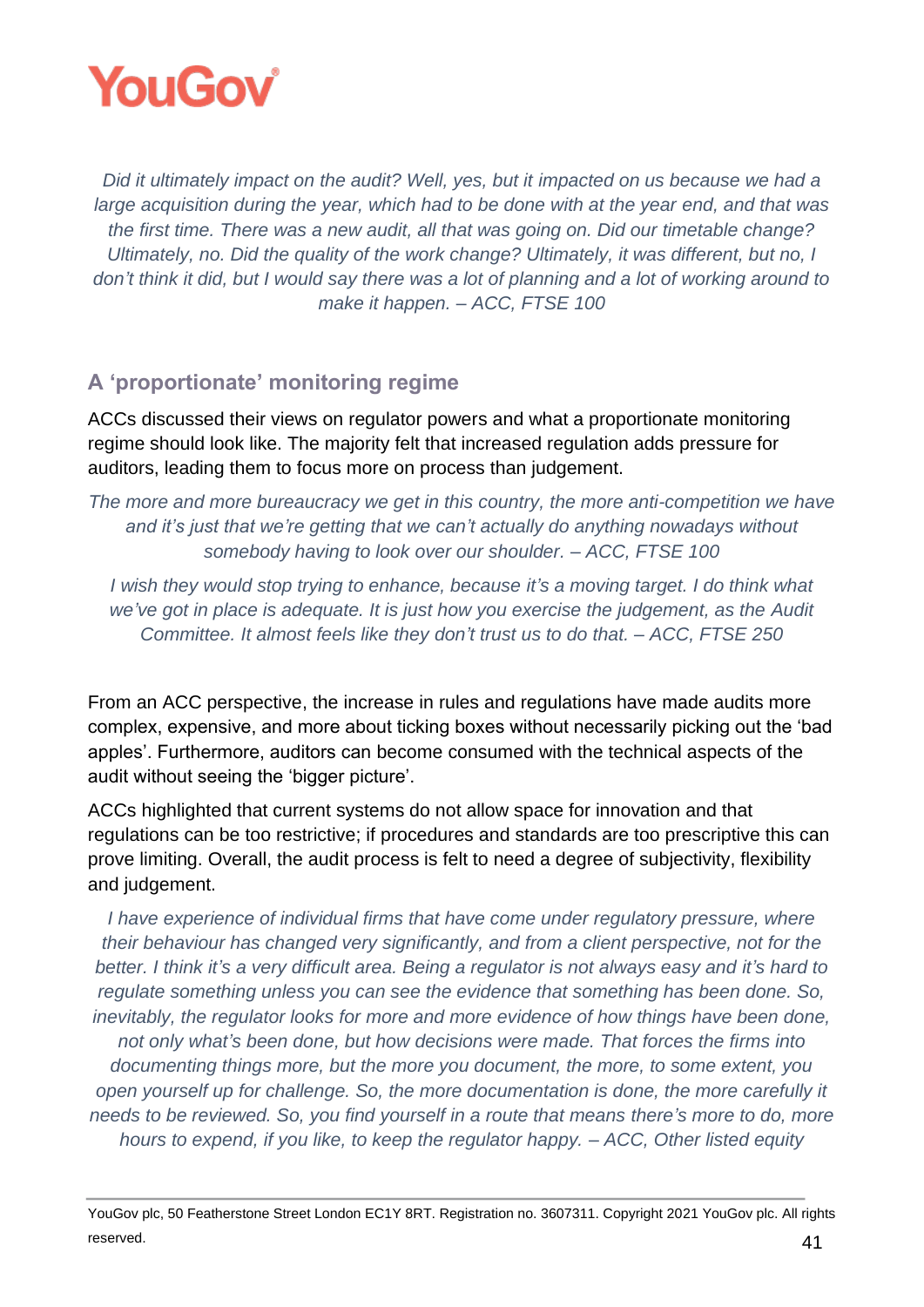

*So I think there's far too much rule-based accounting, rather than principles-based accounting, and I worry that if we set up a set of principles of 'What is a good audit', they soon become rules of a good audit. And just going back to the point about the audit, I think audit quality has improved over the years, I think it's much better than it was … They are doing far more auditing by checklist now, and they are doing tick, tick, tick, tick. I completely throw that out because you want to apply knowledge and judgement … Not just tick through a set of things that we have to tick off. And you spend all of your time filling in checklists, without actually standing back and assessing what you've heard. – ACC, FTSE 250*

Though the majority feel that current measures are proportionate, there is still an appetite for more controls around making sure measures are being followed in the correct way.

*I think that there are things that auditors could do more of, in terms of, the spot checking they do, the materiality they choose … I think there are more activities that they're beginning to do already that need to be nailed in, and concreted in, and made sure that everybody does going forward. Personally, I think there the onus is on companies like the ones I represent, to spend more money on their own internal auditor and finance control systems … We need to be better. I think the regulators need to look more at the role of the boards and what are they prepared to invest in. – ACC, FTSE 100*

*You know, you can look at the audit plan that they present and say, 'Oh, we're concerned about this area', or 'That doesn't look like you've got enough coverage of what's going on here', and so on. But it's very hard to know. As an Audit Committee, it's very hard to know whether they've done the detailed level testing, you know, in the right way, other than by things not going wrong. Or things not being identified, you know. – ACC, FTSE 250*

*Clearer guidance and proposed metrics … could be used. And as we talked about, AQR measures that meaningfully communicate the [audit] quality – ACC, Building society*

YouGov plc, 50 Featherstone Street London EC1Y 8RT. Registration no. 3607311. Copyright 2021 YouGov plc. All rights reserved.  $42$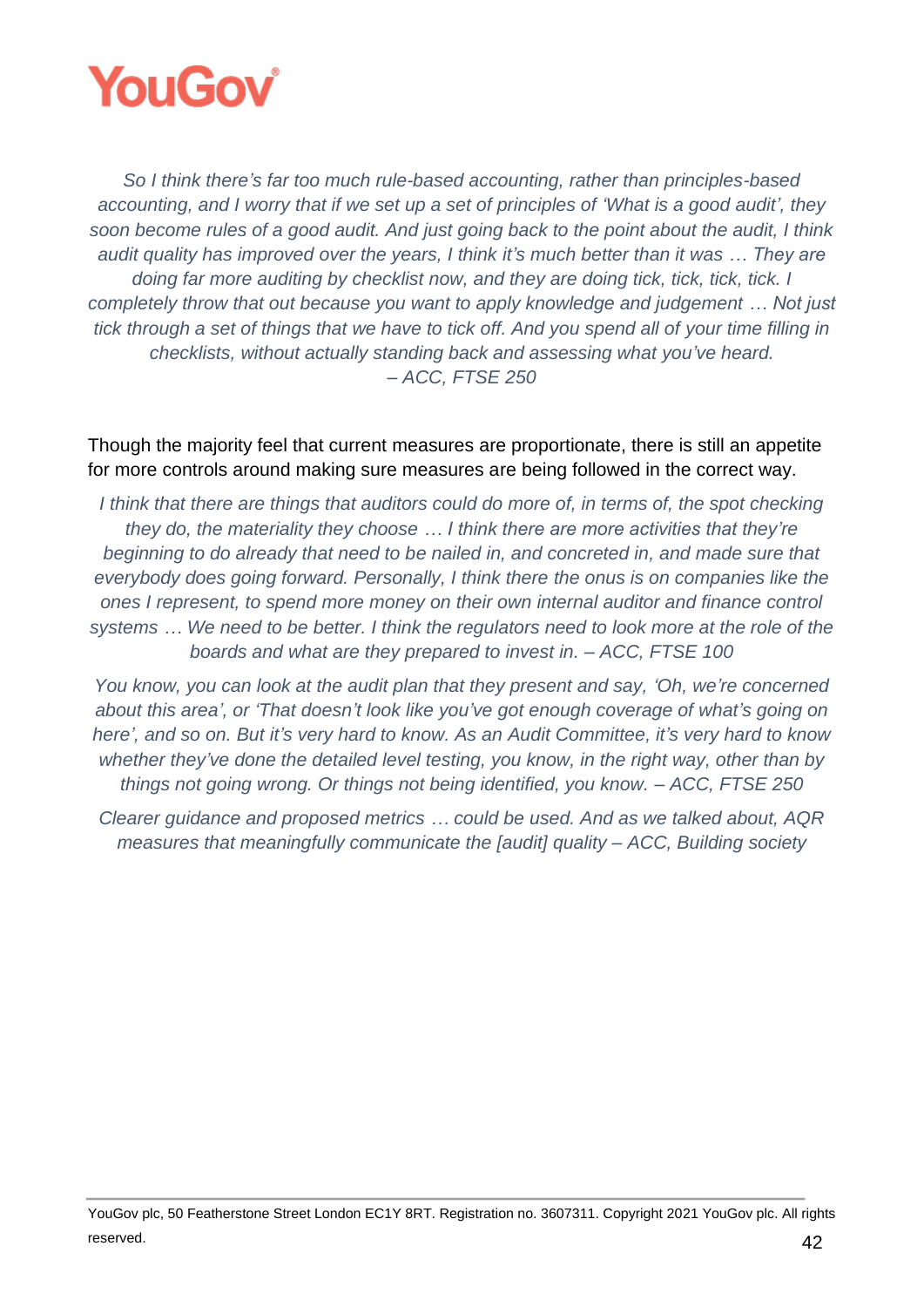

# <span id="page-43-0"></span>**The role of the FRC**

There was a mixed response around what role the FRC should play amongst the ACCs we spoke with. Some mentioned their frustration about the increase in rules and regulations around audit and how this hampers progress and innovation. Though challenge is critical, ACCs often stated a need for the FRC to cooperate and collaborate with firms, working together to identify issues in a preventative rather than reactive way.

*I think they [FRC] should be challenging us … It's a difficult area; I think it's going to be difficult for the FRC to develop or improve on what is there already. – ACC, FTSE 250*

*I think the fact is that FRC are demanding better communication between the auditor and a higher quality of audit. So, I think the FRC, by being there and doing these checks is leading to a higher quality audit in any case. – ACC, Building society*

*What [FRC] need to do is step back, listen to people, and actually understand how they're going to work. Because without the companies and the auditors working with the FRC or the ARGA, they won't succeed. They might think they will with lots of powers and everything else, but they won't because at the end of the day, they won't be able to execute the powers because nobody will cooperate with them, and it's based on cooperation. – ACC, FTSE 100*

The media focus on recent failures in audit such as Patisserie Valerie, BHS and Carillion, adds more pressure to audit firms and to the FRC as a regulator. However, some ACCs feel that their audit firms are punished for the failings of poorer quality firms, when they are making constant improvements to the audit process.

*I get quite irritated by what I see as politics being played by the FRC … FRC's line that says 30% of audits need improvement, and they include minor comments on reaching that 30%, and so government sees a headline from the FRC, that says 30% of all audits are terrible, and I think it's just misleading politics from the regulator. I think that my experience is the firms have invested significantly in the importance of audit quality, and continue to do so. – ACC, FTSE 250*

ACCs often felt the FRC offers short-term fixes to long-term problems; focusing on immediate, solvable problems rather than investing in root cause analysis of failed audits.

*The proposals being made now are trying to improve the quality and fix a short-term problem, which does need to be fixed … But there is going to be a longer-term problem down the road and that's the risk for the profession in the UK … The FRC needs more teeth … but it needs more teeth in a way that doesn't do damage; so some of the proposals that are out there now, to me, are more damaging. – ACC, FTSE 250*

YouGov plc, 50 Featherstone Street London EC1Y 8RT. Registration no. 3607311. Copyright 2021 YouGov plc. All rights reserved.  $43$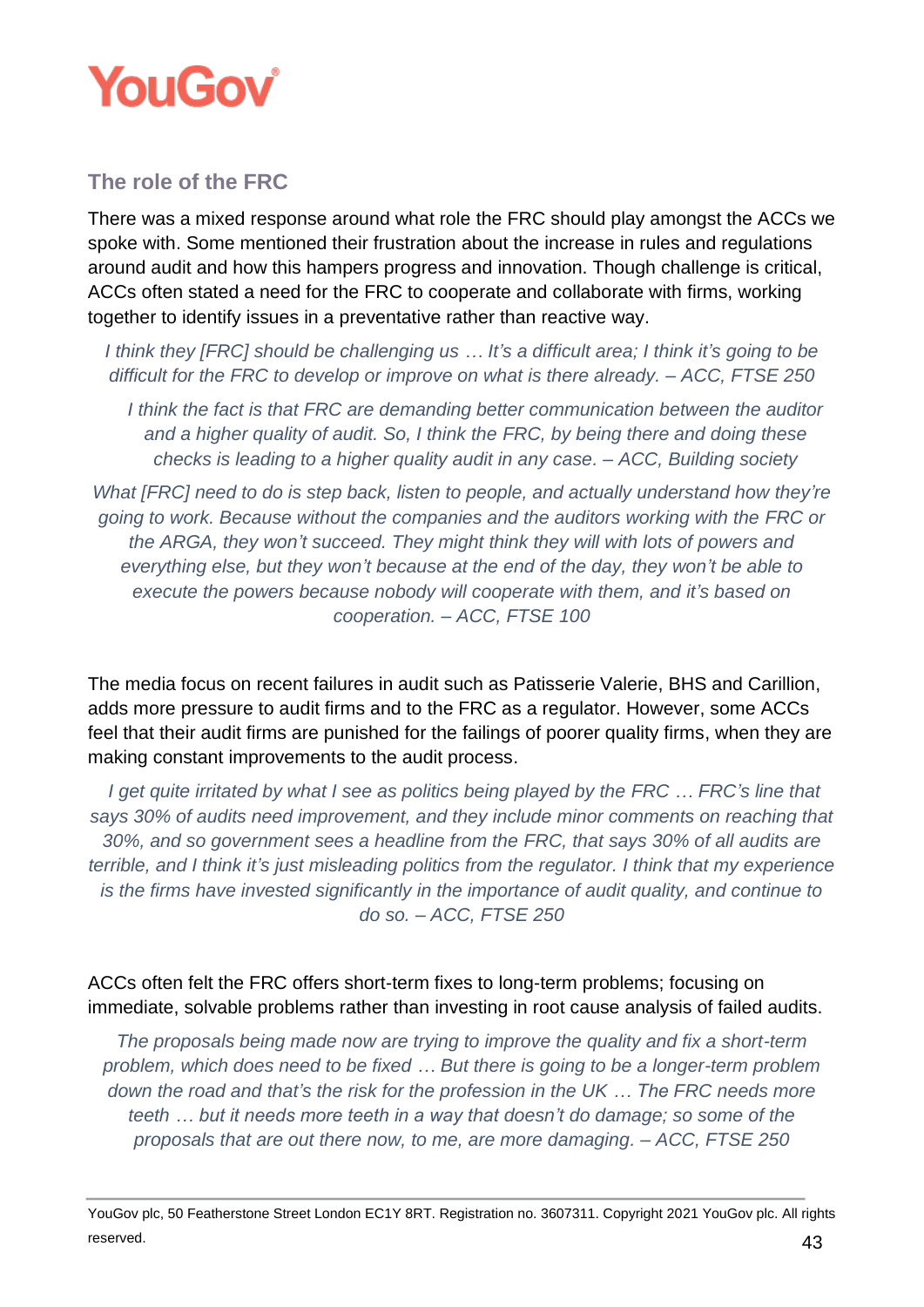

ACCs commented that the FRC are too focused on documentation, rather than action; by fixating on documentation and tick boxing, some feel that the FRC can miss out on major issues within some firms. This leaves some feeling that 'a few bad apples ruin things' for others who have plenty of audit quality checks.

Finally, though ACCs welcome the FRC's reports, some feel that these come too late, as issues arose two years previously and have often been resolved by the time the FRC report on them.

*I suppose one area of external benchmarking is this FRC annual review of audit quality. And the problem with that is that by the time it's actually published it's gone out of date because it's done on audits, you know, from the previous year. So I guess that might be one issue. – ACC, Insurers*

*And there's now too much tick box because the audit firms are scared of getting a bad review from the FRC rather than … they spend their time on that rather than looking at the really important judgements. I think they're taking away the ability of an Audit Committee to do the right thing because we're going to spend all of our time focused on ticking the FRC boxes and not on doing what the Audit Committee should be doing, which is thinking about the business and management's judgements. – ACC, FTSE 250*

YouGov plc, 50 Featherstone Street London EC1Y 8RT. Registration no. 3607311. Copyright 2021 YouGov plc. All rights reserved.  $44$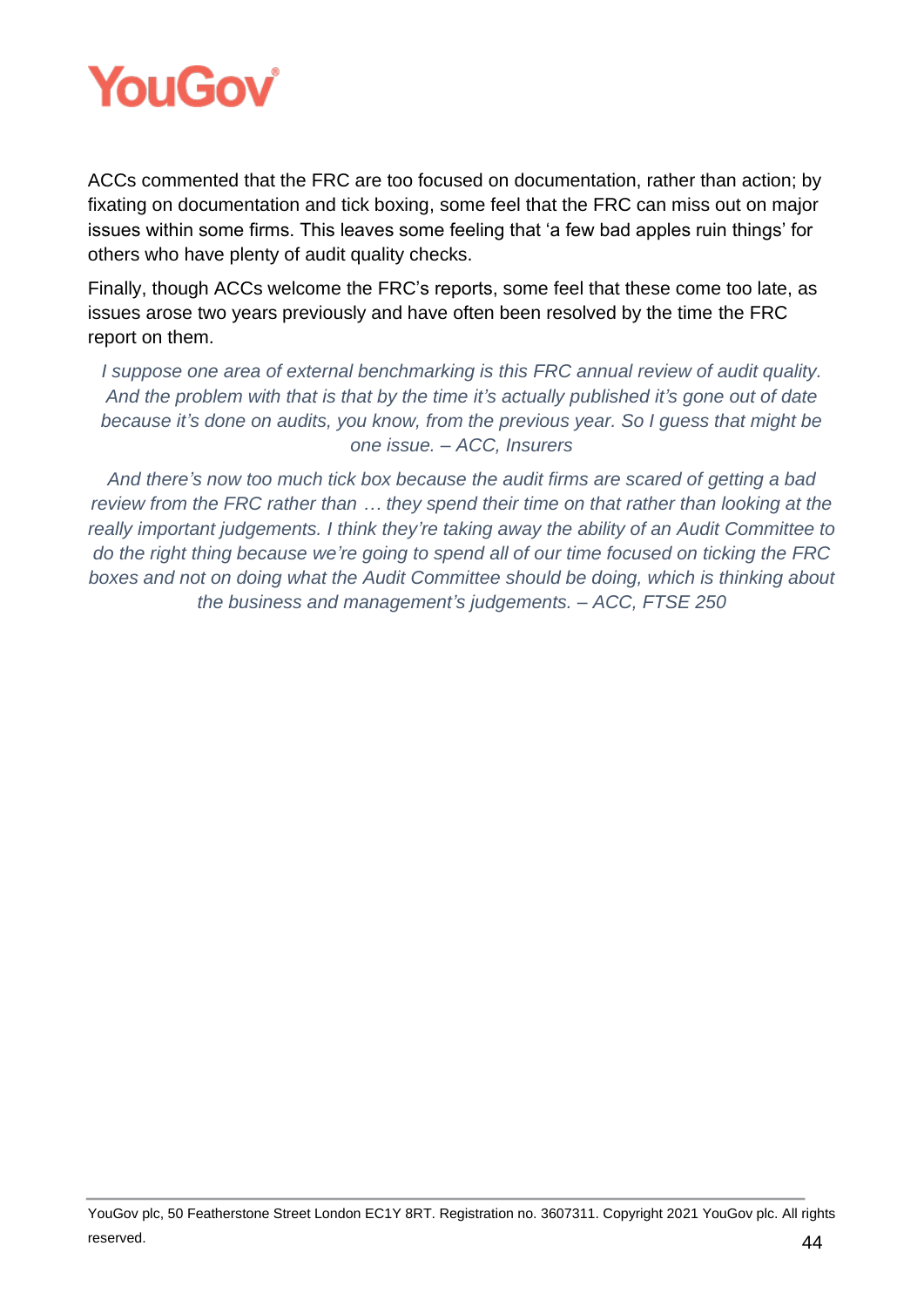

# <span id="page-45-0"></span>**Familiarity with Audit Quality Indicators (AQIs)**

As in the 2020 research, the majority of ACCs had an awareness of AQIs; however, ACCs did not mention using these regularly, compared to other criteria and reports, e.g. transparency reports. However, AQIs are used by smaller businesses who wish to benchmark and compare themselves to other businesses.

Overall, AQIs were felt to be lacking in specificity and, when probed, indicators like comparatives, greater explanatory narrative, and benchmarks would be welcomed.

*I think [AQIs are] too general and I don't find them particularly helpful … I think it's individual judgement rather than having a checklist. – ACC, FTSE 100* 

*I'm familiar with them conceptually, I don't spend a lot of time reading them, I find them quite difficult … I suppose, well, I read it and I go, 'So what? Does that mean I'm getting a good audit or not?' I don't feel there's a lot of useful guidance for Audit Committee chairs on how to assess quality, written for us. There's FRC stuff, 'Here's a pile of AQIs you might like to use', but it's a bit of a shopping list … I want to know how my audit compares to the firm or how it compares to other firms; so I think the last two, benchmarks and indicators across other firms, are useful. – ACC, FTSE 100*

Though most ACCs won't make major decisions based on AQIs, some find them useful to refer to. ACCs found AQIs particularly useful in the tender process, as it allowed them to compare and contrast different firms. Though firms' transparency reports were felt to be more effective in getting an understanding of an organisation's culture.

*I know the FRC thinks they use it as a marketing document. But it's a useful indicator, and actually, it's quite interesting to compare it to what listed companies say in their annual report accounts about things like risk management, around people, around ESG matters, to see that side of it. And the two are not that different and they have some statistics in them. They're more qualitative than they are quantitative, but they are part of it. And also, it gives you a pointer to what's important to the firm, I think. So, they're helpful. – ACC, FTSE 100*

As seen in 2020, ACCs continue to have an appetite for historical comparison and latest trends, increasing the utility of the AQIs to an extent. In addition to this, they would like to see AQIs related to their sector.

YouGov plc, 50 Featherstone Street London EC1Y 8RT. Registration no. 3607311. Copyright 2021 YouGov plc. All rights reserved.  $45$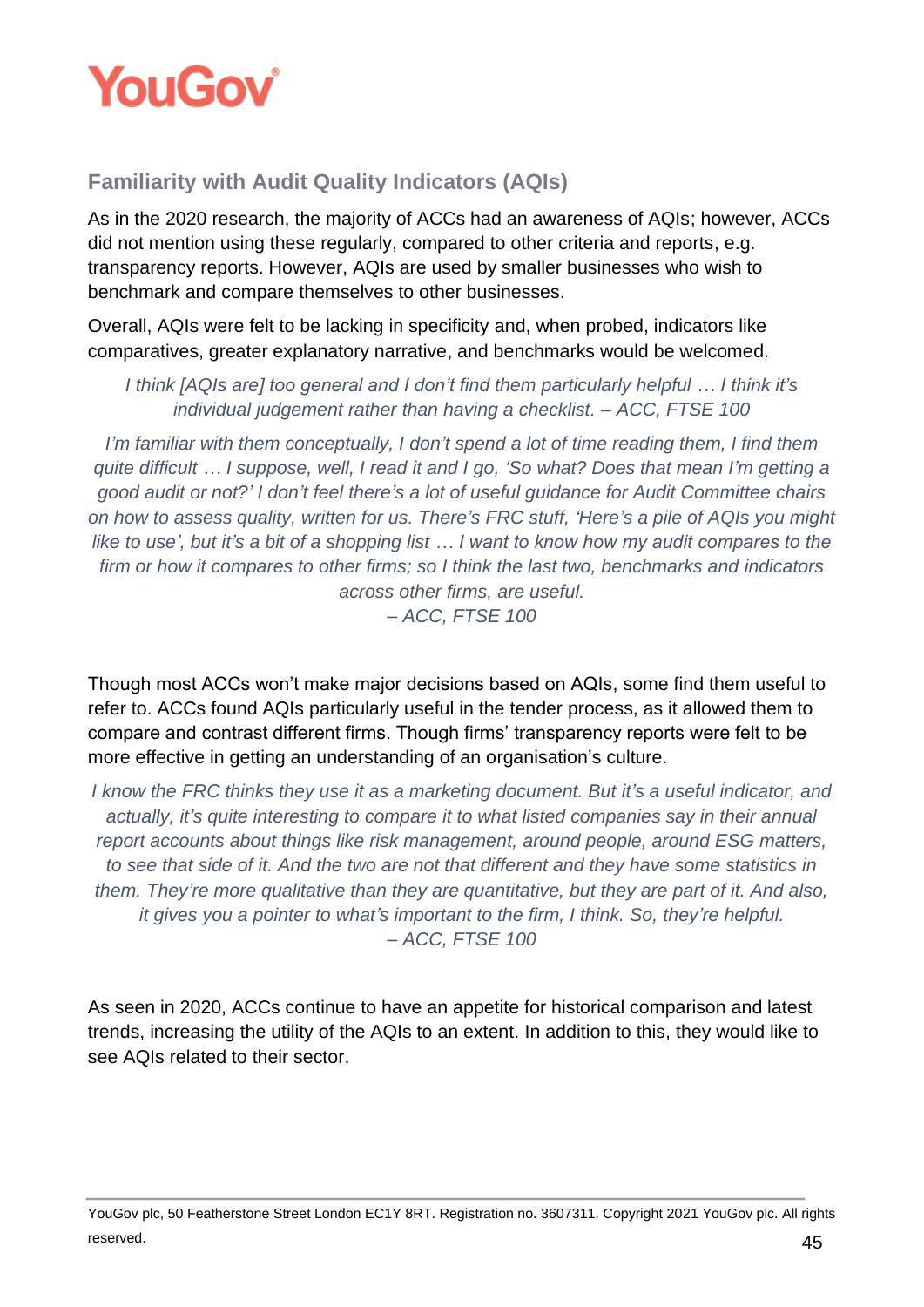

*[AQIs are] a useful framework and, again, helpful, depending how you go about your review of auditor effectiveness; if you're doing a little questionnaire first it's helpful in the construction of the questionnaire. I think you have to be careful not to get into a checkbox mentality with things like that. – ACC, FTSE 250*

*[AQIs are] definitely something you look at when you're considering the tender process. But it is almost like a given that you're expected. But whenever you see, like, the league chart, you want to make sure that your audit firm is the best one. I guess, we've grown accustomed to it, and maybe we're taking it for granted, and maybe the way it's recorded could be refreshed. We would miss it if it were gone, yes, definitely. – ACC, FTSE 250*

*I do take time out to actually read them [AQIs], because I think there's an opportunity for me to learn; not necessarily about individual companies or firms, because I'm not going to change an audit based on that from one year, but are there any underlying issues that I think, 'Actually that's a good one, I need to think about that.' – ACC, Other listed equity*

*I think, rely on our own judgements about how the audit firm sits in relation to quality, to a very large extent. I think that might be altered if there was a particularly high-profile and damning indictment of somebody's audit quality … [W]e rather assume that they are going to produce a good quality audit. And, if we're not, then, it's a bit of information that perhaps we're not using as well as we should. It's an interesting point as to whether perhaps the Audit Committee might be required to consider a statement of the indicators of how the firm sit as part of the annual review, which currently we really don't. – ACC, FTSE 250*

YouGov plc, 50 Featherstone Street London EC1Y 8RT. Registration no. 3607311. Copyright 2021 YouGov plc. All rights reserved.  $46$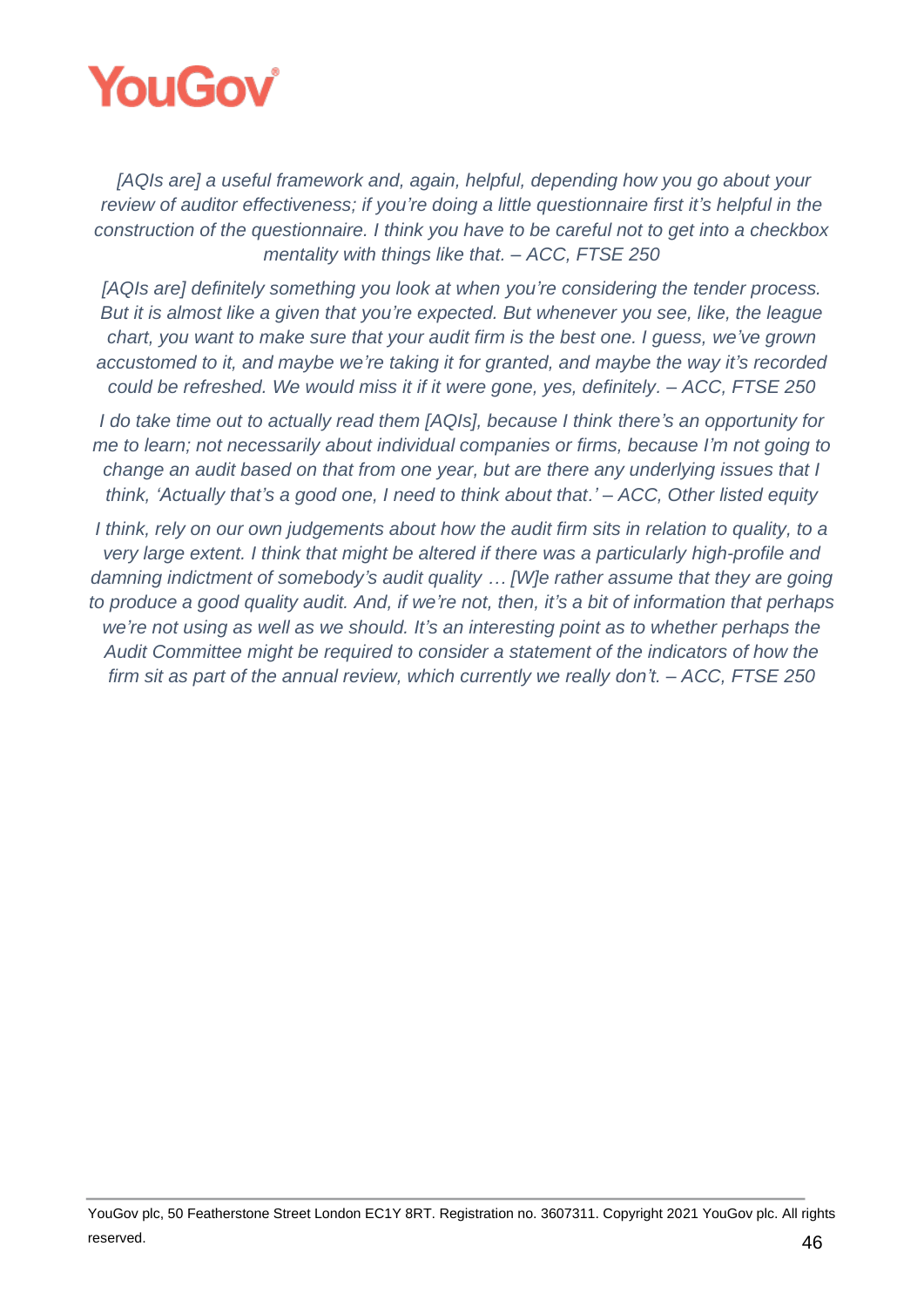

# <span id="page-47-0"></span>Technical appendix

# <span id="page-47-1"></span>**Sampling and recruitment**

In collaboration with the FRC, following desk-based research, YouGov compiled a database of ACCs to contact. ACCs were contacted in two waves, allowing us to ensure a broad mix of respondents in terms of business sectors and company size, including FTSE 100, FTSE 250, and smaller listed entities. In the first wave of invites, YouGov contacted participants via email and in the second wave ACCs were approached via LinkedIn.

We also sought out those entities that had recently conducted an audit tender, as well as those with experience of being audited by non-Big Four firms. Within the sample, some had trained as accountants and/or had worked at one of the Big Four firms at some point in their careers. The table on the next page sets out more details of the interview sample. A number of the ACCs interviewed were the chair of more than one Audit Committee.

In wave 1, YouGov reached out to ACCs using a co-branded email, sending a warm-up email introducing the research, followed by a formal invitation to participate, and finally two reminder emails.

In wave 2, where email addresses were not publicly available, desk research allowed us to identify ACCs on LinkedIn. ACCs were sent details on the project aims and invited to participate. They then supplied their email addresses to set up their respective interviews.

In line with MRS guidelines, all participants were given the option to direct a donation to a charity of their choice in recognition of their time.

Verbatim quotations have been used throughout this report to illustrate key themes and findings; however, these are not attributed to individual participants.

## <span id="page-47-2"></span>**Discussion guide design**

A discussion guide was developed in partnership with the FRC, covering the audit process from tender, to planning, execution, and evaluation. The discussion guide also touched on changes to the sector in 2021. Discussions were semi-structured and focused on the experiences and views of ACCs.

Following sign-off of the discussion guide, 15 pilot interviews were carried out in order to test the language and flow of the guide. YouGov then produced an interim report, which outlined emerging findings. Expert advisors reviewed the report and also shared their views. After presenting this report, a small number or questions, as well as clarifying points, were added to the guide for the remaining interviews. Please see Appendix 2 for the full discussion guide.

YouGov plc, 50 Featherstone Street London EC1Y 8RT. Registration no. 3607311. Copyright 2021 YouGov plc. All rights reserved.  $47$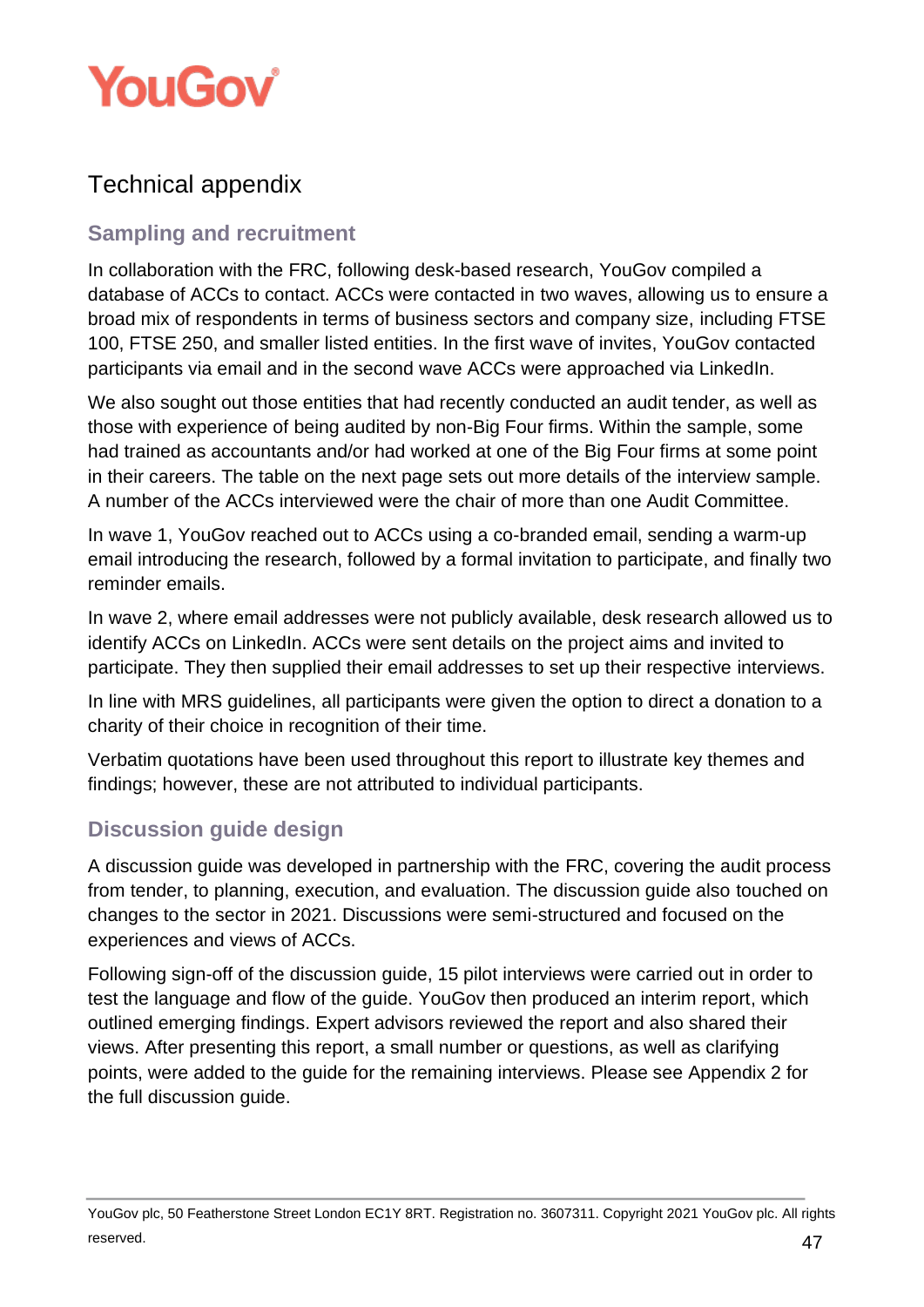

# <span id="page-48-0"></span>**Analysis and reporting**

Interviews were transcribed and compiled into an analysis grid. Initial analysis was then undertaken by the research team for this project, including regular meetings with moderators to share emerging findings. A more granular secondary analysis was subsequently carried out by YouGov's researchers after wave 2. The findings from both waves of the research are outlined in the following report.

## <span id="page-48-1"></span>**Note on the nature of qualitative research**

It is important to note that the discussions with ACCs were qualitative in nature. The aim of the research was to explore, in detail, ACCs' views on, and approach to, audit quality, identifying the common themes as well as the specific nuances.

While the number of interviews completed is large in the context of qualitative research, and a saturation point of common views was reached, the findings cannot be taken as statistically significant (i.e. the findings cannot be extrapolated to all ACCs). However, the research provides a rich understanding of a diverse sample of ACCs' views on audit quality, which can help inform the future work of the FRC.

| Interviews Completed - 50 in total |                                                                                                                                                                                                                                                                                                                                                                    |  |
|------------------------------------|--------------------------------------------------------------------------------------------------------------------------------------------------------------------------------------------------------------------------------------------------------------------------------------------------------------------------------------------------------------------|--|
| By sector                          | x2 Automobiles and Parts<br>x10 Banks<br>x1 Basic Resources<br>x3 Chemicals<br>x4 Construction and Materials<br>x7 Consumer Products and Services<br>x3 Energy<br>x17 Financial Services<br>x1 Food, Beverage and Tobacco<br>x3 Health Care<br>x7 Industrial Goods and Services<br>x6 Insurance<br>x3 Real Estate<br>x2 Tech and Telecoms<br>x4 Travel and Leisure |  |
| <b>By Market</b>                   | 16 FTSE 100<br>29 FTSE 250<br>19 Other listed<br>9 Unlisted entities                                                                                                                                                                                                                                                                                               |  |

## <span id="page-48-2"></span>**Summary profile of ACCs interviewed.**

*N.B. The numbers above sum to more than 50 because some interviewees were ACCs for more than one company.*

YouGov plc, 50 Featherstone Street London EC1Y 8RT. Registration no. 3607311. Copyright 2021 YouGov plc. All rights reserved.  $48$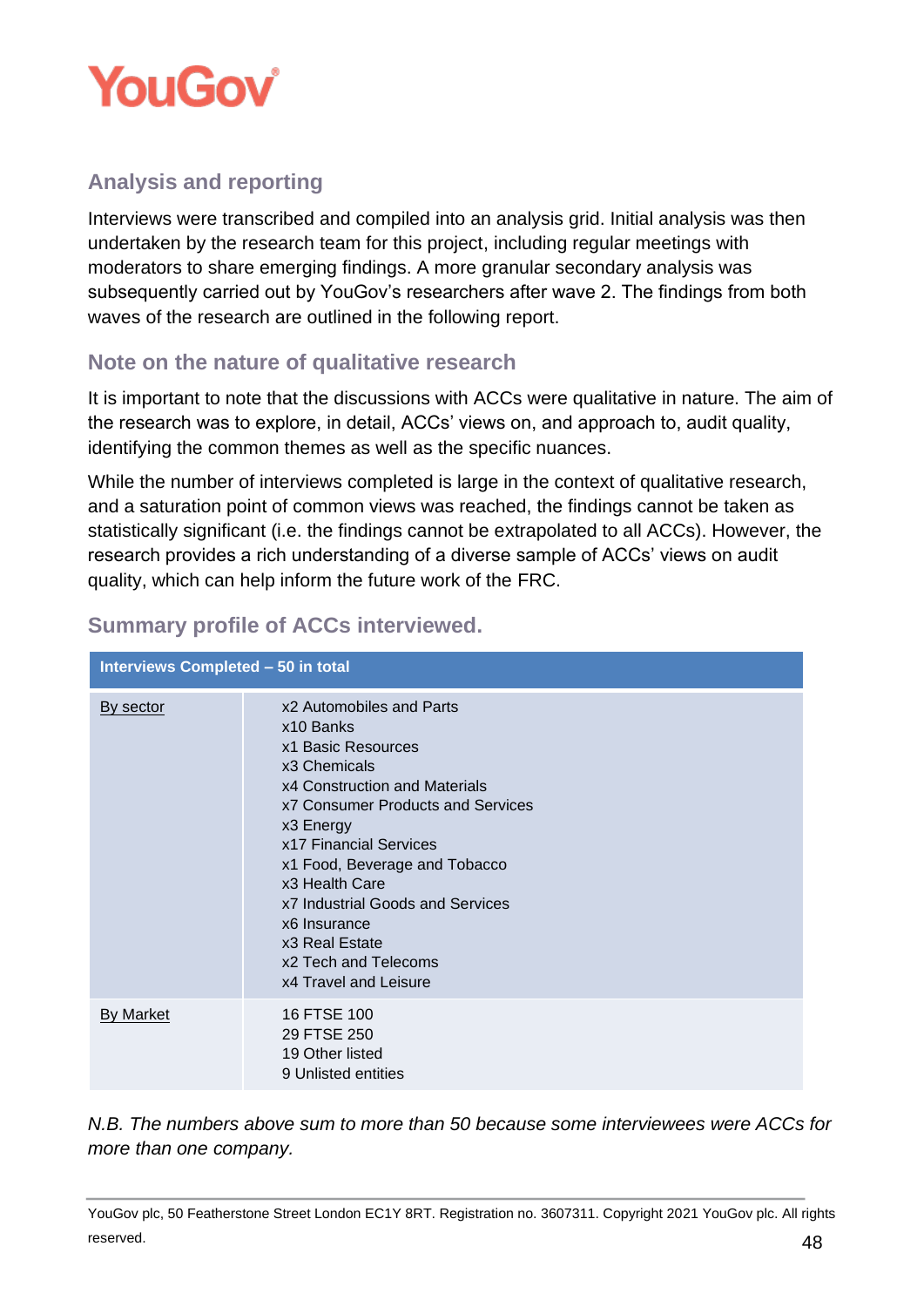

# <span id="page-49-0"></span>**Discussion Guide**

#### **Introduction (10 mins)**

Moderator introduces themselves and YouGov, and the wider aims of the project that are to provide the FRC with a rich understanding of ACCs' views on, and approach to, audit quality.

The conversation today is an informal discussion of quality, please be as open and honest as you can – your contributions will be made anonymous.

On conclusion of the research, we will produce a report for the FRC outlining key themes and findings; however, your comments will not at any stage be attributed to you or your organisation. We will be talking to 50 ACCs of Public Interest Entities (PIEs) during this project, and you will not be personally identifiable in any outputs we produce. It is intended that the report will be published by the FRC at a later stage.

The interview will be recorded for the purpose of note-taking only. The recording will not be shared with the FRC. The recording will be stored securely. YouGov operates within the relevant Market Research Society guidelines on best practice, including GDPR.

- Do you have any questions before we start?
- To start with please could you tell us a bit about yourself:
	- $\circ$  Which company boards do you sit on as an ACC? How long have you been in the role? *If more than one as ACC – As we go through, we'd be interested in any areas where the approach differs depending on the board sat on.*
	- o How did this role come about? How were you appointed? (**Probe:** recommended?) By who? (*Note: interested in anything about personal contacts.*)
	- o What is your time commitment as ACC? (N.B. throughout the year.)
	- o And what does your role involve as an ACC? How would you define it?
	- $\circ$  Have you ever worked for an audit firm? If so, did you work for any of the Big Four (Deloitte, PwC, KPMG, EY) and/or for any others?

*Let's start off with a broad question before we go into more detail …*

- Overall, how would you define a good quality audit? What does it involve?
	- o (*Moderator pull out a few and probe – most interested in scepticism and challenge.*) You mentioned X. What does this look like? How do you assess this?
	- $\circ$  Is there adequate guidance currently on what constitutes a good quality audit? If no, what is lacking?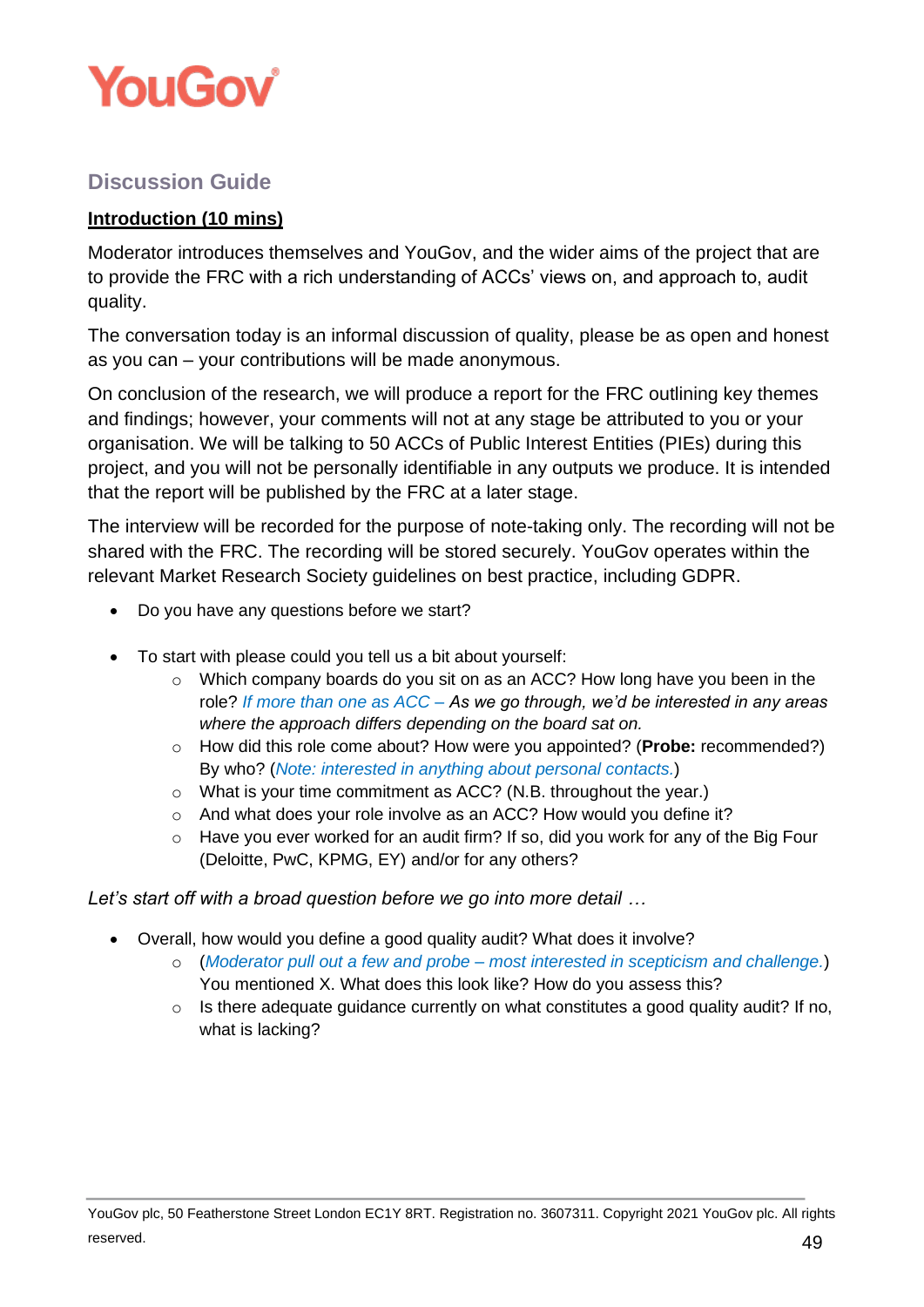

#### **Selecting an auditor (10–15 mins)**

- Have you undertaken a tender for an audit within the last five years, or are you about to?
	- $\circ$  How far in advance do you plan the tender and why?
	- $\circ$  Can you talk me through the tender process as it relates to ensuring a quality audit?
	- o *If more than one board sat on*: does the approach differ at all? If so, how?
- How many audit firms are typically invited? How do you decide on these?
	- $\circ$  Do you have experience of appointing a non-Big Four audit firm? If so, what was your experience of this? If not, what made you go with a Big Four firm?
- What factors are important to you in selecting an auditor?
	- o What do you look for in the lead audit partner? Does this differ for the rest of the audit team? Why is this?
		- Can you give an example of what this would look like; how this is assessed?
	- o Do the results of external and internal quality inspections (audit quality record) inform your selection? *Prompt: FRC's Audit Quality Review (AQR) findings.*
		- Why is this?
- To what extent do you consider the firm's own governance arrangements? *Prompt: FRC's Audit Firm Governance Code/firm's Transparency Reports.*

#### **Planning and executing an audit (25–30 mins)**

- How do you, and the Audit Committee, assess quality during the audit?
	- o What evidence, if any, do you use to assess quality? (*Note: pull out hard evidence, such as documentation, versus soft evidence, such as the manner of the audit partner.*)
		- Do you feel confident in the measures and methods available to assess quality? Are there any areas where it is harder to gauge?
- How, if at all, do you challenge the auditor's judgements? At the planning stage and the performance and evaluation stage?
	- $\circ$  Could you talk me through an example of where you have done so what prompted you to make this challenge, and what was the outcome?
	- $\circ$  How, if at all, do you challenge auditor's findings? Could you give an example of this?
	- o What about challenging company management?
	- o Do you have an example of questions you might ask company management? (*Moderator to probe on which questions take longer or are more complex to solve.*)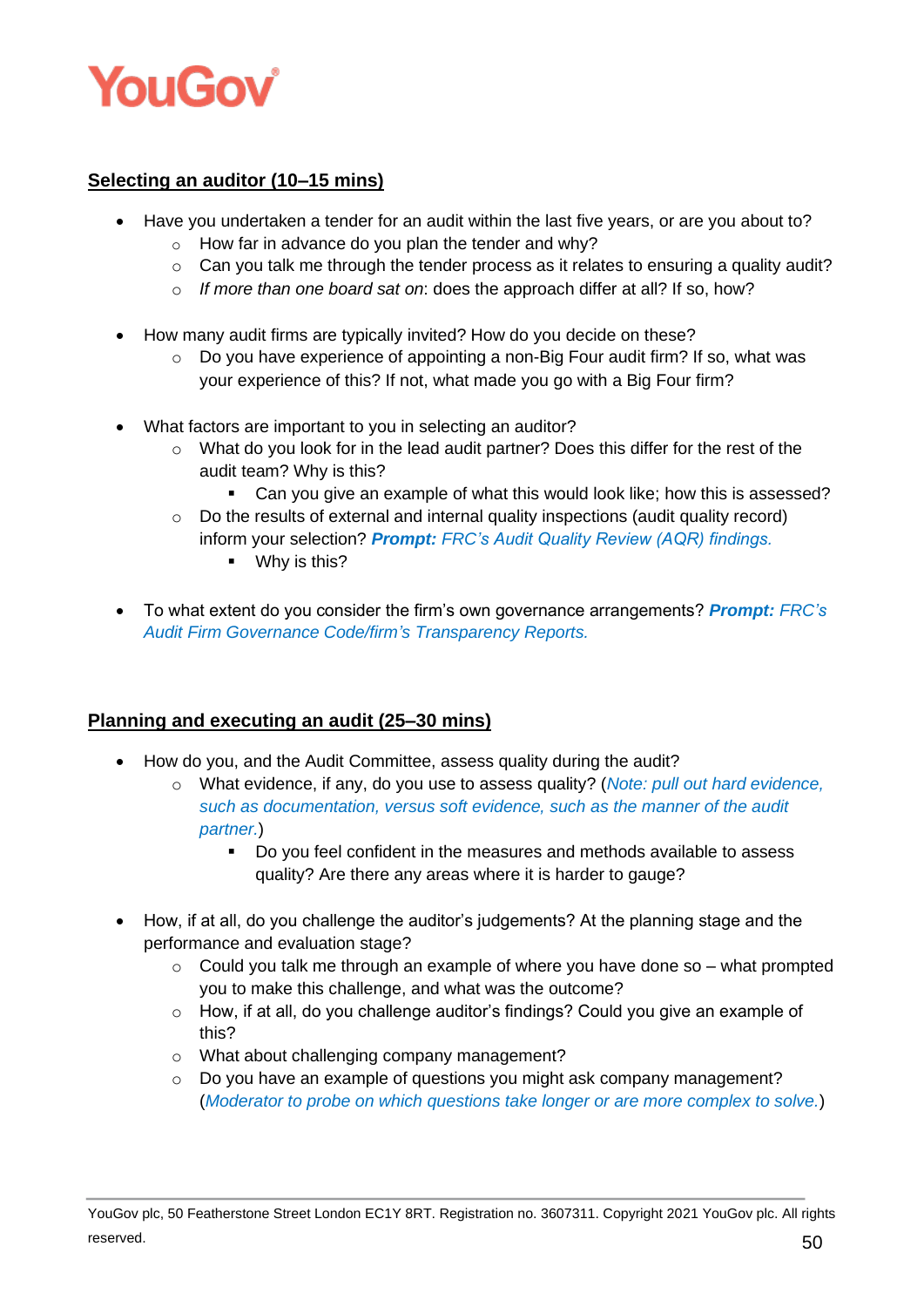# **YouGov**

- Do you consider audit firm culture in your assessment of quality? (With management and each other.)
	- $\circ$  If not, why is this? If so, what information or action is involved in this assessment?
	- $\circ$  How, if at all, are you able to assess culture during an audit? What does good audit culture look like?
	- o What impact might audit firm culture have on audit quality, if any?
- Have there been instances where you have had to resolve conflict/disagreement between the auditor and management?
	- o What, if anything, is the role of the AC and ACC in these instances?
- How frequently do you engage with the auditor during the audit, and what form does this take?
	- o Do you meet without company management present? If so, how often and under what circumstances?
	- $\circ$  How would you describe your relationship with the auditor(s)?
- What is your approach to reporting the Audit Committee's work on quality in relation to the audit? (**Probe:** how does it demonstrate focus on quality?)
	- o Does the Audit Committee's report distinguish between audit quality (*effectiveness of the audit at addressing matters that could comprise the quality of company reporting*) and the quality of service (*which relates more to relationships*)?
	- o Are there any challenges to reporting the Audit Committee's work on quality? If so, what are they and what might help?
- Has the pandemic had an impact on your company's financial reporting and audit process? If so, how?
	- $\circ$  Do the impacts you mention pose a risk to audit quality? If so, how have they been mitigated?
		- One example is the risk of fraud related to Covid-19 support schemes to what extent, if any, has the Audit Committee considered this?
		- Has there been an additional focus on going concern in your most recent audit? If so, why is this? (**Probe:** business conditions during the pandemic vs. new auditing standard on going concern.)

#### **Sector developments (8–10 mins)**

- Audit Quality Indicators (AQIs) are reported in the audit firms' annual transparency reports. Are you familiar with these indicators? Do you use these?
	- o If so, how? Which are most useful and why? (**Probe:** discussing indicators with audit engagement partner in relation to current audit.)

YouGov plc, 50 Featherstone Street London EC1Y 8RT. Registration no. 3607311. Copyright 2021 YouGov plc. All rights reserved.  $51$